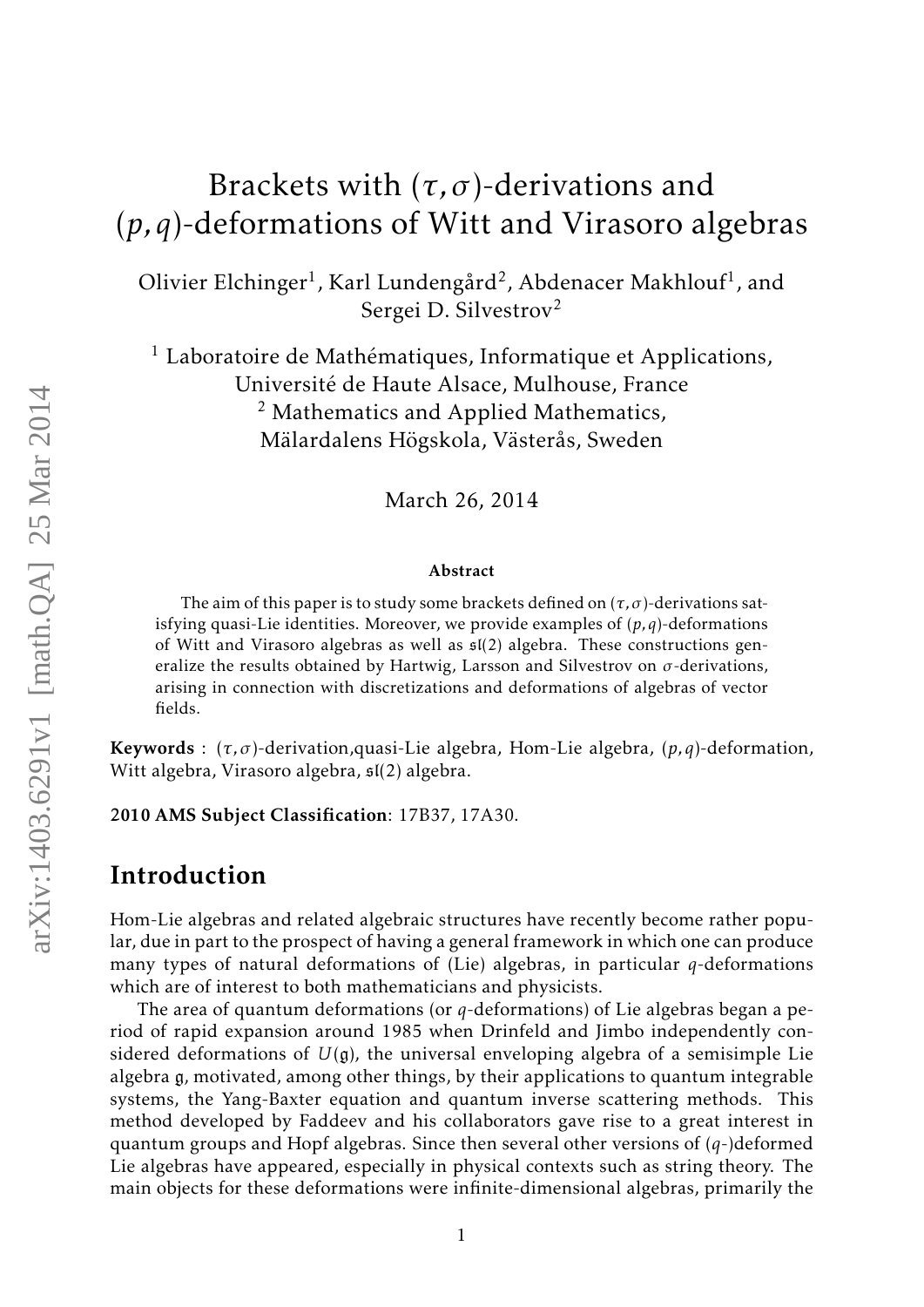<span id="page-1-0"></span>Heisenberg algebras (oscillator algebras) and the Virasoro algebra, see [\[3,](#page-26-0) [2,](#page-26-1) [12,](#page-27-0) [13,](#page-27-1) [14,](#page-27-2) [15,](#page-27-3) [16,](#page-27-4) [17,](#page-27-5) [18,](#page-27-6) [24,](#page-28-0) [25,](#page-28-1) [29\]](#page-28-2) and the references therein. The main tools are skewderivations or *σ*-derivations, which are generalized derivations twisting the Leibniz rule by means of a linear map.

In a series of papers [\[23,](#page-28-3) [27,](#page-28-4) [28\]](#page-28-5) the authors have developed a new quasi-deformation scheme leading from Lie algebras to a broader class of quasi-Lie algebras and subclasses of quasi-Hom-Lie algebras and Hom-Lie algebras. These classes of algebras are tailored in a way suitable for simultaneous treatment of the Lie algebras, Lie superalgebras, the color Lie algebras and the deformations arising in connection with twisted, discretized or deformed derivatives and corresponding generalizations, discretizations and deformations of vector fields and differential calculus. Indeed, in [\[23,](#page-28-3) [27,](#page-28-4) [26,](#page-28-6) [28\]](#page-28-5), it has been shown that the class of quasi-Hom-Lie algebras contains as a subclass on the one hand the color Lie algebras and in particular Lie superalgebras and Lie algebras, and on the other hand various known and new single and multi-parameter families of algebras obtained using twisted derivations and constituting deformations and quasi-deformations of universal enveloping algebras of Lie and color Lie algebras and of algebras of vector-fields.

Quasi-Lie algebras are nonassociative algebras for which the skew-symmetry and the Jacobi identity are twisted by several deforming twisting maps and also the Jacobi identity in quasi-Lie and quasi-Hom-Lie algebras in general contains 6 twisted triple bracket terms. In the subclass of Hom-Lie algebras skew-symmetry is untwisted. Thus Hom-Lie algebras, in the contrast with quasi-Hom-Lie algebras, do not contain super or color Lie algebras that are not Lie algebras. The Jacobi identity in Hom-Lie algebras is however twisted by a single linear map and contains 3 terms as in Lie algebras and color Lie algebras (6 terms in quasi-Lie Jacobi identity are combined pairwise).

This kind of algebraic structures introduced by Hartwig, Larsson and Silvestrov were later further extended to other type of nonassociative algebras (associative, Lieadmissible, Leibniz, Jordan, Alternative, Malcev, *n*-ary algebras . . . ) as well as their dual and graded versions, see [\[6,](#page-27-7) [9,](#page-27-8) [11,](#page-27-9) [19,](#page-27-10) [20,](#page-28-7) [21,](#page-28-8) [37,](#page-29-0) [32,](#page-28-9) [30,](#page-28-10) [36,](#page-29-1) [40,](#page-29-2) [38,](#page-29-3) [39,](#page-29-4) [42,](#page-29-5) [1,](#page-26-2) [7,](#page-27-11) [35,](#page-29-6) [5,](#page-27-12) [8\]](#page-27-13). The main feature of this type of algebras, called Hom-algebras, is that the usual identities are twisted by one or several deforming twisting maps, which lead to many interesting results.

Our purpose in this paper is to construct internal brackets based  $(\tau, \sigma)$ -derivations leading to quasi-Lie algebras. This work generalizes the constructions in [\[23\]](#page-28-3) which deals with *σ*-derivations, and were used to obtain *q*-deformations of Witt and Virasoro algebras. We recover the results on  $\sigma$ -derivations when  $\tau = id$ . Moreover, we provide examples of (*p,q*)-deformations of Witt, Virasoro and sl(2) algebras.

In [Section 1,](#page-2-0) we give the definition and some properties of  $(\tau, \sigma)$ -derivations, in particular the fact that they form a free rank-one module when  $\tau \neq \sigma$ . We also recall the definitions of quasi-Lie algebras, Hom-Lie algebras and their extensions. In [Section 2,](#page-8-0) we define quasi-Lie and Hom-Lie algebras [\(Theorem 2.1](#page-8-1) and [Theorem 2.6\)](#page-13-0), extending the main theorem of [\[23\]](#page-28-3) to the case of  $(\tau, \sigma)$ -derivations. We provide in [Section 3](#page-14-0) applications of these theorems to obtain  $(p,q)$ -deformations of Witt, Virasoro and  $\mathfrak{sl}(2)$ algebras. We study the relations between these deformations and *q*-deformations obtained in [\[23,](#page-28-3) [28\]](#page-28-5). In [Section 3.4,](#page-23-0) we summarize the various deformations for Witt and sl(2) algebras and their relationships using diagrams. Finally, in [Section 3.6,](#page-24-0) we provide other examples of internal brackets based on  $(\tau, \sigma)$ -derivations.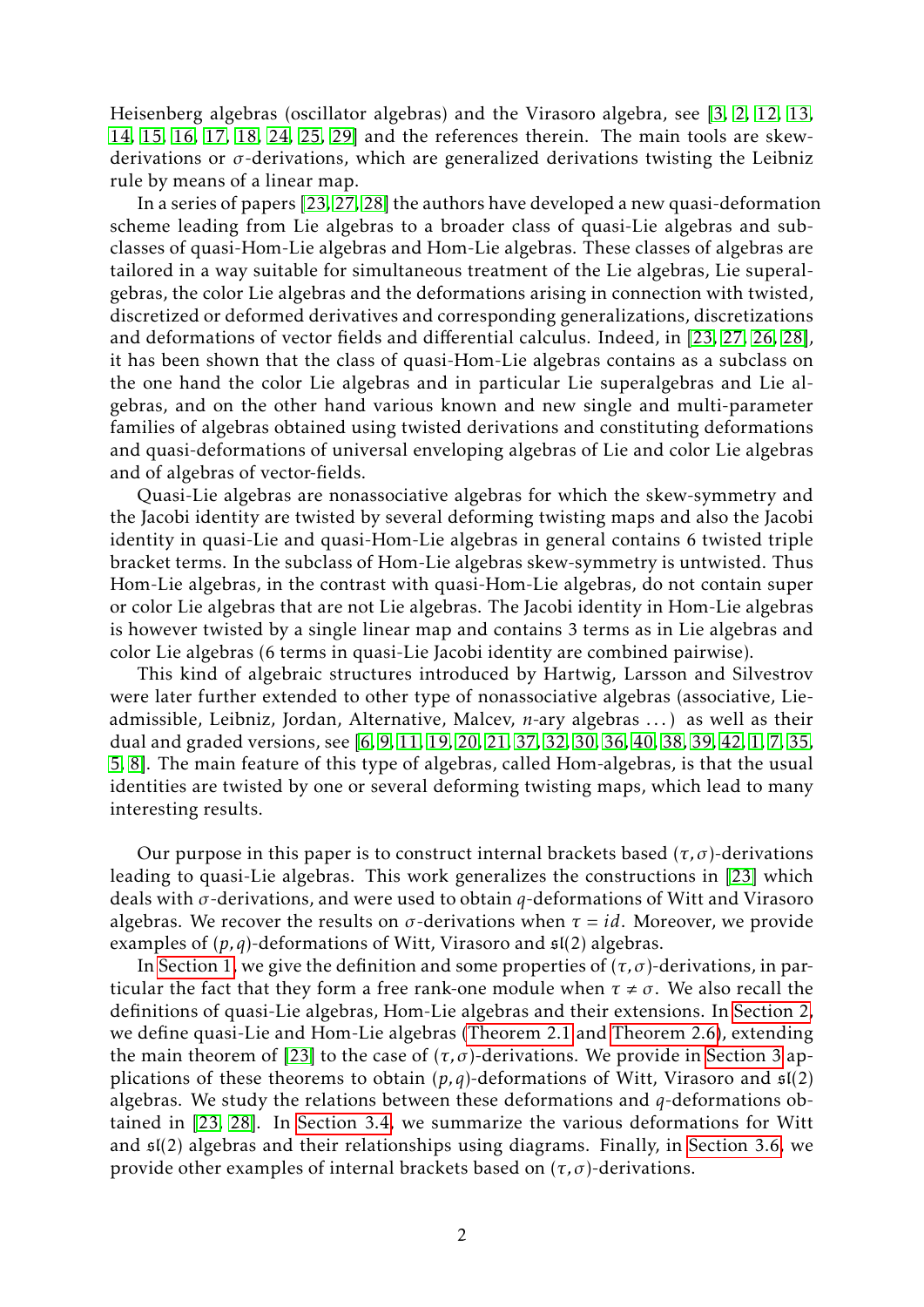## <span id="page-2-0"></span>1 Preliminaries

In this first preliminary section, we recall the definitions and some properties of  $(\tau, \sigma)$ derivations and Hom-Lie algebras. To lighten the computations, the composition of maps symbol ∘ is sometimes omitted.

#### 1.1 Generalities on (*τ, σ*)-derivations

Let *R* be a ring and A be an associative *R*-algebra. We consider two algebra endomorphisms *τ* and *σ* of *A*.

**Definition 1.1.** A  $(\tau, \sigma)$ -derivation  $D : A \rightarrow A$  is an *R*-linear map such that the following generalized Leibniz identity

$$
D(ab) = D(a)\tau(b) + \sigma(a)D(b)
$$
\n(1.1)

 $\Box$ 

is satisfied, with  $a, b \in A$ . The set of all  $(\tau, \sigma)$ -derivation on A is denoted by  $\mathcal{D}_{\tau, \sigma}(A)$ .

*Remark* 1.2. Suppose that the algebra A is commutative. Then a  $(\tau, \sigma)$ -derivation is also a (*σ,τ*)-derivation because

$$
D(ab) = D(ba) = D(b)\tau(a) + \sigma(b)D(a) = D(a)\sigma(b) + \tau(a)D(b).
$$

A (*id, σ*)-derivation (or (*σ, id*)-derivation if the algebra *A* is commutative) will simply be called *σ-derivation*. We recover classical derivations when *σ* = *τ* = *id*.

**Proposition 1.3.** Let *A* be an associative R-algebra and τ,τ',σ,σ' algebra endomorphisms *of*  $\overline{A}$ *. Let D be a* (τ,σ)-derivation and *D' a* (τ',σ')-derivation. If  $\overline{r}$  and τ' commute, o *and σ* 0 *commute, and D commutes with τ* <sup>0</sup> *and σ* 0 *, and D*<sup>0</sup> *commutes with τ and σ, then*  $[D, D'] := D \circ D' - D' \circ D$  *is a*  $(\tau \tau', \sigma \sigma')$ -derivation.

*Proof.* For  $a, b \in A$ , we have

$$
(D \circ D')(ab) = D(D'(a)\tau'(b) + \sigma'(a)D'(b))
$$
  
= 
$$
DD'(a)\tau\tau'(b) + \sigma D'(a)D\tau'(b) + D\sigma'(a)\tau D'(b) + \sigma\sigma'(a)DD'(b)
$$

and

$$
(D' \circ D)(ab) = D'(D(a)\tau(b) + \sigma(a)D(b))
$$
  
= D'D(a)\tau'\tau(b) + \sigma'D(a)D'\tau(b) + D'\sigma(a)\tau'D(b) + \sigma'\sigma(a)D'D(b),

substracting the two expressions, the four middle-terms cancel by using the hypothesis to give

$$
[D, D'](ab) = [D, D'](a)\tau\tau'(b) + \sigma\sigma'(a)[D, D'](b)
$$

which shows that  $[D, D'] = D \circ D' - D' \circ D$  is a  $(\tau \tau', \sigma \sigma')$ -derivation.

Denoting by

$$
\mathcal{D}(\mathcal{A}) = \bigcup_{\tau,\sigma \in Z(\mathcal{L}_R(\mathcal{A}))} \mathcal{D}_{\tau,\sigma}(\mathcal{A}) \subset \mathcal{L}_R(\mathcal{A})
$$

the set of all  $(τ, σ)$ -derivations, for all endomorphisms  $τ, σ$  that commute with each other and with all linear maps of  $A$ , the preceding proposition gives a structure of Lie algebra on this subset of commuting *R*-linear maps on A.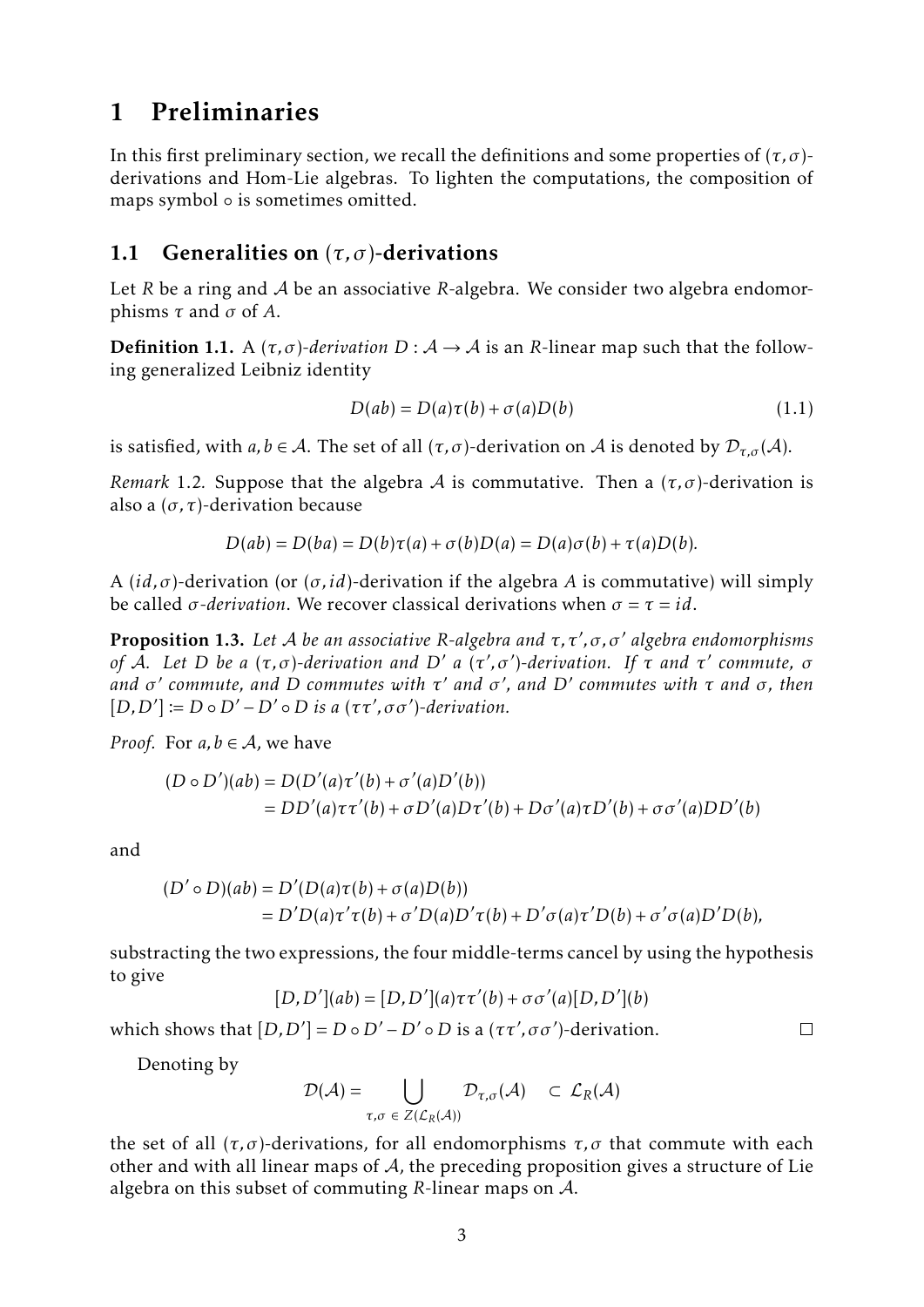**Corollary 1.4.** Endowed with the bracket  $[D, D'] := D \circ D' - D' \circ D$ , the subspace  $D(A)$  is *a Lie algebra.*

We fix now for the next sections  $\tau$  and  $\sigma$  endomorphisms of A, and will work only on  $(τ, σ)$ -derivations  $D_{τ, σ}(A)$ .

<span id="page-3-0"></span>Lemma 1.5. *Let* A *be an associative R-algebra and τ, σ two different algebra endomorphisms of* A. For an element *c* in the center of A, define an R-linear map  $D: A \rightarrow A$  by

$$
D(f) = c(\tau(f) - \sigma(f)).
$$
\n(1.2)

 $\Box$ 

 $\Box$ 

*Then D is a* (*τ, σ*)*-derivation.*

*Proof.* We have

$$
D(f g) = c(\tau(f g) - \sigma(f g)) = c(\tau(f) - \sigma(f))\tau(g) + \sigma(f)(\tau(g) - \sigma(g))c
$$
  
= 
$$
D(f)\tau(g) + \sigma(f)D(g).
$$

Proposition 1.6. *Let* A *be an associative R-algebra and τ, σ two different algebra endomorphisms of* A*. Let α be an algebra endomorphism of* A *and D a* (*τ, σ*)*-derivation. Then α* ◦*D is a*  $(\alpha \circ \tau, \alpha \circ \sigma)$ -derivation and  $D \circ \alpha$  *is a*  $(\tau \circ \alpha, \sigma \circ \alpha)$ -derivation.

*Proof.* For  $a, b \in A$ , we have

$$
(\alpha \circ D)(ab) = \alpha(D(a)\tau(b) + \sigma(a)D(b)) = (\alpha \circ D)(a)(\alpha \circ \tau)(b) + (\alpha \circ \sigma)(a)(\alpha \circ D)(b).
$$

So  $\alpha \circ D$  is a ( $\alpha \circ \tau$ ,  $\alpha \circ \sigma$ )-derivation; same argument the other way around.

Notice that if  $\alpha : A \to A$  is invertible, then  $\alpha^{-1} : A \to A$  is also an algebra morphism.

#### <span id="page-3-1"></span>Corollary 1.7.

- *(i) Let D be a σ-derivation. If τ is an algebra endomorphism of* A*, then τ* ◦*D is a* (*τ,τ* ◦*σ*) *derivation.*
- *(ii) Let D be a* (*τ, σ*)*-derivation. If*  $\tau$  *is invertible, then*  $\tau^{-1} \circ D$  *is a*  $(\tau^{-1} \circ \sigma)$ -derivation. *If*  $\sigma$  *is invertible, then*  $\sigma^{-1} \circ D$  *is a* ( $\sigma^{-1} \circ \tau$ , *id*)-derivation, and if A is commutative, it  $\int$ *is also a* ( $\sigma^{-1} \circ \tau$ )-derivation.

When  $\sigma(x)a = a\sigma(x)$  (or  $\tau(x)a = a\tau(x)$ ) for all  $x, a \in A$  and in particular when A is commutative,  $\mathcal{D}_{\tau,\sigma}(\mathcal{A})$  carries a natural left (or right)  $\mathcal{A}$ -module structure defined by  $(a, D) \mapsto a \cdot D : x \mapsto aD(x)$ . For clarity we will always denote the module multiplication by  $\cdot$  and the algebra multiplication in A by juxtaposition. We will sometimes extend maps  $\alpha : A \to A$  on  $\mathcal{D}_{\tau, \sigma}(A)$  by  $\overline{\alpha}(a \cdot D) = \alpha(a) \cdot D$ .

If  $a, b \in A$  we shall write  $a \mid b$  if there is an element  $c \in A$  such that  $ac = b$ . If  $S \subseteq A$ is a subset of A, a *greatest common divisor* of *S*, noted gcd(*S*), is defined as an element of *A* satisfying, for all  $a \in S$ 

 $gcd(S) | a$  and for  $b \in A$ ,  $b | a \Rightarrow b | gcd(S)$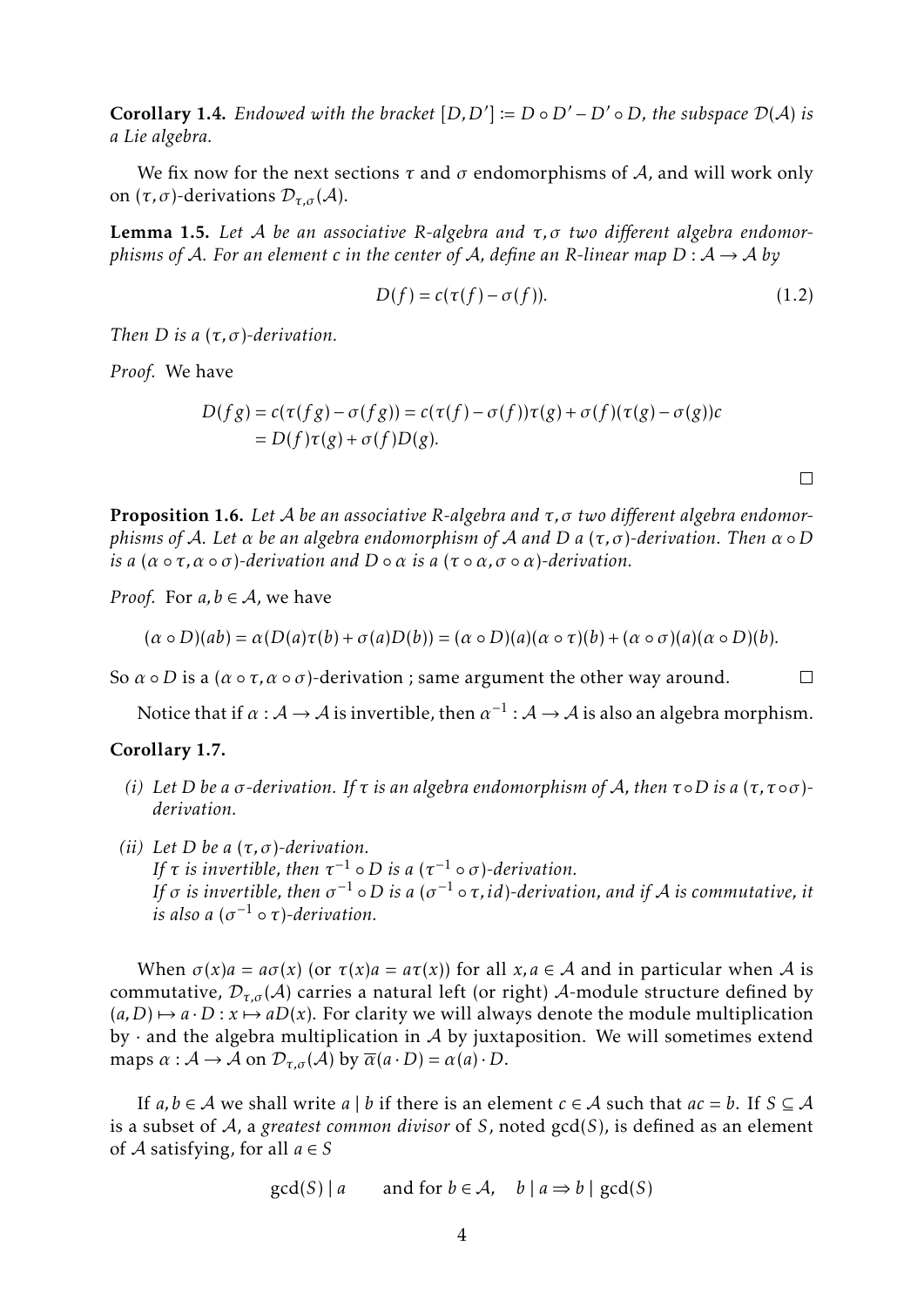<span id="page-4-3"></span>

| Operator $D$                    | D(f(t))                                | D((fg)(t))                         | $(\tau,\sigma)$     |
|---------------------------------|----------------------------------------|------------------------------------|---------------------|
| Differentiation                 | f'(t)                                  | $D(f(t))g(t) + f(t)D(g(t))$        | (id, id)            |
| Shift S                         | $f(t+1)$                               | $f(t+1)D(g(t))$                    | (S, 0)              |
| Shift difference                | $f(t+1) - f(t)$                        | $D(f(t))g(t) + f(t+1)D(g(t))$      | (S, id)             |
| $q$ -dilatation $T_q$           | f(qt)                                  | f(qt)D(g(t))                       | $(T_q, 0)$          |
| Jackson $q$ -derivative         | $f(t)-f(qt)$<br>$t - qt$               | $D(f(t))g(t) + f(qt)D(g(t))$       | $(id, T_a)$         |
| Jackson symmetric q-derivative  | $f(q^{-1}t) - f(qt)$<br>$q^{-1}t - qt$ | $D(f(t))g(q^{-1}t) + f(qt)D(g(t))$ | $(T_{q^{-1}}, T_q)$ |
| Jackson $(p, q)$ -derivative    | $f(pt) - f(qt)$<br>$pt-qt$             | $D(f(t))g(pt) + f(qt)D(g(t))$      | $(T_p, T_q)$        |
| <i>p</i> -dilatation derivative | f'(pt)                                 | $D(f(t))g(pt) + f(pt)D(g(t))$      | $(T_p, T_p)$        |
|                                 |                                        |                                    |                     |

<span id="page-4-0"></span>Table 1: Some  $(\tau, \sigma)$ -derivations and their Leibniz rules

It follows directly from the definition that

<span id="page-4-2"></span>
$$
S \subseteq T \subseteq A \Rightarrow \gcd(T) \mid \gcd(S) \tag{1.3}
$$

whenever  $gcd(S)$  and  $gcd(T)$  exist. If A is a unique factorization domain one can show that a gcd(*S*) exists for any nonempty subset *S* of A and that this element is unique up to a multiple of an invertible element in A. Thus we are allowed to speak of *the* gcd.

<span id="page-4-1"></span>Theorem 1.8 ([\[23\]](#page-28-3), Theorem 4 p.319). *Let τ and σ be different algebra endomorphisms on a unique factorization domain* A*. Then* D*τ,σ* (*A*) *is free of rank one as an* A*-module with generator*

$$
\Delta := \frac{\tau - \sigma}{g} : x \mapsto \frac{(\tau - \sigma)(x)}{g},\tag{1.4}
$$

*where*  $g = \gcd((\tau - \sigma)(\mathcal{A}))$ *.* 

**Definition 1.9.** The *annihilator* Ann(*D*) of an element  $D \in \mathcal{D}_{\tau,\sigma}(\mathcal{A})$  is

$$
Ann(D) = \{a \in \mathcal{A}, a \cdot D = 0\}.
$$

It is easy to see that  $Ann(D)$  is an ideal of  $A$ . Notice that for an algebra automorphism  $\alpha$ , we have  $Ann(\alpha \circ D) = \alpha(Ann(D)).$ 

For  $D \in \mathcal{D}_{\tau,\sigma}(\mathcal{A})$ , we denote by

$$
\mathcal{A} \cdot D = \{a \cdot D, \ a \in \mathcal{A}\}
$$

the cyclic A-submodule generated by *D*.

Example 1.10. Various examples of  $(\tau, \sigma)$ -derivations are given in [\[22,](#page-28-11) Table 1, p.11]. We list in [Table 1](#page-4-0) such examples and some others, mainly obtained using [Lemma 1.5.](#page-3-0) On a algebra of functions, they include the usual derivative, the shift difference and different Jackson derivatives.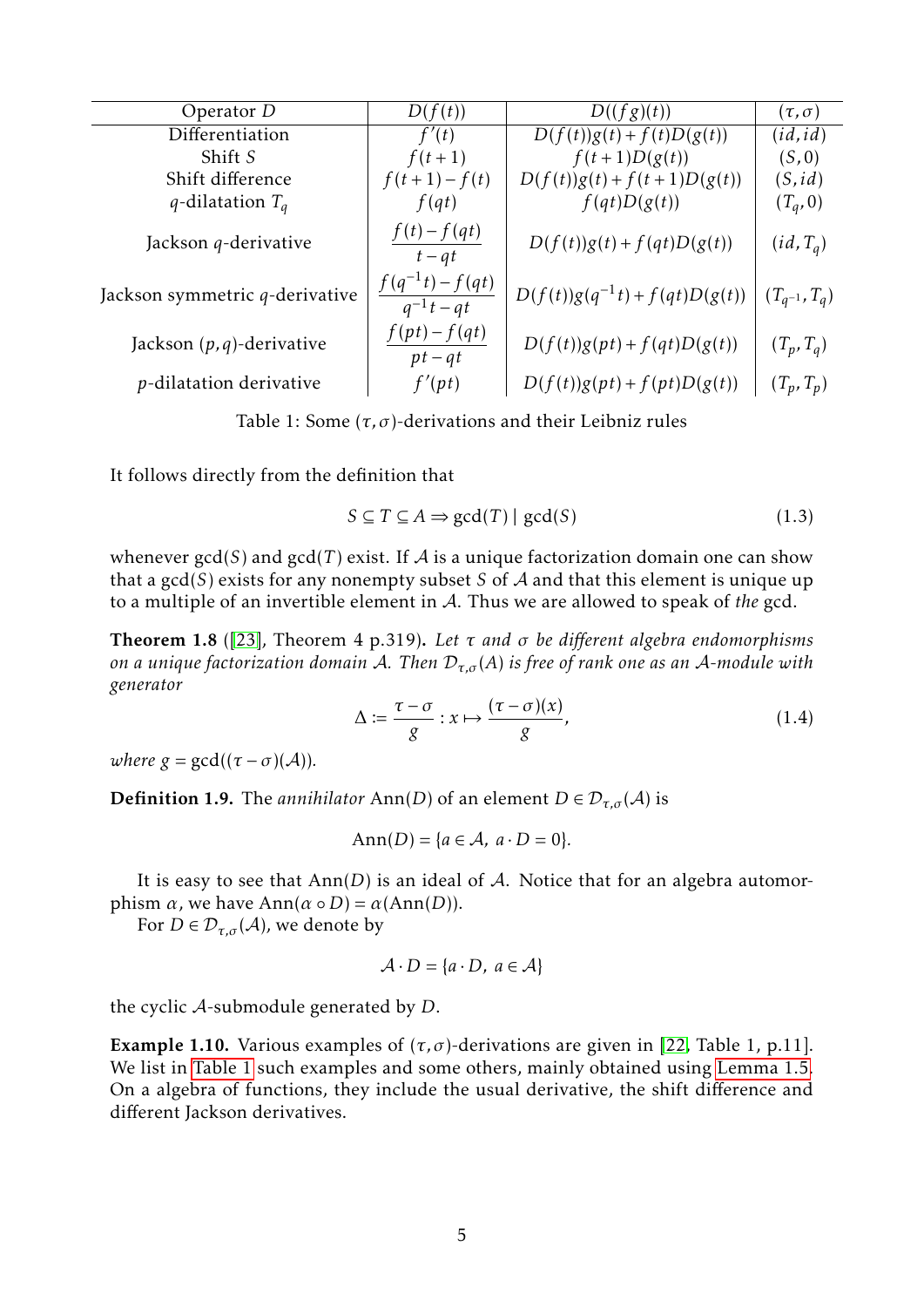#### <span id="page-5-1"></span>1.2 Quasi-Lie algebras, Hom-Lie algebras and extensions

Hom-Lie algebras were first introduced by Hartwig, Larsson and Silvestrov in [\[23\]](#page-28-3) precisely by using  $\sigma$ -derivations. We will provide similar construction using  $(\tau, \sigma)$ derivations. Since then, other Hom-structure such as Hom-associative algebras, Hom-Poisson algebras, *etc.*, were studied, see [\[10,](#page-27-14) [31,](#page-28-12) [33,](#page-28-13) [34,](#page-28-14) [4,](#page-26-3) [41\]](#page-29-7). We recall here the present definition and some properties of Hom-Lie algebras.

**Definition 1.11.** A Hom-Lie algebra is a triple  $(A, [ , ], \alpha)$  where A is a R-algebra,  $[, ]$ :  $A \otimes A \rightarrow A$  is an *R*-bilinear skew-symmetric bracket and  $\alpha : A \rightarrow A$  is a linear map, called *twist*, such that for all  $x, y, z \in A$ 

<span id="page-5-0"></span>
$$
\circlearrowleft_{x,y,z} [\alpha(x), [y,z]] = 0. \tag{1.5}
$$

The equation [\(1.5\)](#page-5-0) is called Hom-Jacobi identity.

If  $\alpha = id$ , we recover the definition of a Lie algebra, so Lie algebras will be considered as Hom-Lie algebras with the identity as twist map.

Let  $A = (A, \mu, \alpha)$  and  $A' = (A', \mu', \alpha')$  be two Hom-Lie algebras. A linear map  $\varphi$ : A → A<sup>0</sup> is a *morphism of Hom-Lie algebras* if

$$
\mu' \circ (\varphi \otimes \varphi) = \varphi \circ \mu \quad \text{and} \quad \varphi \circ \alpha = \alpha' \circ \varphi.
$$

It is said to be a *weak morphism* if holds only the first condition.

More generally, the notion of quasi-Lie algebra was discussed in [\[27,](#page-28-4) [33\]](#page-28-13). Let  $\mathcal{L}_R(\mathcal{A})$ be the set of *R*-linear maps on A.

Definition 1.12. (Larsson, Silvestrov [\[27\]](#page-28-4)) A *quasi-Lie algebra* is a tuple (A*,*[ *,* ]*,α, β,ω,θ*) where

- A is a *R*-algebra,
- [ *,* ] : A ⊗ A → A is a bilinear map called a *product* or a *bracket* on A,
- $\alpha$ ,  $\beta$  :  $A \rightarrow A$ , are *R*-linear maps,
- $\omega: D_{\omega} \to \mathcal{L}_R(V)$  and  $\theta: D_{\theta} \to \mathcal{L}_R(V)$  is a map with domain of definition  $D_{\omega}, D_{\theta} \subseteq A \otimes A$ ,

such that the following conditions hold:

*ω*-symmetry The product satisfies a generalized skew-symmetry condition

$$
[x, y] = \omega(x, y)[y, x], \quad \text{for all } (x, y) \in D_{\omega};
$$

quasi-Jacobi identity The bracket satisfies a generalized Jacobi identity

$$
\circlearrowleft_{x,y,z}\left\{\theta(z,x)\Big([\alpha(x),[y,z]]+\beta[x,[y,z]]\Big)\right\}=0,\quad \text{ for all }(z,x),(x,y),(y,z)\in D_{\theta}.
$$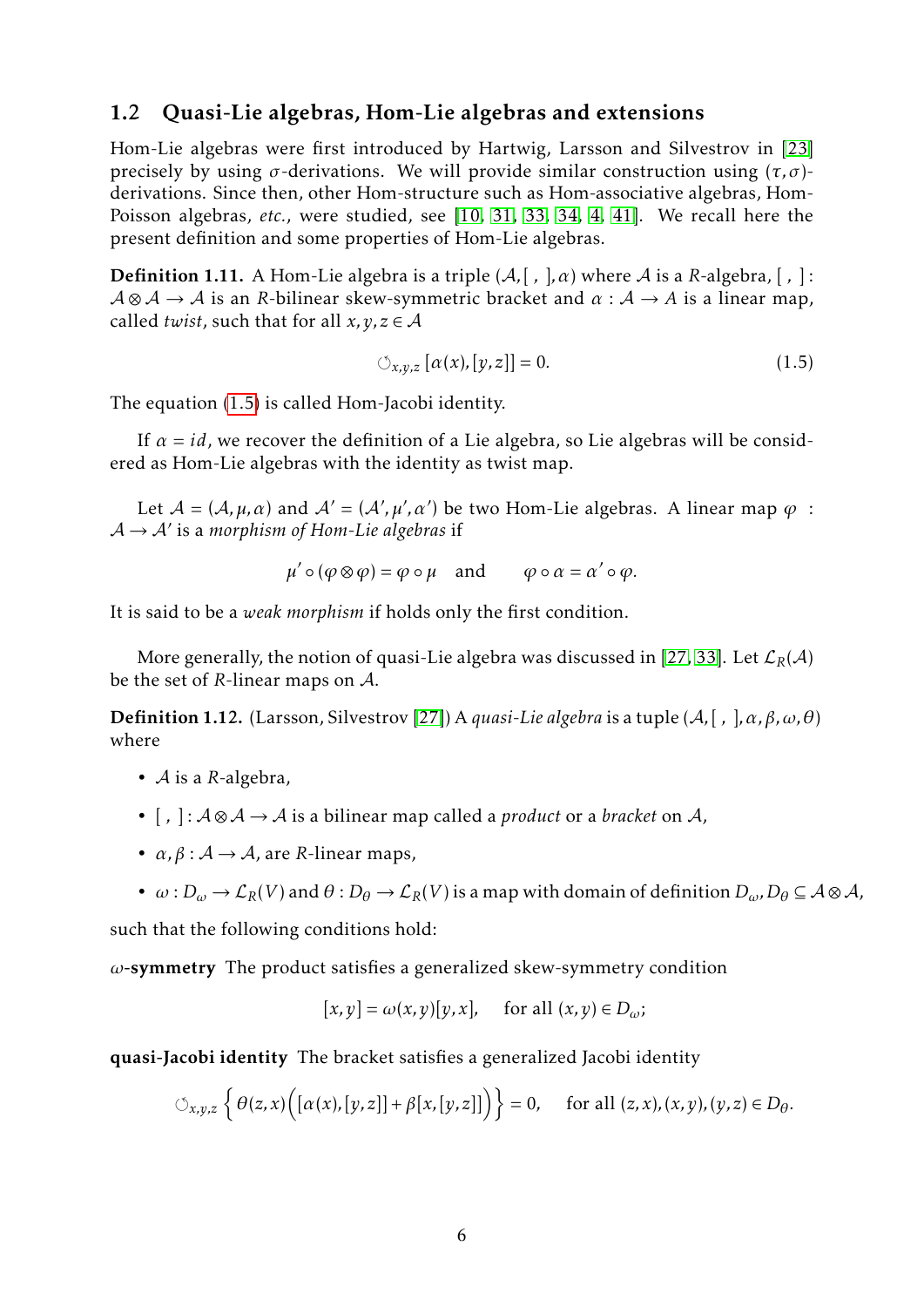<span id="page-6-1"></span>This class includes (Hom-)Lie superalgebras, Z-graded (Hom-)Lie algebras, and color (Hom-)Lie algebras ([\[6\]](#page-27-7)). Specifying in the definition of quasi-Lie algebras *D<sup>ω</sup>* =  $A \otimes A$ ,  $\beta = 0_A$  and  $\theta(x, y) = \omega(x, y) = -id_A$  for all  $(x, y) \in D_\omega = D_\theta$ , we recover the Hom-Lie algebras with twisting linear map *α*.

The following result shows how to obtain other Hom-Lie algebras from a given one. It can be used to twist classical Lie algebras into Hom-Lie algebras using a morphism. It also works with other types of structures (see [\[10\]](#page-27-14) for example), so it is sometimes referred as the 'twisting principle'.

<span id="page-6-0"></span>**Theorem 1.13** ([\[41,](#page-29-7) Theorem 3.2]). Let  $(A, [ , ], \alpha)$  be a Hom-Lie algebra and  $\rho : A \rightarrow A$ *be a weak morphism, i.e.*  $\rho \circ [$ ,  $] = [$ ,  $] \circ \rho^{\otimes 2}$ . Then  $A_{\rho} = (A, [$ ,  $]_{\rho} = \rho \circ [$ ,  $]$ ,  $\alpha_{\rho} = \rho \circ \alpha$ ) *is a Hom-Lie algebra.*

*Proof.* For *x*, *y*, *z*  $\in$  *A*, we have  $[y, x]_0 = -[x, y]_0$  and

$$
\bigcirc_{x,y,z} [(\rho \circ \alpha)(x), [y,z]_{\rho}]_{\rho}
$$
  
= $\bigcirc_{x,y,z} \rho ([\rho(\alpha(x)), \rho([y,z])])$   
= $\rho^2 (\bigcirc_{x,y,z} [\alpha(x), [y,z]])$   
= 0

since [, ] satisfies the Hom-Jacobi condition with  $\alpha$  as twist map, so  $A_{\rho}$  is a Hom-Lie algebra.

In particular, if  $\rho : A \rightarrow A$  is a Hom-Lie algebra morphism, then it is also a morphism of the Hom-Lie algebra A*ρ*.

We will say that the Hom-Lie algebra  $A_\rho = (A, [ , ]_\rho = \rho \circ [ , ]$ ,  $\alpha_\rho = \rho \circ \alpha)$  is a *twist* of the Hom-Lie algebra (A*,*[ *,* ]*,α*), or that the two Hom-Lie algebras are *twist-equivalent*.

**Proposition 1.14.** *Let*  $(A, \mu, \alpha)$  *be a Hom-Lie algebra, and*  $\rho : A \rightarrow A$  *a weak morphism. Suppose that*

$$
\varphi: (A, \mu, \alpha) \to (A, \rho \circ \mu, \rho \circ \alpha)
$$

*is an isomorphism of Hom-Lie algebras between* A *and its ρ-twist Aρ. Then ρ measures the default of commutativity between*  $\phi$  *<i>and*  $\alpha$ *, that is*  $\rho = \phi \circ \alpha \circ \phi^{-1} \circ \alpha^{-1}$ .

*Proof.* Since  $\varphi : A \to A_\rho$  is a morphism, we have

$$
\rho \circ \mu \circ (\varphi \otimes \varphi) = \varphi \circ \mu
$$

$$
\varphi \circ \alpha = \rho \circ \alpha \circ \varphi.
$$

The second equation is equivalent to  $\rho = \varphi \circ \alpha \circ \varphi^{-1} \circ \alpha^{-1}$ . Using that  $\rho$  is a weak morphism, the first equation also gives  $\mu \circ (\rho \circ \varphi \otimes \rho \circ \varphi) = \varphi \circ \mu$ .

Corollary 1.15. *If a Lie algebra* (A*,µ, id*) *is isomorphic to a twist-equivalent Hom-Lie algebra*  $(A, \rho \circ \mu, \rho)$ *, then the twist*  $\rho$  *is trivial,*  $\rho = id$ *.* 

*Remark* 1.16*.* Given a Lie algebra, this shows that twists of it are never isomorphic to it (as Hom-Lie algebras). This is also true for associative algebras.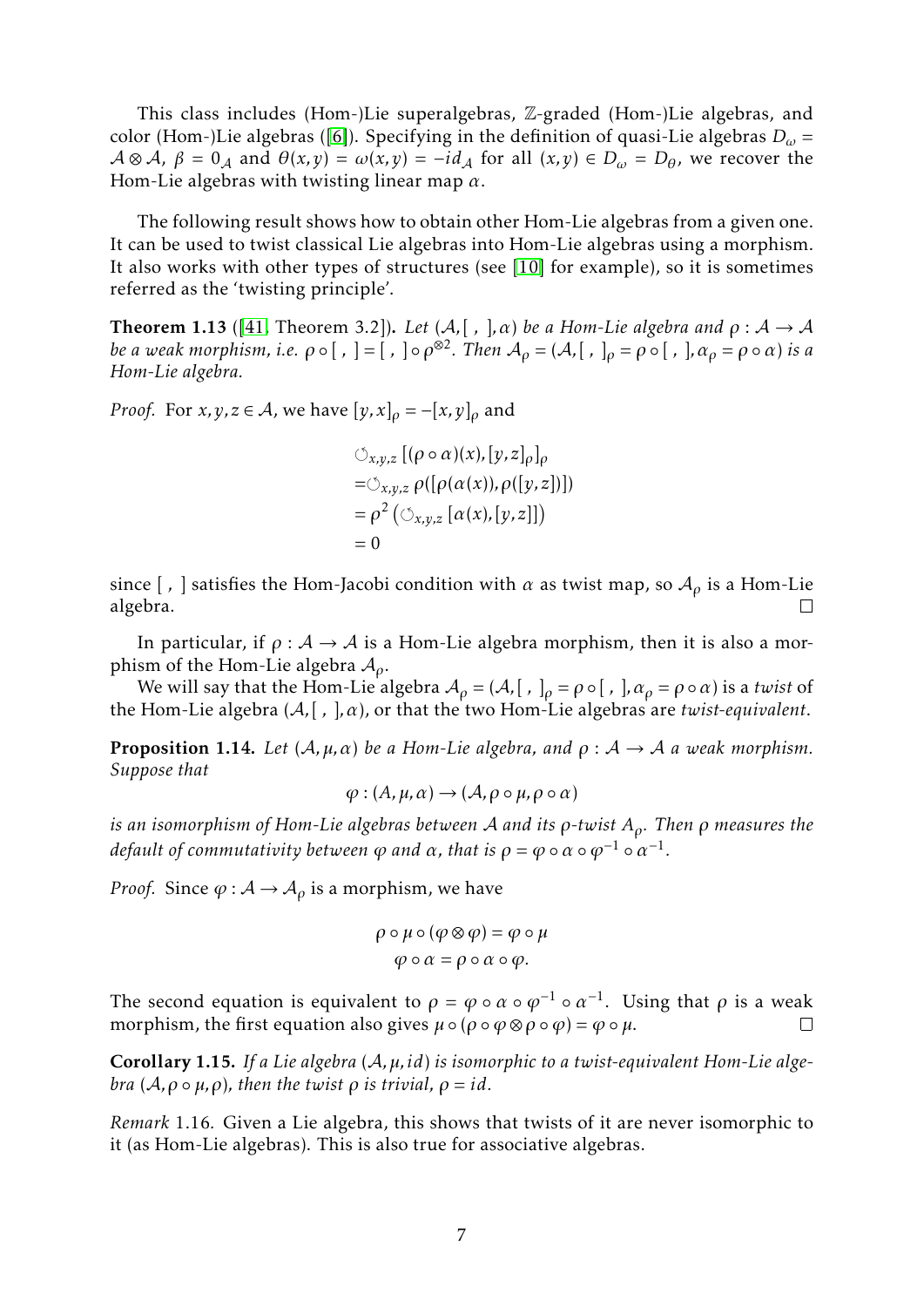<span id="page-7-3"></span>We recall here the definitions and results on central extensions of Hom-Lie algebras developed in [\[23\]](#page-28-3). The only minor difference is that the homomorphism *ζ* in the old definition is now replaced by the twist map  $\alpha$ . The link between these two definitions is  $\alpha = id + \zeta$ , but one should convince oneself that the results are the same by replacing ( $L, \zeta$ ) by ( $L, \alpha$ ) Hom-Lie algebras.

Definition 1.17. An extension of a Hom-Lie algebra (*L,α*) by an abelian Hom-Lie algebra (a*,α*<sup>a</sup> ) is a commutative diagram with exact rows

$$
0 \longrightarrow \mathfrak{a} \longrightarrow \hat{L} \longrightarrow L \longrightarrow 0
$$
  
\n
$$
\alpha_{\mathfrak{a}} \downarrow \qquad \qquad \alpha \downarrow \qquad \qquad \alpha \downarrow
$$
  
\n
$$
0 \longrightarrow \mathfrak{a} \longrightarrow \hat{L} \longrightarrow \hat{L} \longrightarrow 0
$$
\n(1.6)

where  $(\hat{L}, \hat{\alpha})$  is a Hom-Lie algebra. We say that the extension is *central* if

$$
u(\mathfrak{a}) \subseteq Z(\hat{L}) := \{x \in \hat{L}, [x, \hat{L}]_{\hat{L}} = 0\}.
$$
 (1.7)

<span id="page-7-1"></span>Theorem 1.18 ([\[23\]](#page-28-3), Theorem 21 p.335). *Suppose* (*L,α*) *and* (a*,α*<sup>a</sup> ) *are Hom-Lie algebras with* **a** *abelian.* If there exists a central extension ( $\hat{L}$ ,  $\hat{\alpha}$ ) of (L,  $\alpha$ ) by (α,  $\alpha$ <sub>α</sub>) then for every  $\tilde{s}: L \to \hat{L}$  there is a  $g_s \in \bigwedge^2(L, \mathfrak{a})$  and a linear map  $f_s : \hat{L} \to \mathfrak{a}$  such that

<span id="page-7-0"></span>
$$
f_s \circ \iota = \alpha_{\mathfrak{a}} \tag{1.8}
$$

$$
g_s(\alpha(x), \alpha(y)) = f_s([s(x), s(y)]_{\hat{L}})
$$
\n(1.9)

*and*

$$
\circlearrowleft_{x,y,z} g_s(\alpha(x), [y,z]_L) = 0 \tag{1.10}
$$

*for all*  $x, y, z \in L$ *. Moreover, equation* [\(1.10\)](#page-7-0) *is independent of the choice of section s.* 

**Definition 1.19.** A central Hom-Lie algebra extension ( $\hat{L}$ ,  $\hat{\alpha}$ ) of ( $L$ ,  $\alpha$ ) by ( $\alpha$ ,  $\alpha_a$ ) is called trivial if there exists a linear section  $s: L \to \hat{L}$  such that

$$
g_s(x, y) = 0 \tag{1.11}
$$

for all  $x, y \in L$ .

<span id="page-7-2"></span>Theorem 1.20 ([\[23\]](#page-28-3), Theorem 24 p.336). *Suppose* (*L,α*) *and* (a*,α*<sup>a</sup> ) *are Hom-Lie algebras*  $with$   $\frak a$   $abelian.$  Then for every  $g \in \bigwedge^2(L, \frak a)$  and every linear map  $f: L \oplus \frak a \to \frak a$  such that

$$
f(0, a) = \alpha_{\mathfrak{a}}(a) \quad \text{for } a \in \mathfrak{a}, \tag{1.12}
$$

$$
g(\alpha(x), \alpha(y)) = f([x, y]_L, g(x, y))
$$
\n(1.13)

*and*

$$
\circlearrowleft_{x,y,z} g(\alpha(x),[y,z]_L) = 0 \tag{1.14}
$$

*for*  $x, y, z \in L$ *, there exists a Hom-Lie algebra* ( $\hat{L}$ *,*  $\hat{\alpha}$ *) which is a central extension of* ( $L$ *,*  $\alpha$ ) *by* (a*,α*<sup>a</sup> )*.*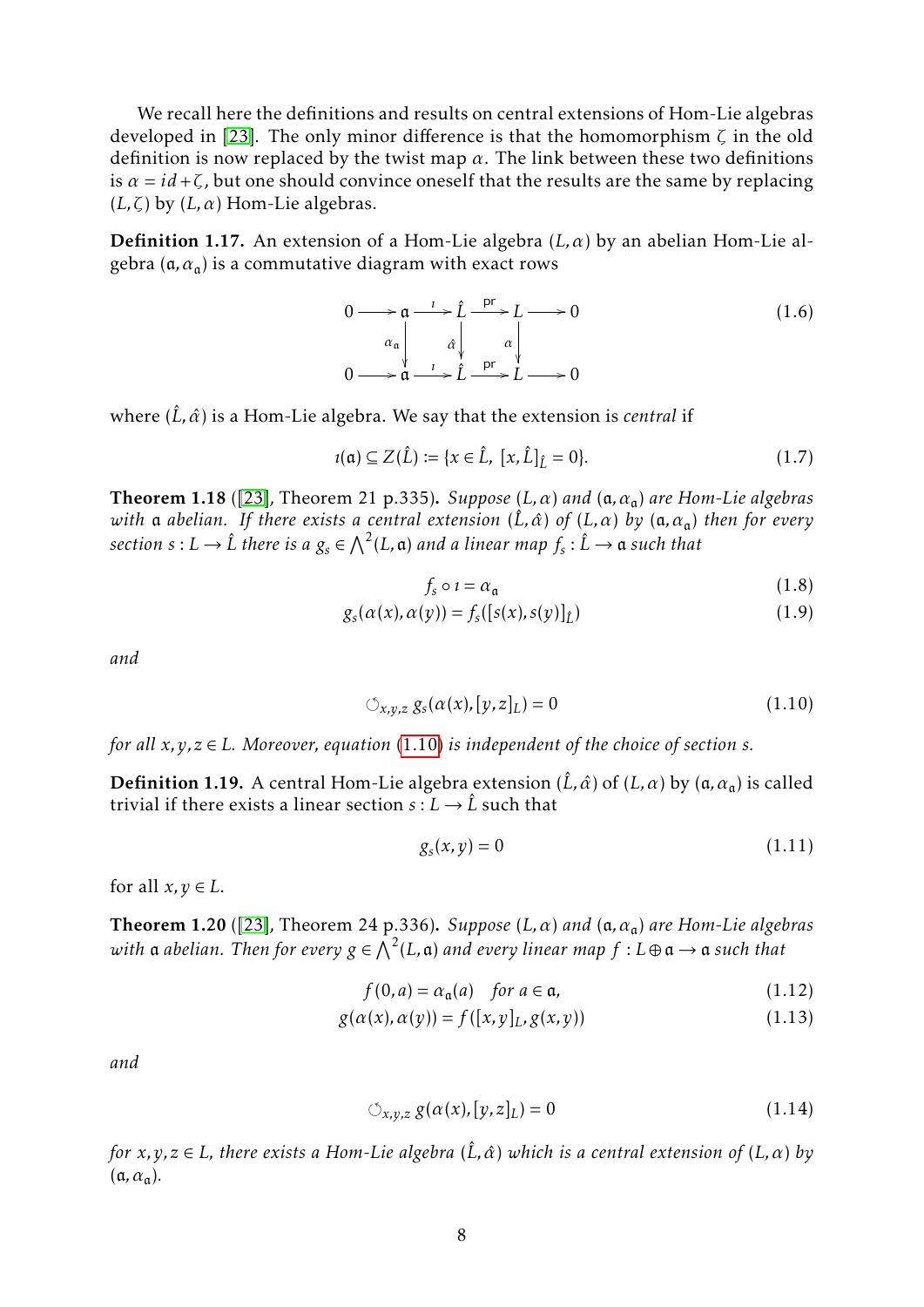### <span id="page-8-8"></span><span id="page-8-0"></span>2 Brackets on (*τ, σ*)-derivations

We let A be a commutative associative unital algebra and fix morphisms  $\tau$ ,  $\sigma$  :  $A \rightarrow A$ and an element  $\Delta$  of  $\mathcal{D}_{\tau,\sigma}(\mathcal{A})$ . The goal is to define a bracket on  $(\tau,\sigma)$ -derivations which satisfies some quasi-Jacobi identity; and when  $\tau = id$ , to recover the bracket defined in [\[23\]](#page-28-3) for *σ*-derivations:

$$
[a \cdot \Delta, b \cdot \Delta]_{\sigma} := (\sigma(a) \cdot \Delta) \circ (b \cdot \Delta) - (\sigma(b) \cdot \Delta) \circ (a \cdot \Delta). \tag{2.1}
$$

### 2.1 With *τ* invertible

If  $\tau$  is invertible, then  $\tau^{-1} \circ \Delta$  is a  $(\tau^{-1} \circ \sigma)$ -derivation [\(Corollary 1.7\)](#page-3-1). We rewrite the previous bracket in this situation, and apply  $\tau$  on both sides, using that  $\tau^{-1}$  is a morphism:

$$
\tau([a\cdot \tau^{-1} \circ \Delta, b\cdot \tau^{-1} \circ \Delta]_{\tau^{-1} \circ \sigma}) = (\sigma(a)\cdot \Delta) \circ (b\cdot \tau^{-1} \circ \Delta) - (\sigma(b)\cdot \Delta) \circ (a\cdot \tau^{-1} \circ \Delta) := [\tau(a)\cdot \Delta, \tau(b)\cdot \Delta]_{\tau, \sigma}
$$

The last 'equality' is the way we want to define our new bracket on  $(\tau, \sigma)$ -derivations, having in mind that *τ* goes through the bracket in the left expression. We have the following theorem, which introduces an *R*-algebra structure on  $A \cdot \Delta$ .

<span id="page-8-1"></span>**Theorem 2.1.** Let A be a commutative associative unital algebra and  $\tau$ ,  $\sigma$  :  $A \rightarrow A$  different *morphisms with τ invertible. Let* ∆ *be a* (*τ, σ*)*-derivation. If the equation*

<span id="page-8-3"></span>
$$
(\sigma \circ \tau^{-1})(\text{Ann}(\Delta)) \subseteq \text{Ann}(\Delta)
$$
 (2.2)

*holds, then the map*  $[ , ]_{\tau,\sigma} : A \cdot \Delta \times A \cdot \Delta \rightarrow A \cdot \Delta$  *defined by setting* 

<span id="page-8-6"></span>
$$
[a\cdot\Delta, b\cdot\Delta]_{\tau,\sigma} := ((\sigma \circ \tau^{-1})(a)\cdot\Delta) \circ (\tau^{-1}(b)\cdot\tau^{-1} \circ \Delta) - ((\sigma \circ \tau^{-1})(b)\cdot\Delta) \circ (\tau^{-1}(a)\cdot\tau^{-1} \circ \Delta) \tag{2.3}
$$

*for a,b* ∈ A *is a well-defined R-algebra bracket on the R-linear space* A · ∆*, and it satisfies the following identities for*  $a, b, c \in A$ *:* 

$$
[a \cdot \Delta, b \cdot \Delta]_{\tau, \sigma} = ((\sigma \circ \tau^{-1})(a)(\Delta \circ \tau^{-1})(b) - (\sigma \circ \tau^{-1})(b)(\Delta \circ \tau^{-1})(a)) \cdot \Delta \qquad (2.4)
$$

<span id="page-8-7"></span><span id="page-8-5"></span><span id="page-8-4"></span><span id="page-8-2"></span>
$$
[b \cdot \Delta, a \cdot \Delta]_{\tau,\sigma} = -[a \cdot \Delta, b \cdot \Delta]_{\tau,\sigma}.
$$
\n(2.5)

*Moreover if there exists an element*  $\delta \in A$  *such that* 

$$
\Delta \circ \tau^{-1} \circ \sigma \circ \tau^{-1} = \delta \cdot (\sigma \circ \tau^{-1} \circ \Delta \circ \tau^{-1}), \tag{2.6}
$$

*then we have*

$$
\bigcirc_{a,b,c} \left( [\sigma(\tau^{-1}(a)) \cdot \Delta, [b \cdot \Delta, c \cdot \Delta]_{\tau,\sigma}]_{\tau,\sigma} + \delta \cdot [a \cdot \Delta, [b \cdot \Delta, c \cdot \Delta]_{\tau,\sigma}]_{\tau,\sigma} \right) = 0. \tag{2.7}
$$

We will refer to equation [\(2.7\)](#page-8-2) as quasi-Jacobi identity.

This theorem gives a quasi-Lie algebra structure on  $\mathcal{A} \cdot \Delta$ , with  $\alpha = \sigma \circ \tau^{-1}$ ,  $\beta = \delta$ ,  $\theta = id_A$  and  $\omega = -id_A$ .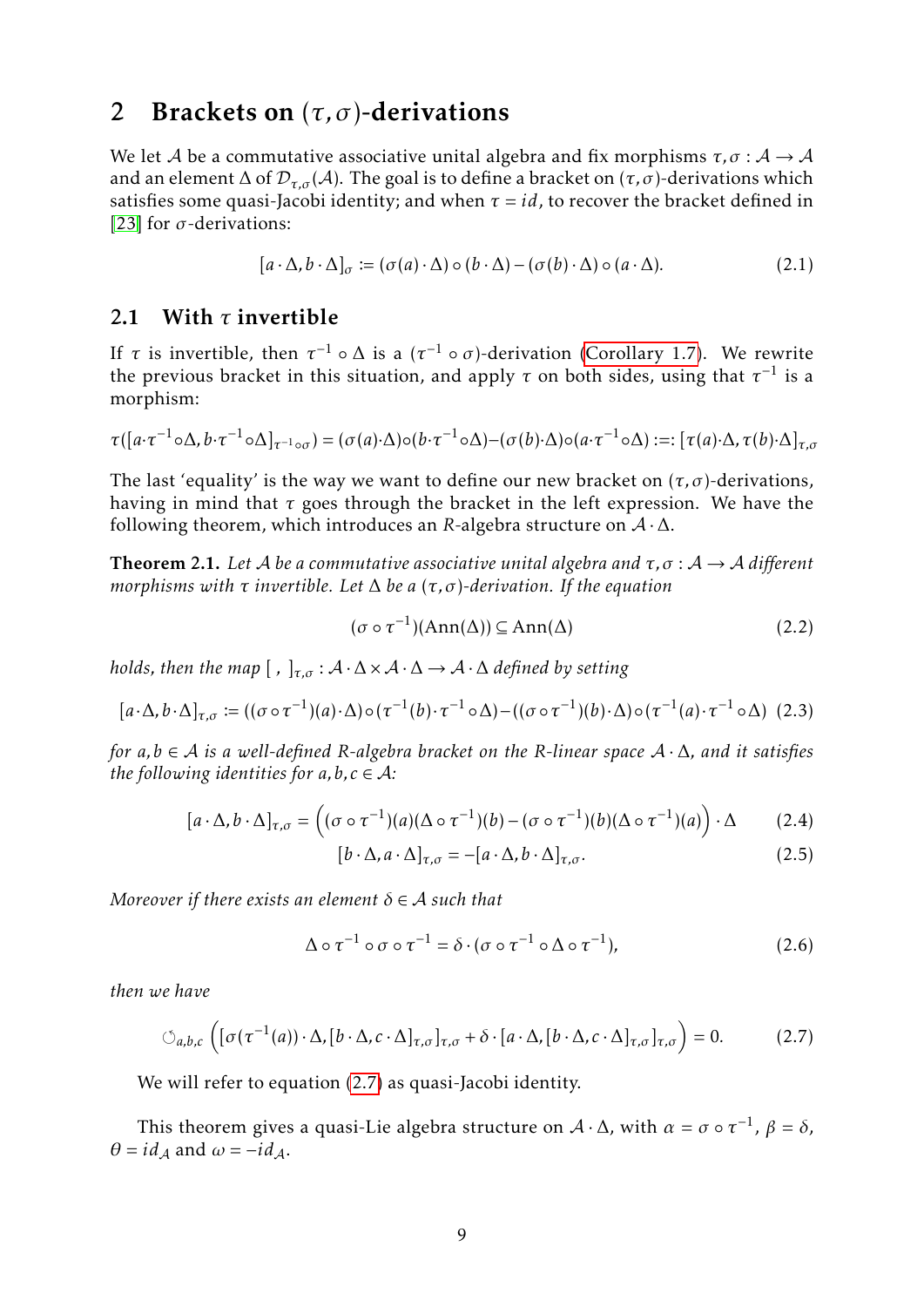<span id="page-9-0"></span>*Remark* 2.2*.* The bracket defined in the theorem depends on the maps *τ* and *σ*, as specified explicitly in the notation, but also depends on the generator  $\Delta$  of the cyclic submodule  $A \cdot \Delta$  of  $\mathcal{D}_{\tau,\sigma}(A)$  and should be written [,  $\Delta_{\tau,\sigma}$ . Suppose that another generator  $\Delta'$  of  $\mathcal{A} \cdot \Delta$  is choosen, with  $\Delta' = u\Delta$ ,  $u \in \mathcal{A}$ , then, like for the case of  $\sigma$ derivations, the 'base-change' relation is given by

$$
\sigma(\tau^{-1}(u))[a\cdot\Delta',b\cdot\Delta']_{\Delta',\tau,\sigma}=u[a\cdot\Delta',b\cdot\Delta']_{\Delta,\tau,\sigma}.
$$

The generator is fixed for the most part of this paper, so we suppress the dependence on the generator from the bracket notation. If  $A$  has no zero-divisors, then the result [\[23,](#page-28-3) Proposition 9 p.15] that the dependence of the generator  $\Delta$  is not essential still holds and is proven with similar arguments.

Furthermore, the bracket [ *,* ]*τ,σ* will simply be written [ *,* ] to lighten the computations, and the symbol of composition ◦ will often be omitted.

*Proof.* We first show that  $[ , ]$  is a well-defined function, that is, if  $a_1 \cdot \Delta = a_2 \cdot \Delta$ , then

$$
[a_1 \cdot \Delta, b \cdot \Delta] = [a_2 \cdot \Delta, b \cdot \Delta] \quad \text{and} \quad [b \cdot \Delta, a_1 \cdot \Delta] = [b \cdot \Delta, a_2 \cdot \Delta].
$$

Now *a*<sub>1</sub>⋅∆ = *a*<sub>2</sub>⋅∆ is equivalent to *a*<sub>1</sub>−*a*<sub>2</sub> ∈ Ann(∆). Therefore,  $τ^{-1}(a_1-a_2) ∈ τ^{-1}(Ann(∆))$  = Ann( $\tau^{-1} \circ \Delta$ ) and using [\(2.2\)](#page-8-3), we also have  $\sigma(\tau^{-1}(a_1 - a_2)) \in Ann(\Delta)$ . Hence

$$
[a_1 \cdot \Delta, b \cdot \Delta] - [a_2 \cdot \Delta, b \cdot \Delta] =
$$
  
=  $(\sigma \tau^{-1}(a_1) \cdot \Delta) \circ (\tau^{-1}(b) \cdot \tau^{-1} \Delta) - (\sigma \tau^{-1}(b) \cdot \Delta) \circ (\tau^{-1}(a_1) \cdot \tau^{-1} \Delta)$   
 $- (\sigma \tau^{-1}(a_2) \cdot \Delta) \circ (\tau^{-1}(b) \cdot \tau^{-1} \Delta) + (\sigma \tau^{-1}(b) \cdot \Delta) \circ (\tau^{-1}(a_2) \cdot \tau^{-1} \Delta)$   
=  $(\sigma \tau^{-1}(a_1 - a_2) \cdot \Delta) \circ (\tau^{-1}(b) \cdot \tau^{-1} \Delta) - (\sigma \tau^{-1}(b) \cdot \Delta) \circ (\tau^{-1}(a_1 - a_2) \cdot \tau^{-1} \Delta) = 0,$ 

and a similar computation for the second equality.

Next we prove [\(2.4\)](#page-8-4), which also shows that  $A \cdot \Delta$  is closed under the bracket [, ]. Let *a*, *b*, *c* ∈ *A*, then, since  $\Delta$  is a ( $\tau$ , $\sigma$ )-derivation on *A* we have

$$
[a \cdot \Delta, b \cdot \Delta](c) = (\sigma \tau^{-1}(a) \cdot \Delta) \Big( (\tau^{-1}(b) \cdot \tau^{-1} \Delta)(c) \Big) - (\sigma \tau^{-1}(b) \cdot \Delta) \Big( (\tau^{-1}(a) \cdot \tau^{-1} \Delta)(c) \Big)
$$
  
=  $\sigma \tau^{-1}(a) \Delta(\tau^{-1}(b) \tau^{-1} \Delta(c)) - \sigma \tau^{-1}(b) \Delta(\tau^{-1}(a) \tau^{-1} \Delta(c))$   
=  $\sigma \tau^{-1}(a) (\Delta \tau^{-1}(b) \Delta(c) + \sigma \tau^{-1}(b) \Delta \tau^{-1}(c)) - \sigma \tau^{-1}(b) (\Delta \tau^{-1}(a) \Delta(c) + \sigma \tau^{-1}(a) \Delta \tau^{-1}(c))$   
=  $(\sigma \tau^{-1}(a) \Delta \tau^{-1}(b) - \sigma \tau^{-1}(b) \Delta \tau^{-1}(a)) \Delta(c) + (\sigma \tau^{-1}(a) \sigma \tau^{-1}(b) - \sigma \tau^{-1}(b) \sigma \tau^{-1}(a)) \Delta \tau^{-1} \Delta(c).$ 

Since  $A$  is commutative, the last term is zero, thus [\(2.4\)](#page-8-4) is true. The skew-symmetry identity [\(2.5\)](#page-8-5) is clear from the definition [\(2.3\)](#page-8-6). Using the linearity of  $\tau$ ,  $\sigma$ ,  $\Delta$  and the definition of [ *,* ] or the formula [\(2.4\)](#page-8-4), it is also easy to see that [ *,* ] is bilinear.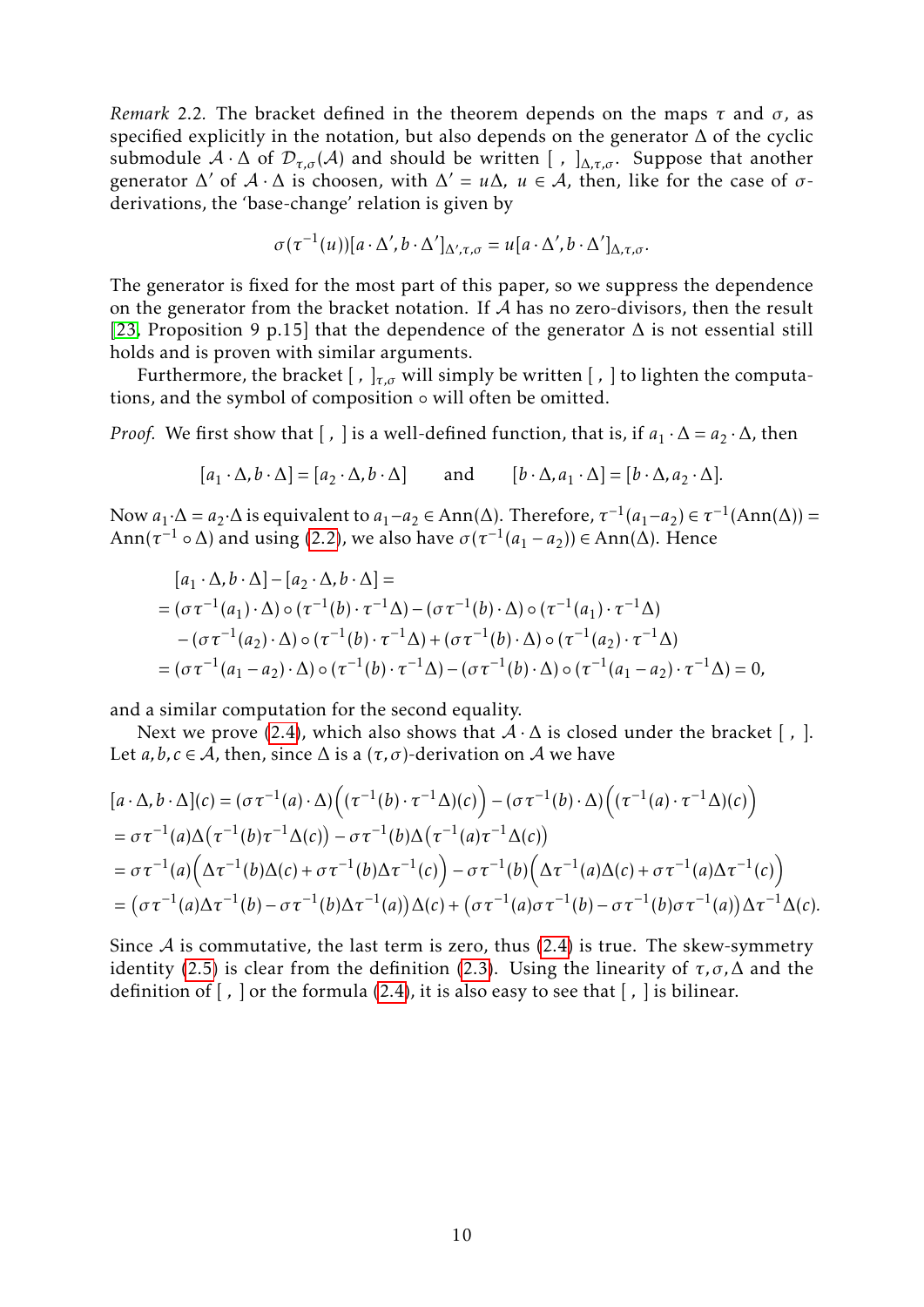It remains to prove (2.7). Using (2.4) and that 
$$
\Delta
$$
 is a  $(\tau, \sigma)$ -derivation on A we get  
\n
$$
[\sigma \tau^{-1}(a) \cdot \Delta, [b \cdot \Delta, c \cdot \Delta]] = [\sigma \tau^{-1}(a) \cdot \Delta, (\sigma \tau^{-1}(b) \Delta \tau^{-1}(c) - \sigma \tau^{-1}(c) \Delta \tau^{-1}(b)) \cdot \Delta]
$$
\n
$$
= \left\{ (\sigma \tau^{-1})^2(a) \Delta (\tau^{-1} \sigma \tau^{-1}(b) \tau^{-1} \Delta \tau^{-1}(c) - \tau^{-1} \sigma \tau^{-1}(c) \tau^{-1} \Delta \tau^{-1}(b)) - \sigma \tau^{-1} (\sigma \tau^{-1}(b) \Delta \tau^{-1}(c) - \sigma \tau^{-1}(c) \Delta \tau^{-1}(b)) \Delta \tau^{-1} \sigma \tau^{-1}(a) \right\} \cdot \Delta
$$
\n
$$
= \left\{ (\sigma \tau^{-1})^2(a) (\Delta \tau^{-1} \sigma \tau^{-1}(b) \Delta \tau^{-1}(c) + (\sigma \tau^{-1})^2(b) (\Delta \tau^{-1})^2(c) - \Delta \tau^{-1} \sigma \tau^{-1}(c) \Delta \tau^{-1}(b) - (\sigma \tau^{-1})^2(c) (\Delta \tau^{-1})^2(b)) - (\sigma \tau^{-1})^2(b) \sigma \tau^{-1} \Delta \tau^{-1}(c) \Delta \tau^{-1} \sigma \tau^{-1}(a) + (\sigma \tau^{-1})^2(c) \sigma \tau^{-1} \Delta \tau^{-1}(b) \Delta \tau^{-1} \sigma \tau^{-1}(a) \right\} \cdot \Delta
$$
\n
$$
= \left\{ (\sigma \tau^{-1})^2(a) \Delta \tau^{-1} \sigma \tau^{-1}(b) \Delta \tau^{-1}(c) - (\sigma \tau^{-1})^2(a) \Delta \tau^{-1} \sigma \tau^{-1}(c) \Delta \tau^{-1}(b) - (\sigma \tau^{-1})^2(a) (\sigma \tau^{-1})^2(b) - (\sigma \tau^{-1})^2(a) (\sigma \tau^{-1})^2(b) (\Delta \tau^{-1})^2(b) - (\sigma \tau^{-1})^2(b) \sigma \tau^{-1} \Delta \tau^{-1}(c) \Delta \tau^{-1} \sigma \tau^{-1}(a) + (\sigma \tau^{-1})^2(c) \sigma \tau^{-1} \Delta \tau^{-1}(b) \Delta \tau^{-1} \sigma \tau^{-1}(a) \right\} \cdot \Delta.
$$

Summing cyclically on *a*, *b*, *c*, the second line of the last expression vanishes, and also the third line using [\(2.6\)](#page-8-7), so we have

<span id="page-10-0"></span>
$$
\circlearrowleft_{a,b,c} [\sigma \tau^{-1}(a) \cdot \Delta, [b \cdot \Delta, c \cdot \Delta]] =
$$
\n
$$
= \circlearrowleft_{a,b,c} \left\{ (\sigma \tau^{-1})^2(a) \Delta \tau^{-1} \sigma \tau^{-1}(b) \Delta \tau^{-1}(c) - (\sigma \tau^{-1})^2(a) \Delta \tau^{-1} \sigma \tau^{-1}(c) \Delta \tau^{-1}(b) \right\} \cdot \Delta
$$
\n(2.8)

We now consider the second term of [\(2.7\)](#page-8-2). First note that from [\(2.4\)](#page-8-4) we have

$$
[b \cdot \Delta, c \cdot \Delta] = \left(\Delta \tau^{-1}(c) \sigma \tau^{-1}(b) - \Delta \tau^{-1}(b) \sigma \tau^{-1}(c)\right) \cdot \Delta
$$

since  $A$  is commutative. Using this and [\(2.4\)](#page-8-4) we get

$$
\delta \cdot [a \cdot \Delta, [b \cdot \Delta, c \cdot \Delta]] = \delta \cdot [a \cdot \Delta, (\Delta \tau^{-1}(c)\sigma \tau^{-1}(b) - \Delta \tau^{-1}(b)\sigma \tau^{-1}(c)) \cdot \Delta]
$$
  
\n
$$
= \delta \cdot \left\{ \sigma \tau^{-1}(a)\Delta \left( \tau^{-1} \Delta \tau^{-1}(c)\tau^{-1} \sigma \tau^{-1}(b) - \tau^{-1} \Delta \tau^{-1}(b)\tau^{-1} \sigma \tau^{-1}(c) \right) \right\}
$$
  
\n
$$
- \sigma \tau^{-1} (\Delta \tau^{-1}(c)\sigma \tau^{-1}(b) - \Delta \tau^{-1}(b)\sigma \tau^{-1}(c)) \Delta \tau^{-1}(a) \right\} \cdot \Delta
$$
  
\n
$$
= \delta \cdot \left\{ \sigma \tau^{-1}(a) \left( (\Delta \tau^{-1})^2(c)\sigma \tau^{-1}(b) + \sigma \tau^{-1} \Delta \tau^{-1}(c)\Delta \tau^{-1} \sigma \tau^{-1}(b) \right. \right.
$$
  
\n
$$
- (\Delta \tau^{-1})^2(b)\sigma \tau^{-1}(c) - \sigma \tau^{-1} \Delta \tau^{-1}(b)\Delta \tau^{-1} \sigma \tau^{-1}(c) \right)
$$
  
\n
$$
- \sigma \tau^{-1} \Delta \tau^{-1}(c)(\sigma \tau^{-1})^2(b)\Delta \tau^{-1}(a) + \sigma \tau^{-1} \Delta \tau^{-1}(b)(\sigma \tau^{-1})^2(c)\Delta \tau^{-1}(a) \right\} \cdot \Delta
$$
  
\n
$$
= \left\{ \delta \sigma \tau^{-1}(a)(\Delta \tau^{-1})^2(c)\sigma \tau^{-1}(b) - \delta \sigma \tau^{-1}(a)(\Delta \tau^{-1})^2(b)\sigma \tau^{-1}(c) \right.
$$
  
\n
$$
+ \delta \sigma \tau^{-1}(a)\sigma \tau^{-1} \Delta \tau^{-1}(c)\Delta \tau^{-1} \sigma \tau^{-1}(b) - \delta \sigma \tau^{-1}(a)\sigma \tau^{-1} \Delta \tau^{-1}(b)\Delta \tau^{-1} \sigma \tau^{-1}(c) \right.
$$
  
\n
$$
- \delta \sigma \tau^{-1} \Delta \tau^{-1}(c)(\sigma \tau^{-1})^2(b)\Delta \tau^{-1}(a) + \delta \sigma \tau^{-1} \Delta \tau^{-1}(b)(\sigma \tau^{-1})^2(c)\Delta \tau^{-1}(a) \right\} \
$$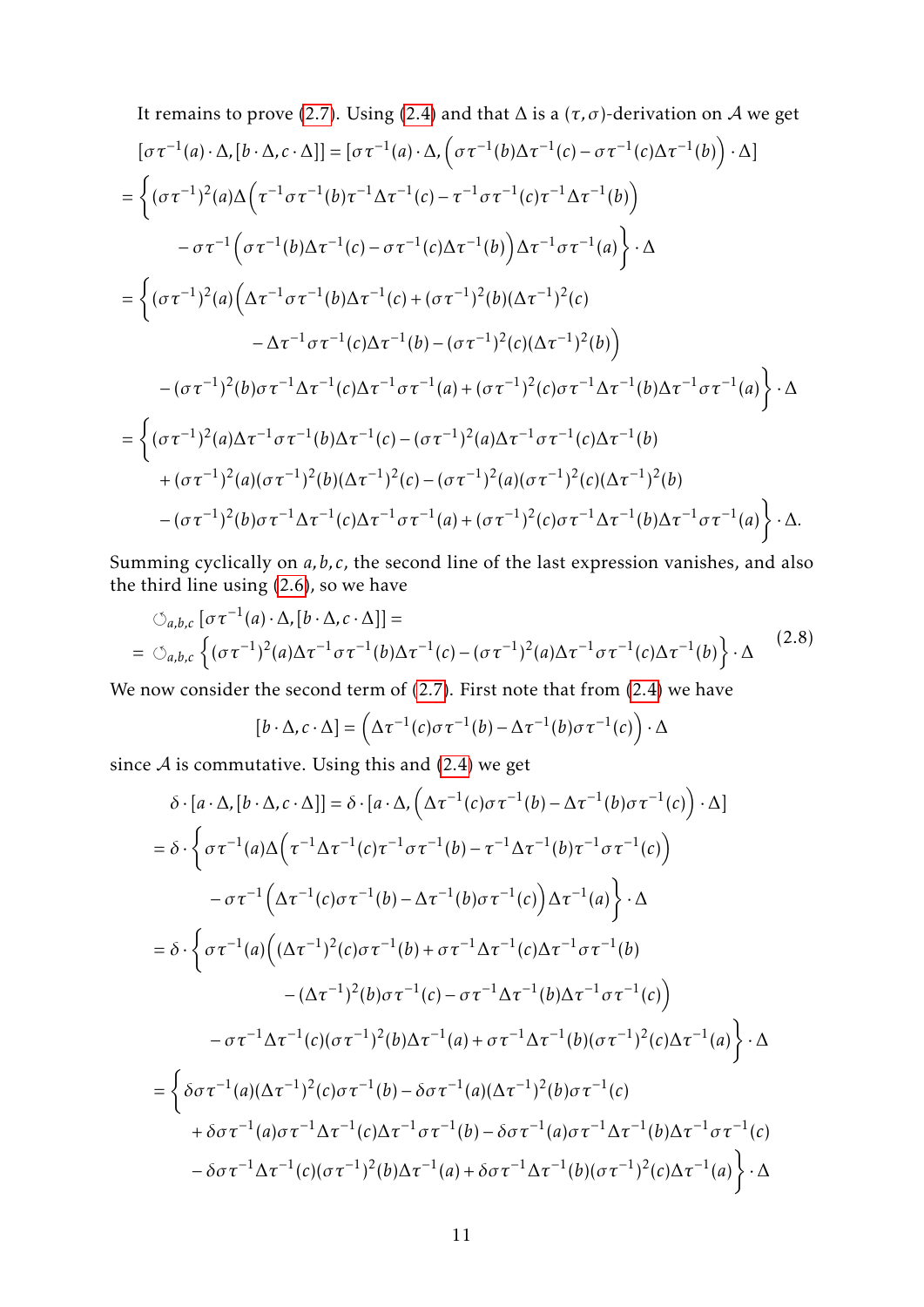In this last expression, the second line vanishes using [\(2.6\)](#page-8-7) and commutativity, and summing cyclically on *a,b, c*, the first line also vanishes, so we have

$$
\circlearrowleft_{a,b,c} \delta \cdot [a \cdot \Delta, [b \cdot \Delta, c \cdot \Delta]] =
$$
\n
$$
= \circlearrowleft_{a,b,c} \left\{ -\delta \sigma \tau^{-1} \Delta \tau^{-1} (c) (\sigma \tau^{-1})^2 (b) \Delta \tau^{-1} (a) + \delta \sigma \tau^{-1} \Delta \tau^{-1} (b) (\sigma \tau^{-1})^2 (c) \Delta \tau^{-1} (a) \right\} \cdot \Delta
$$
\n(2.9)

which, using [\(2.6\)](#page-8-7), is exactly the opposite of [\(2.8\)](#page-10-0). We have thus proved the quasi-Jacobi identity [\(2.7\)](#page-8-2).  $\Box$ 

**Corollary 2.3.** *Under the same hypothesis, if*  $\sigma \tau^{-1}(\delta) = \delta$  *and*  $\Delta(\delta) = 0$  *(for example when*)  $\delta = \lambda \mathbb{1}_A$  *is a multiple of the unit of A*), then the previous six-term quasi-Jacobi identity *reduces to a Hom-Jacobi identity and* A · ∆ *is a Hom-Lie algebra with linear twist map*  $\alpha = \sigma \tau^{-1} + \delta i d_A$ .

*Proof.* Using the same kind of computation than in the previous proof to get [\(2.7\)](#page-8-2), we obtain

$$
[\delta a \cdot \Delta, [b \cdot \Delta, c \cdot \Delta]] = \sigma \tau^{-1}(\delta) \cdot [a \cdot \Delta, [b \cdot \Delta, c \cdot \Delta]]
$$
  
 
$$
- ((\sigma \tau^{-1})^2(b) \sigma \tau^{-1} \Delta \tau^{-1}(c) - (\sigma \tau^{-1})^2(b) \sigma \tau^{-1} \Delta \tau^{-1}(c)) \Delta(\delta) \tau(a).
$$

When the algebra  $A$  is an unique factorization domain, there is automatically an element  $\delta$  which satisfies the relation of 'commutation' [\(2.6\)](#page-8-7).

<span id="page-11-0"></span>**Proposition 2.4.** *If* A *is an unique factorization domain and*  $\tau$ ,  $\sigma$  :  $A \rightarrow A$  *are two different algebra endomorphisms with τ invertible, then the equation* [\(2.6\)](#page-8-7)*,*

$$
\forall a \in \mathcal{A}, \qquad \Delta(\tau^{-1}(\sigma(\tau^{-1}(a)))) = \delta \sigma(\tau^{-1}(\Delta(\tau^{-1}(a))))
$$

*holds with*

$$
\delta = \frac{\sigma(\tau^{-1}(g))}{g},\tag{2.10}
$$

*where*  $g = \gcd((\tau - \sigma)(\mathcal{A}))$ *.* 

*Proof.* In the case of an unique factorization domain A and  $\tau$ ,  $\sigma$  : A  $\rightarrow$  A two different algebra endomorphisms with  $\tau$  invertible, by [Theorem 1.8](#page-4-1) we have that

$$
\mathcal{D}_{\tau,\sigma}(\mathcal{A})=\mathcal{A}\cdot\Delta
$$

where  $\Delta = \frac{\tau - \sigma}{\sigma}$ *g* and  $g = \gcd((\tau - \sigma)(\mathcal{A}))$ . Let  $y \in \mathcal{A}$  and set

$$
x \coloneqq \frac{\tau - \sigma}{g}(\tau^{-1}(y)) = \frac{y - \sigma(\tau^{-1}(y))}{g}.
$$

Then we have

$$
\sigma \tau^{-1}(g) \sigma \tau^{-1}(x) = \sigma(\tau^{-1}gx) = \sigma \tau^{-1}(\tau - \sigma)(\tau^{-1}(y)) = (\tau - \sigma)\tau^{-1} \sigma(\tau^{-1}(y)) = \sigma \tau^{-1}(y) - (\sigma \tau^{-1})^2(y).
$$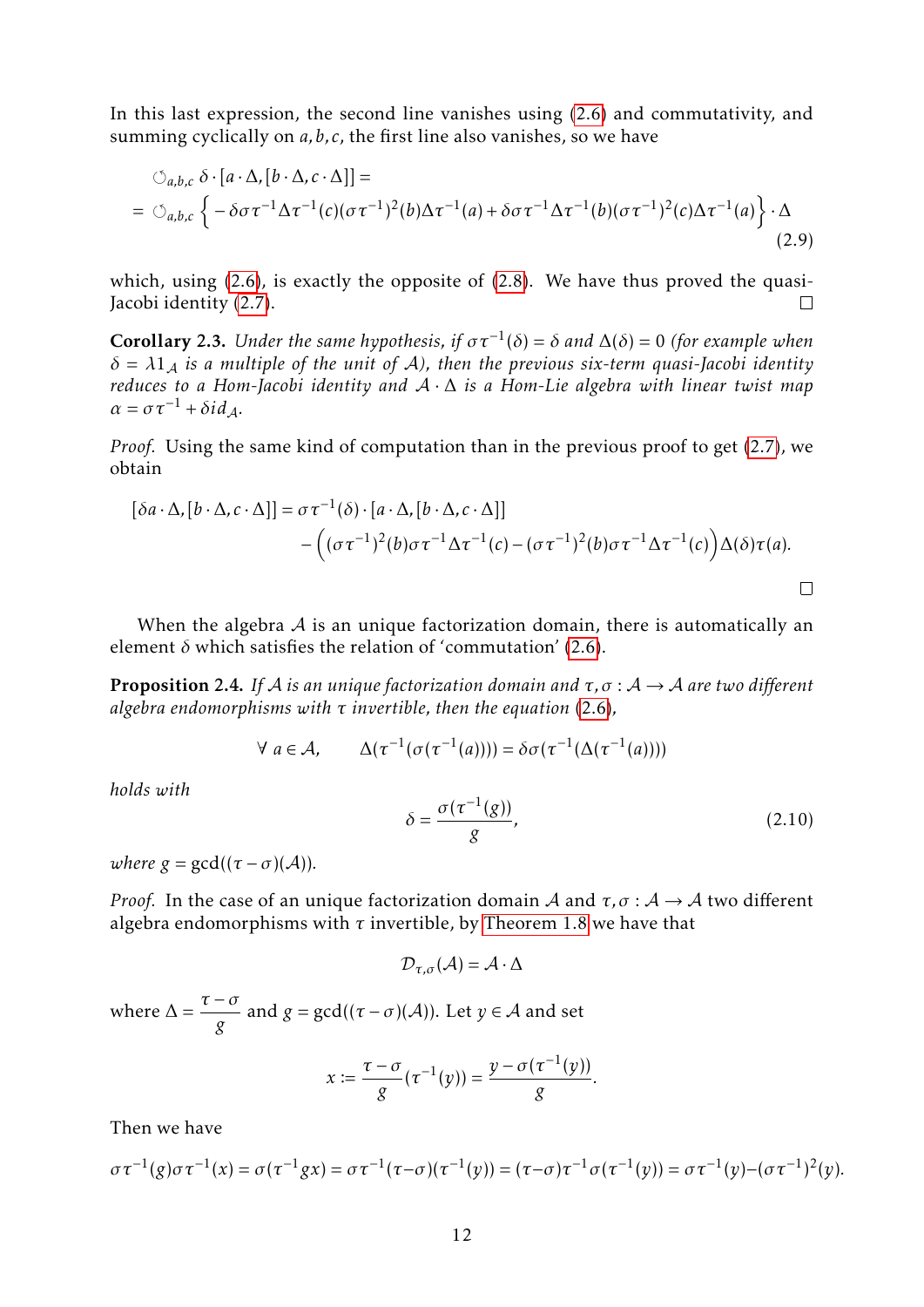Since  $g = \gcd((\tau - \sigma)(\mathcal{A}))$  and  $(\tau - \sigma)(\mathcal{A}) = (id - \sigma \tau^{-1})(\mathcal{A})$ , using [\(1.3\)](#page-4-2), we have that *g* is also a gcd of  $(id - \sigma \tau^{-1})(A)$  so  $g \mid (id - \sigma \tau^{-1})(g) = g - \sigma(\tau^{-1}(g))$  and hence  $g \mid \sigma \tau^{-1}(g)$ . Then, dividing by *g* and substitute the expression for *x* we obtain

$$
\frac{\sigma \tau^{-1}(g)}{g} \sigma \tau^{-1} \left( \frac{\tau - \sigma}{g} \right) (\tau^{-1}(y)) = \frac{\tau - \sigma}{g} \tau^{-1} \sigma (\tau^{-1}(y))
$$
  
or, with  $\Delta = \frac{\tau - \sigma}{g}$ , this rewrites  $\frac{\sigma \tau^{-1}(g)}{g} \sigma \tau^{-1} \Delta \tau^{-1}(y) = \Delta \tau^{-1} \sigma \tau^{-1}(y)$ . This shows that  
(2.6) holds with  $\delta = \sigma \tau^{-1}(g)/g$ .

Since A has no zero-divisors and  $\sigma \neq \tau$ , it follows that Ann( $\Delta$ ) = 0, and so [\(2.2\)](#page-8-3) is clearly true. Hence we can use [Theorem 2.1](#page-8-1) to define an algebra structure on  $\mathcal{D}_{\tau,\sigma}(\mathcal{A})$  =  $\mathcal{A} \cdot \Delta$  which satisfies [\(2.5\)](#page-8-5) and [\(2.7\)](#page-8-2) with  $\delta = \sigma \tau^{-1}(g)/g$ .

<span id="page-12-0"></span>*Remark* 2.5*.* The choice of the greatest common divisor is ambiguous. (We can choose any associated element, that is, the greatest common divisor is only unique up to a multiple by an invertible element). So this  $\delta$  can be replaced by any  $\delta' = u\delta$  where *u* is a unit (that is, an invertible element). The derivation  $\Delta$  is then replaced by an associated  $\Delta'$ . If *g'* is another greatest common divisor related to *g* by  $g' = ug$ , then

$$
\delta' = \frac{\sigma \tau^{-1}(u g)}{u g} = \frac{\sigma \tau^{-1}(u) \sigma \tau^{-1}(g)}{u g} = \frac{\sigma \tau^{-1}(u)}{u} \delta
$$

and  $\sigma \tau^{-1}(u)/u$  is clearly a unit since *u* is a unit. Therefore [\(2.6\)](#page-8-7) changes because

$$
\Delta' = \frac{\Delta}{u} = \frac{\tau - \sigma}{ug} \quad \Rightarrow \quad \Delta' \tau^{-1} \sigma \tau^{-1} = \frac{\sigma \tau^{-1}(u)}{u} \delta \cdot (\sigma \tau^{-1} \Delta' \tau^{-1}).
$$

#### 2.2 Forced interior bracket

For  $\sigma$ -derivations, the bracket defines a product on  $\mathcal{A} \cdot \Delta$  since

$$
[a \cdot \Delta, b \cdot \Delta]_{\sigma} = (\sigma(a)\Delta(b) - \sigma(b)\Delta(a)) \cdot \Delta.
$$

For  $a, b \in A$ , define  $[a \cdot \Delta, b \cdot \Delta]'_{\tau, \sigma}$  by the same formula. The morphism  $\tau$  does not appear in the formula, but the operator  $\Delta$  is a  $(\tau, \sigma)$ -derivation. We get

$$
[a \cdot \Delta, b \cdot \Delta]'_{\tau,\sigma} = (\sigma(a)\Delta(b) - \sigma(b)\Delta(a)) \cdot \Delta.
$$
 (2.11)

In this case,  $A \cdot \Delta$  is closed under the bracket  $[ , ]'_{\tau,\sigma}$  by definition.

We want this bracket to satisfy a quasi-Jacobi identity. For  $a, b, c \in A$  we have,

$$
\bigcirc_{a,b,c} [\sigma(a) \cdot \Delta, [b \cdot \Delta, c \cdot \Delta]_{\tau,\sigma}']_{\tau,\sigma}
$$
  
= 
$$
\bigcirc_{a,b,c} \left( \sigma^2(a) \Delta(\sigma(b)) \tau(\Delta(c)) - \sigma^2(a) \Delta(\sigma(c)) \tau(\Delta(b)) - \sigma^2(b) \sigma(\Delta(c)) \Delta(\sigma(a)) + \sigma^2(c) \sigma(\Delta(b)) \Delta(\sigma(a)) \right) \cdot \Delta
$$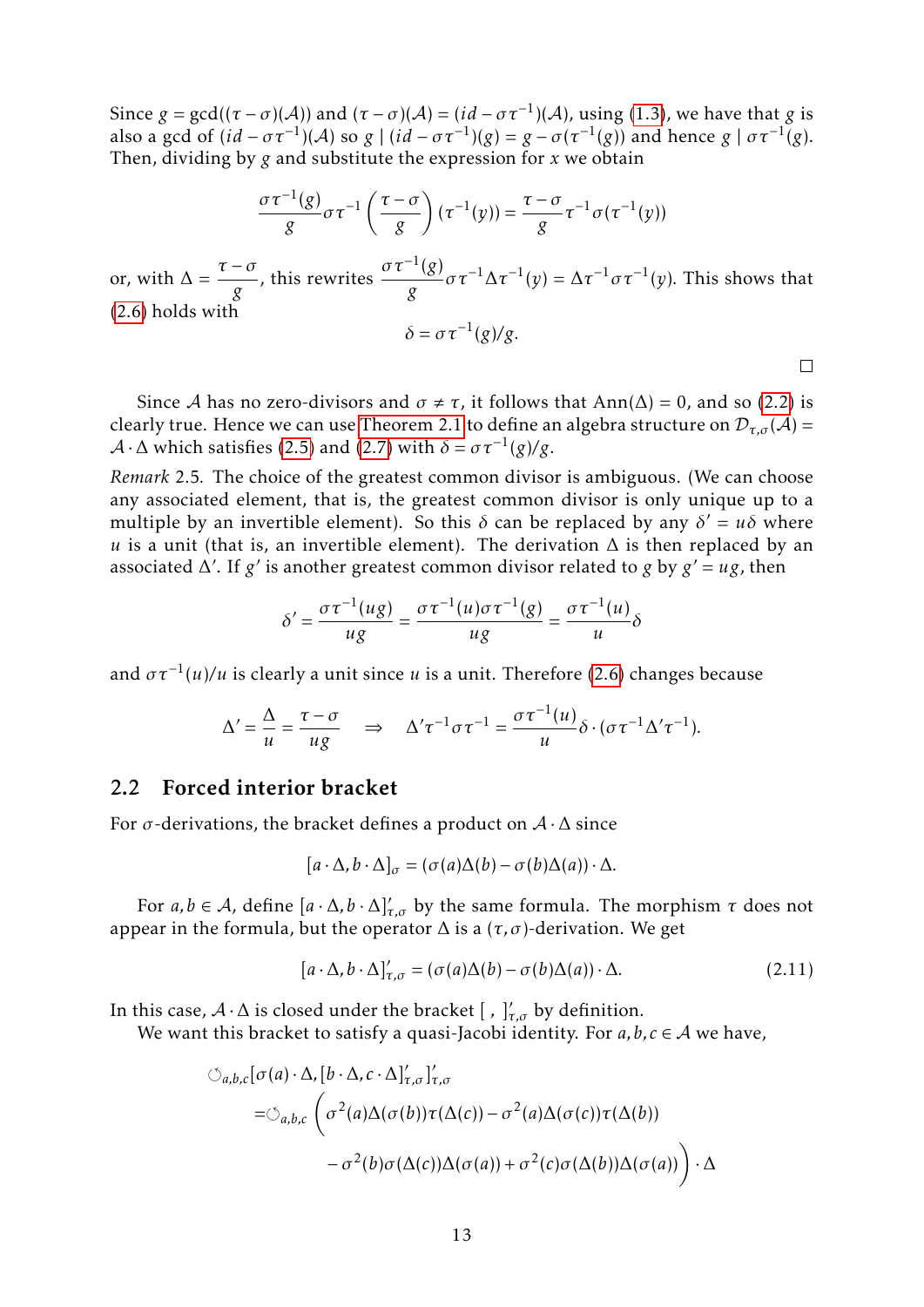and computing the second bracket the other way,

<span id="page-13-2"></span>
$$
\bigcirc_{a,b,c} [\tau(a) \cdot \Delta, [b \cdot \Delta, c \cdot \Delta]_{\tau,\sigma}']'_{\tau,\sigma}
$$
\n
$$
= \bigcirc_{a,b,c} \left( \sigma(\tau(a))\Delta^2(c)\tau(\sigma(b)) - \sigma(\tau(a))\Delta^2(b)\tau(\sigma(c)) - \sigma(\tau(a))\sigma(\Delta(b))\Delta(\sigma(c)) \right)
$$
\n
$$
- \sigma(\Delta(c))\sigma^2(b)\Delta(\tau(a)) + \sigma(\Delta(b))\sigma^2(c)\Delta(\tau(a)) \right) \cdot \Delta.
$$

Suppose that there is an element  $\delta \in A$  such that for all  $a \in A$ ,  $\Delta(\sigma(a)) = \delta \sigma(\Delta(a))$ , then the second line in the first and second expression vanishes, doing the cyclic summation. If  $\sigma$  and  $\tau$  commutes *i.e.*  $\sigma \circ \tau = \tau \circ \sigma$ , then the first line in the second expression vanishes, and finally, if we also have  $\Delta(\tau(a)) = \delta \tau(\Delta(a))$  for all  $a \in A$ , then the remaining first line in the first expression is the opposite of the last remaining line in the second expression when doing the cyclic summation.

So finally, with the conditions  $\sigma \circ \tau = \tau \circ \sigma$ ,  $\Delta(\sigma(a)) = \delta \sigma(\Delta(a))$  and  $\Delta(\tau(a)) = \delta \tau(\Delta(a))$ for all  $a \in \mathcal{A}$ , we have

$$
\circlearrowleft_{a,b,c}[(\sigma+\tau)(a)\cdot\Delta,[b\cdot\Delta,c\cdot\Delta]'_{\tau,\sigma}]'_{\tau,\sigma}=0
$$

We can sum this up in the following theorem.

<span id="page-13-0"></span>Theorem 2.6. *Let* A *be a commutative associative unital algebra and* ∆ *be a* (*τ, σ*)*-derivation of* A *with algebra morphisms σ, τ satisfying, for all a* ∈ A

<span id="page-13-1"></span>
$$
\sigma(\tau(a)) = \tau(\sigma(a)) \qquad \Delta(\sigma(a)) = \delta\sigma(\Delta(a)) \Delta(\tau(a)) = \delta\tau(\Delta(a))
$$
\n(2.12)

 $with \delta \in \mathcal{A}$ . The bracket  $[ , ]'_{\tau,\sigma} : \mathcal{A} \cdot \Delta \times \mathcal{A} \cdot \Delta \to \mathcal{A} \cdot \Delta$  defined for  $a, b \in \mathcal{A}$  by

$$
[a \cdot \Delta, b \cdot \Delta]'_{\tau,\sigma} = (\sigma(a)\Delta(b) - \sigma(b)\Delta(a)) \cdot \Delta
$$

*endows the space*  $(A \cdot \Delta, [ , ]'_{\tau,\sigma}, \overline{\sigma + \tau})$  *with a structure of Hom-Lie algebra.* 

Here we have extended maps  $\alpha : A \to A$  on  $\mathcal{D}_{\tau,\sigma}(A)$  by  $\overline{\alpha}(a \cdot D) = \alpha(a) \cdot D$ .

**Corollary 2.7.** Under the same hypothesis, by symmetry, the bracket  $[ , ]''_{\tau,\sigma} : A \cdot \Delta \times A \cdot \Delta \rightarrow$  $A \cdot \Delta$  *defined for a, b*  $\in$  *A by* 

$$
[a \cdot \Delta, b \cdot \Delta]''_{\tau, \sigma} = (\tau(a)\Delta(b) - \tau(b)\Delta(a)) \cdot \Delta
$$

*endows the space*  $(\mathcal{A} \cdot \Delta, [\; , \;]'_{\tau, \sigma}, \overline{\tau + \sigma})$  *with a structure of Hom-Lie algebra.* 

We look again the case when A is a unique factorization domain, with  $\tau$ ,  $\sigma$  :  $A \rightarrow A$ two different algebra endomorphisms. The [Theorem 1.8](#page-4-1) again gives

$$
\mathcal{D}_{\tau,\sigma}(\mathcal{A})=\mathcal{A}\cdot\Delta
$$

where  $\Delta = \frac{\tau - \sigma}{\sigma}$ *g* and  $g = \gcd((\tau - \sigma)(\mathcal{A}))$ .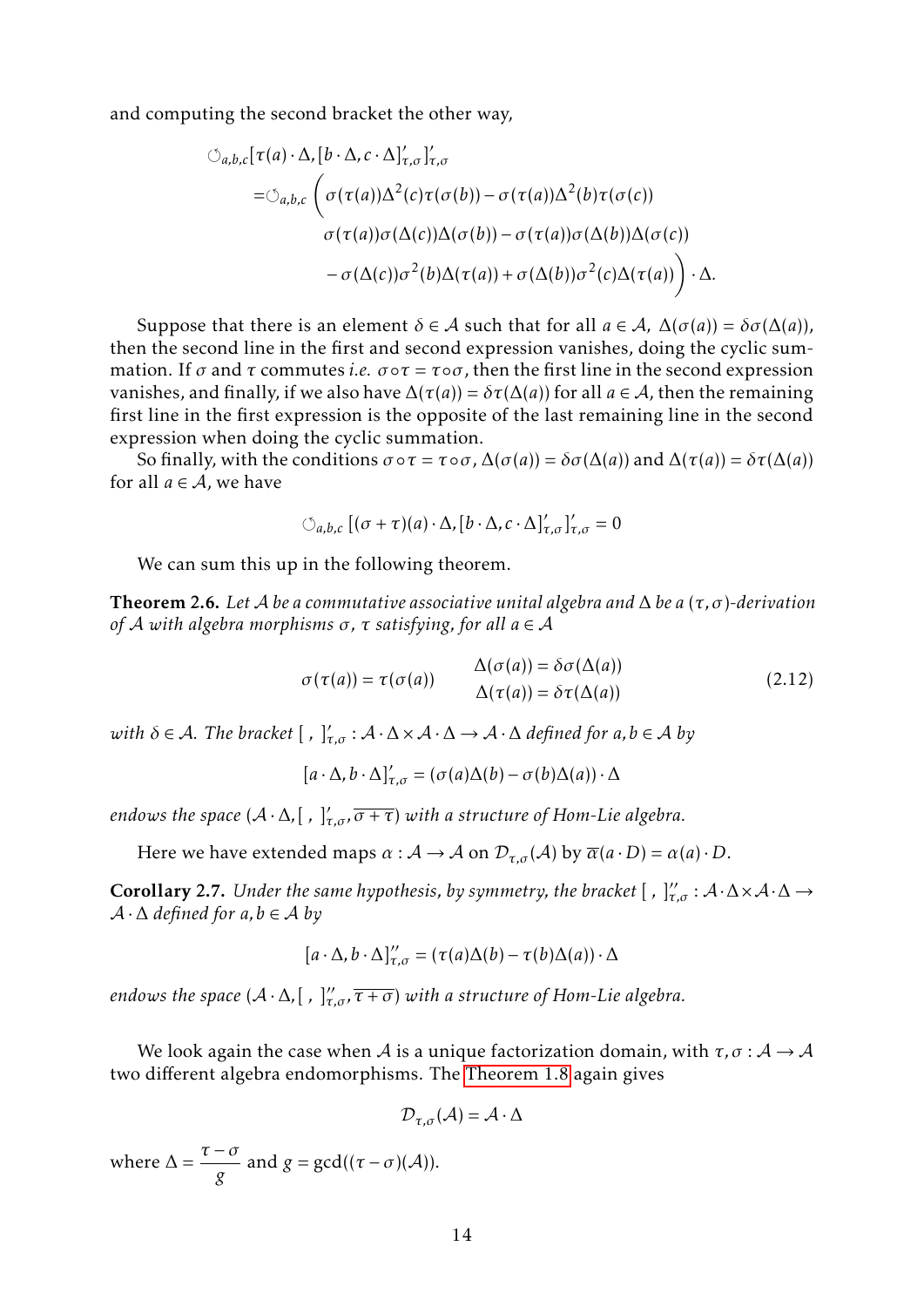**Proposition 2.8.** If A *is an unique factorization domain and*  $\tau$ ,  $\sigma$  :  $A \rightarrow A$  *are two different algebra endomorphisms with*  $\tau \sigma = \sigma \tau$ *, then equations* [\(2.12\)](#page-13-1)*,* 

$$
\Delta(\sigma(a)) = \delta\sigma(\Delta(a))
$$
  

$$
\Delta(\tau(a)) = \delta\tau(\Delta(a))
$$

*hold only if*

$$
\delta = \frac{\sigma(g)}{g} = \frac{\tau(g)}{g},\tag{2.13}
$$

*where*  $g = \gcd((\tau - \sigma)(\mathcal{A}))$ *.* 

*Proof.* Let  $y \in A$  and set

$$
x := \frac{\tau - \sigma}{g}(y) = \frac{\tau(y) - \sigma(y)}{g}.
$$

Since *τ* and *σ* commute, we have

$$
\sigma(g)\sigma(x) = \sigma(gx) = \sigma(\tau(y)) - \sigma^2(y) = (\tau - \sigma)(\sigma(y))
$$
  

$$
\tau(g)\tau(x) = \tau(gx) = \tau^2(y) - \tau(\sigma(y)) = (\tau - \sigma)(\tau(y))
$$

Since  $g | \tau(g) - \sigma(g)$  by definition, if *g* divides one of  $\tau(g)$  or  $\sigma(g)$ , it will also divide the other. Suppose that it is the case, so dividing by *g* in the previous equalities and substitute the expression for *x* gives

$$
\frac{\sigma(g)}{g}\sigma\left(\frac{\tau-\sigma}{g}(y)\right) = \frac{\tau-\sigma}{g}(\sigma(y)) \Leftrightarrow \frac{\sigma(g)}{g}\sigma(\Delta(y)) = \Delta(\sigma(y))\tag{2.14}
$$

$$
\frac{\tau(g)}{g}\tau\left(\frac{\tau-\sigma}{g}(y)\right) = \frac{\tau-\sigma}{g}(\sigma(y)) \Leftrightarrow \frac{\tau(g)}{g}\tau(\Delta(y)) = \Delta(\tau(y))\tag{2.15}
$$

 $\Box$ 

So if *σ* and *τ* commute and  $\sigma(g)/g = \tau(g)/g = \delta$ , we can use the [Theorem 2.6](#page-13-0) to define a Hom-Lie algebra structure on  $\mathcal{D}_{\tau,\sigma}(\mathcal{A}) = \mathcal{A}\cdot\Delta$  when  $\mathcal{A}$  is a unique factorization domain.

# <span id="page-14-0"></span>3 Examples with Laurent polynomials

### <span id="page-14-1"></span>3.1 (*p,q*)-deformations of Witt algebra

We consider the complex algebra A of Laurent polynomials in one variable *t*

$$
\mathcal{A}=\mathbb{C}[t,t^{-1}].
$$

For  $p, q \in \mathbb{C}^*$  fixed, with  $p \neq q$ , define two endomorphisms of A,  $\tau$  and  $\sigma$ , by

$$
\tau(t) = pt, \quad \sigma(t) = qt.
$$

From *τ* and *σ* being endomorphisms it also follows that

$$
\tau(f(t)) = f(pt), \qquad \sigma(f(t)) = f(qt) \quad \text{ for } f \in \mathcal{A}.
$$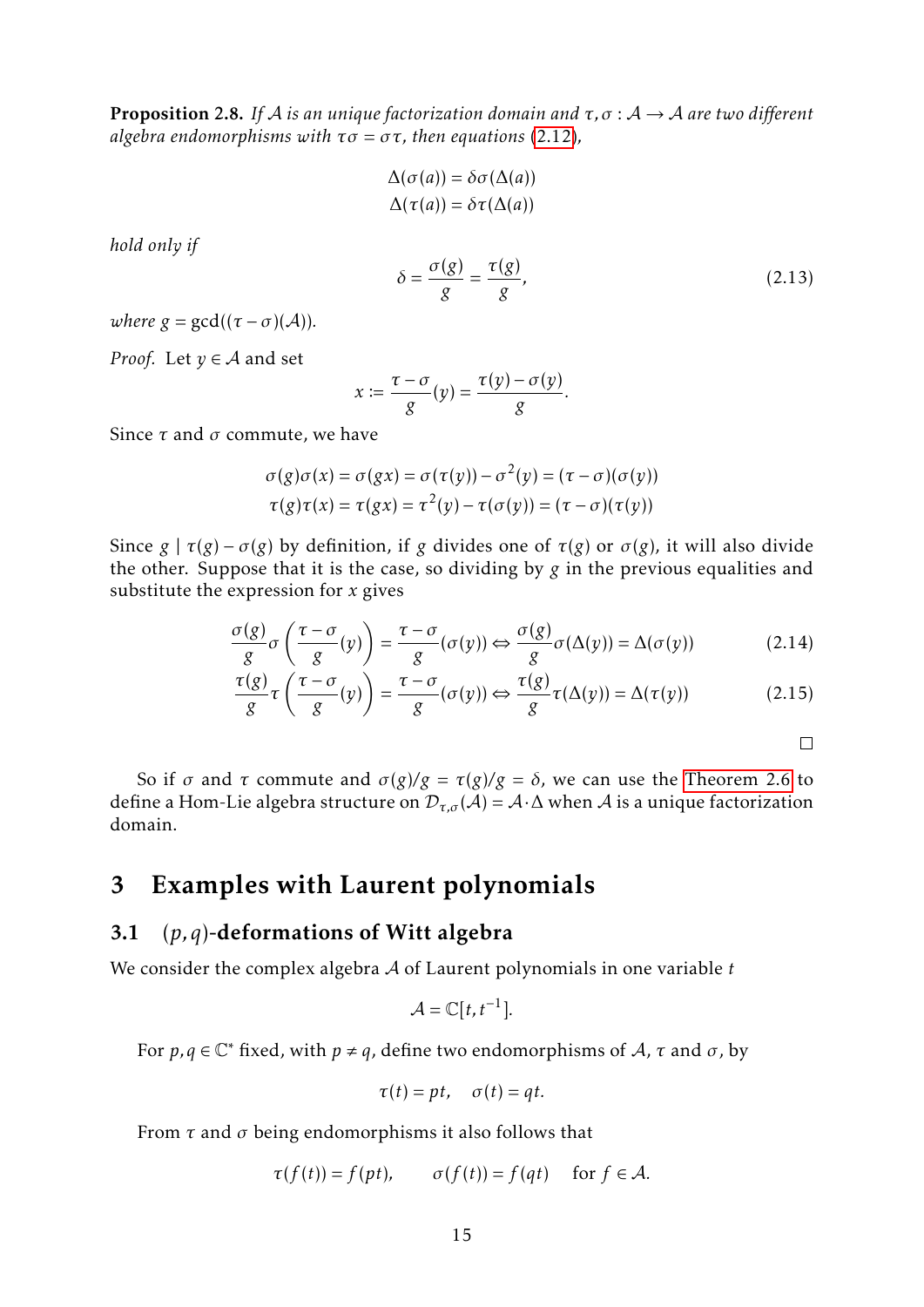The algebra A is a unique factorization domain and by [Theorem 1.8](#page-4-1) the set of  $(\tau, \sigma)$ derivations  $\mathcal{D}_{\tau,\sigma}(\mathcal{A})$  is a free A-module of rank one generated by the mapping

$$
D(f(t)) = \left(\frac{\tau - \sigma}{p - q}\right)(f(t)) = \frac{f(pt) - f(qt)}{p - q} = t\frac{f(pt) - f(qt)}{pt - qt} = t\frac{\tau(f(t)) - \sigma(f(t))}{\tau(t) - \sigma(t)}.
$$

Notice that the last equalities shows that  $t^{-1}D = D_{p,q}$ , the Jackson derivative. To see that *D* is indeed a generator, we have that  $g := \gcd((\tau - \sigma)(\mathcal{A})) = p - q$ , because a gcd of  $(\tau - \sigma)(\mathcal{A})$  is any element of the form  $c t^k$  with  $c \in \mathbb{C}^*$  and  $k \in \mathbb{Z}$  since it divides  $(\tau - \sigma)(t) = (p - q)t$  which is a unit (with  $p \neq q$ ).

A general formula for *D* acting on a monomial is as follows

$$
D(t^n) = \frac{p^n - q^n}{p - q} t^n = [n]_{p,q} t^n
$$
\n(3.1)

where  $[n]_{p,q}$  is the  $(p,q)$ -number defined for  $n \in \mathbb{Z}$  and  $p \neq q$  by  $[n]_{p,q} := \frac{p^n - q^n}{n}$  $\frac{q}{p-q}$ . We will often omit the subscripts when the context makes it clear.

For  $n \in \mathbb{N}$  we have

$$
[n] = \sum_{k=0}^{n-1} p^{n-1-k} q^k \quad \text{and} \quad [-n] = -(pq)^{-n} [n] = -\sum_{k=0}^{n-1} p^{-1-k} q^{k-n}, \quad (3.2)
$$

which allows to define  $[n]_{p,p} = np^{n-1}$  for  $n \in \mathbb{Z}$  when  $q = p$ .

Since  $\sigma|_{\mathbb{C}} = \tau|_{\mathbb{C}} = id$ , we have that  $\delta = \sigma(\tau^{-1}(g))/g = 1$  so we can use the [Theorem 2.1](#page-8-1) to define the bracket, for  $f$ ,  $g \in A$ , by

$$
[f \cdot D, g \cdot D] := (\sigma \tau^{-1}(f) \cdot D) \circ \tau^{-1} \circ (g \cdot D) - (\sigma \tau^{-1}(g) \cdot D) \circ \tau^{-1} \circ (f \cdot D)
$$
  
= 
$$
(f(qp^{-1}t) \cdot D) \circ (g(p^{-1}t) \cdot \tau^{-1} \circ D) - (g(qp^{-1}t) \cdot D) \circ (f(p^{-1}t) \cdot \tau^{-1} \circ D).
$$

As a C-linear space,  $\mathcal{D}_{\tau,\sigma}(\mathcal{A})$  has a basis  $\{d_n, n \in \mathbb{Z}\}\$ 

$$
\mathcal{D}_{\tau,\sigma}(\mathcal{A}) = \bigoplus_{n \in \mathbb{Z}} \mathbb{C} \cdot d_n \quad \text{where} \quad d_n = -t^n \cdot D.
$$

Then the bracket [, ] on  $\mathcal{D}_{\tau,\sigma}(\mathcal{A})$  can be rewritten as following, defined on generators by

$$
[d_n, d_m] = q^n p^{-n} d_n \circ \tau^{-1} \circ d_m - q^m p^{-m} d_m \circ \tau^{-1} \circ d_n
$$

with commutation relations

$$
[d_n, d_m] = \left(\frac{[n]}{p^n} - \frac{[m]}{p^m}\right) d_{n+m}.
$$

Indeed, we have

$$
[d_n, d_m] = (q^n p^{-n} (-t^n) D(-p^{-m} t^m) - q^m p^{-m} (-t^m) D(-p^{-n} t^n)) \cdot D
$$
  
=  $\left( q^m \frac{p^n - q^n}{p - q} - q^n \frac{p^m - q^m}{p - q} \right) \frac{1}{p^{n+m}} (-t^{n+m} \cdot D)$   
=  $\frac{q^m p^{-m} - q^n p^{-n}}{p - q} d_{n+m} = \left( \frac{[n]}{p^n} - \frac{[m]}{p^m} \right) d_{n+m}.$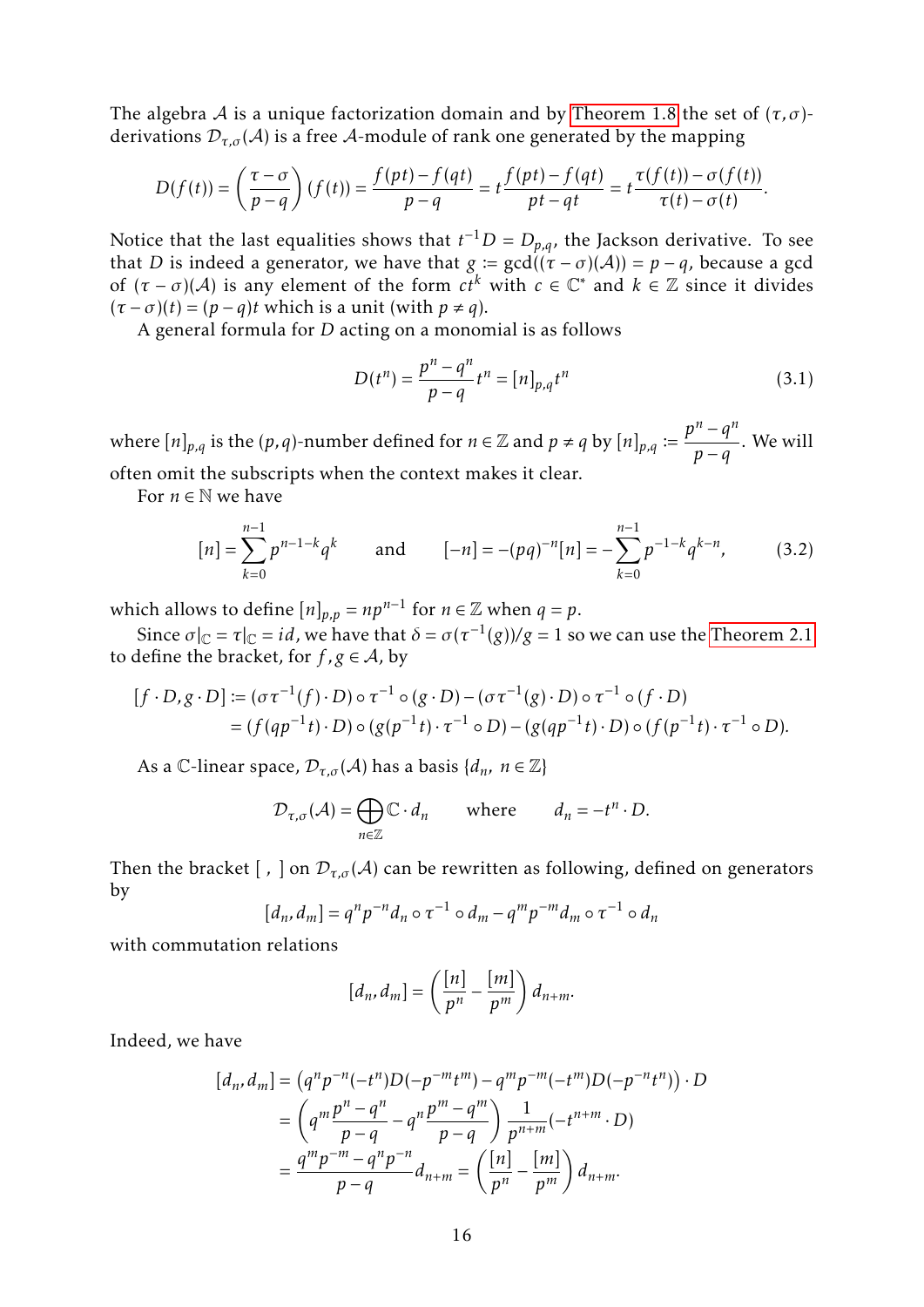<span id="page-16-2"></span>This bracket also satisfies skew-symmetry

$$
[d_m, d_n] = -[d_n, d_m]
$$

and the Hom-Jacobi identity

$$
\circlearrowleft_{n,m,k} [(q^n p^{-n} + 1) d_n, [d_m, d_k]] = 0.
$$

We summarize our findings in a theorem.

<span id="page-16-1"></span>**Theorem 3.1.** Let  $A = \mathbb{C}[t, t^{-1}], \tau(t) = pt, \sigma(t) = qt$  *morphisms of* A and D = *τ* − *σ*  $\frac{c}{p-q}$  *a* (*τ, σ*)*-derivation of* D*τ,σ* (A)*. Then the* C*-linear space*

$$
W_{p,q} = \bigoplus_{n \in \mathbb{Z}} \mathbb{C} \cdot d_n,
$$

*where d<sup>n</sup>* = −*t n* ·*D, can be endowed of a structure of Hom-Lie algebra with the bracket defined on generators by*

$$
[d_n, d_m] = q^n p^{-n} d_n \circ \tau^{-1} \circ d_m - q^m p^{-m} d_m \circ \tau^{-1} \circ d_n \tag{3.3}
$$

*with commutation relations*

$$
[d_n, d_m] = \left(\frac{[n]}{p^n} - \frac{[m]}{p^m}\right) d_{n+m},\tag{3.4}
$$

 $a$ nd with the twist morphism  $\alpha = id + \overline{\sigma} \overline{\tau^{-1}}$  :  $W_{p,q} \rightarrow W_{p,q}$  defined by

$$
\alpha(d_n) = (1 + (q/p)^n) d_n.
$$
 (3.5)

*The bracket satisfies skew-symmetry*  $[d_m, d_n] = -[d_n, d_m]$  *and the Hom-Jacobi identity* 

$$
\circlearrowleft_{n,m,k} \left[ (1 + (q/p)^n) \, d_n, [d_m, d_k] \right] = 0. \tag{3.6}
$$

It gives an example of a  $(p,q)$ -deformation of Witt algebra. When  $p = 1$  we recover the *q*-deformed Witt algebra defined in [\[23\]](#page-28-3) and for  $p = q = 1$ , we obtain the usual Witt algebra.

*Remark* 3.2*.* The presentation of (*p,q*)-deformations of the Witt algebra by generators *{* $d_n$ *}*<sup>*n*∈Z</sup> and relations  $[d_n, d_m] = \left(\frac{[n]_{p,q}}{p^n}\right)$  $\frac{p_{p,q}}{p^n} - \frac{[m]_{p,q}}{p^m}$ *p<sup>m</sup> d*<sub>*n*+*m*</sub> with (*p*,*q*)-numbers  $[n]_{p,q} = \frac{p^n - q^n}{p-q}$  $\frac{-q}{p-q}$  is similar to the presentation of Witt *q*-deformations with generators  $\{d_n\}_{n\in\mathbb{Z}}$  and relations  $[d_n, d_m] = (\{n\}_q - \{m\}_q)d_{n+m}$  with *q*-numbers  $\{n\}_q = \frac{1-q^n}{1-q}$  $\frac{1-q}{1-q}$ .

Algebraically, the identities obtained come from the fact that

<span id="page-16-0"></span>
$$
[n]_{p,q} = \frac{p^n - q^n}{p - q} = \frac{1 - (q/p)^n}{1 - q/p} \frac{p^n}{p} = \frac{p^n}{p} \{n\}_{q/p} \qquad \Rightarrow \qquad \frac{[n]_{p,q}}{p^n} = \frac{1}{p} \{n\}_{q/p}, \tag{3.7}
$$

so replacing *r*-numbers  $\{n\}$ *r* by  $(p, q)$ -numbers  $[n]$ <sub>*p*,*q*</sub> with  $r = q/p$  formally gives similar relations.

However, *q*-deformations of the Witt algebra were defined using *σ*-derivations, but the (*p,q*)-deformations arise by the [Theorem 2.1](#page-8-1) which gives a quasi-Lie structure on (*τ, σ*)-derivations.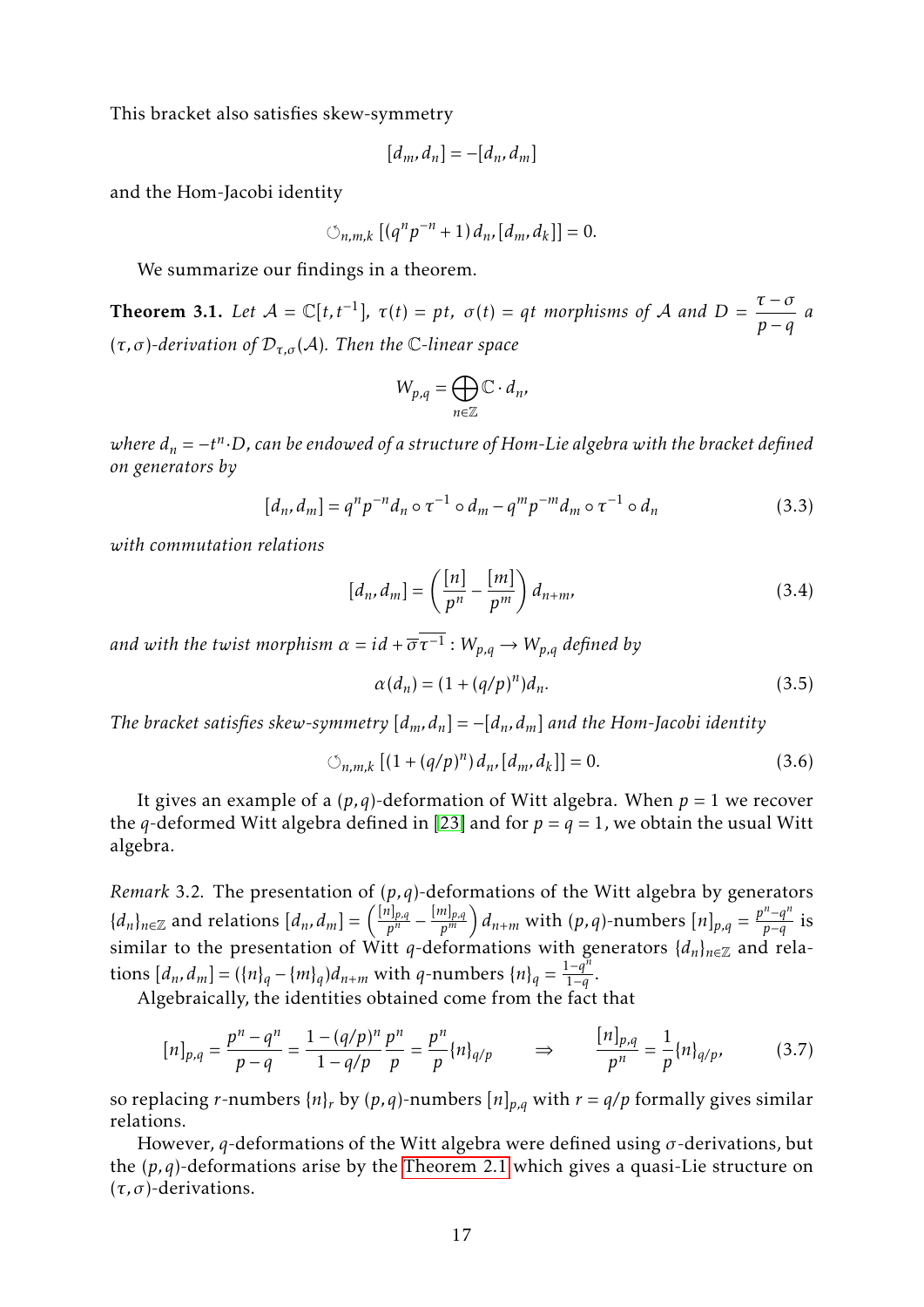Since the endomorphisms  $\tau$  and  $\sigma$  in this example are just the multiplications by *p* or *q*, the (*p,q*)-deformations of Witt algebra are isomorphic to *q/p*-deformations of Witt algebra (as Hom-Lie algebras).

<span id="page-17-0"></span>Proposition 3.3. *The Hom-Lie algebra*

$$
\left(W_{p,q}, \quad [d_n, d_m]_{p,q} = \left(\frac{[n]_{p,q}}{p^n} - \frac{[m]_{p,q}}{p^m}\right) d_{n+m}, \quad \alpha_{p,q}(d_n) = (1 + (q/p)^n) d_n\right)
$$

*is isomorphic to*

 $(W_{q/p}, \quad [d_n, d_m]_{q/p} = ((n]_{q/p} - (m]_{q/p}) d_{n+m}, \quad \alpha_{q/p}(d_n) = (1 + (q/p)^n) d_n).$ 

The generators  $d_n = -t^n \cdot D$  in the two cases are not the same: for  $W_{q/p}$  the map *D* is a *ρ*-derivation, for  $W_{p,q}$  the map *D* is a  $(τ, σ)$ -derivation. Since the definition of the generators  $d_n$  does not occur hereinafter, we abusively keep the same notation.

*Proof.* Let  $\varphi : W_{q/p} \to W_{p,q}$  be a linear map defined for  $n \in \mathbb{Z}$  by  $\varphi(d_n) = c_n d_n$ , with  $c_n \neq 0$ . We have that  $\varphi(\alpha_{q/p}(d_n)) = \alpha_{p,q}(\varphi(d_n))$  and the equation

$$
[\varphi(d_n), \varphi(d_m)]_{p,q} = \varphi([d_n, d_m]_{q/p})
$$

is equivalent, using identities [\(3.7\)](#page-16-0), to

$$
c_n c_m \left( \frac{[n]_{p,q}}{p^n} - \frac{[m]_{p,q}}{p^m} \right) = \left( \{n\}_{q/p} - \{m\}_{q/p} \right) c_{n+m} \quad \Leftrightarrow \quad pc_{n+m} = c_n c_m.
$$

Taking  $n = m = 0$ , we get  $pc_0 = c_0^2 \Rightarrow c_0 = p$ . By induction, we obtain for  $n \in \mathbb{N}$ 

$$
c_n = \frac{c_1^n}{p^{n-1}}
$$
 and  $c_{-n} = \frac{c_{-1}^{-n}}{p^{-n-1}}$ .

This gives a family of isomorphisms between  $W_{q/p}$  and  $W_{p,q}$ . For  $c_1 = c_{-1} = p$ , we have  $\varphi$ ( $d_n$ ) =  $pd_n$  is just the multiplication by  $p$ .  $\Box$ 

An other bracket-product on  $\mathcal{D}_{\tau,\sigma}(\mathcal{A})$  can be defined by

$$
[f \cdot D, g \cdot D]' = (\sigma(f)D(g) - \sigma(g)D(f)) \cdot D
$$

Since  $\sigma \circ \tau = \tau \circ \sigma$ , and  $\sigma(p - q) = \tau(p - q) = p - q$  implies  $\delta = 1$ , we have  $\sigma \circ D = D \circ \sigma$ and  $\tau \circ D = D \circ \tau$  so all conditions for equation [\(2.12\)](#page-13-1) are fulfilled. Since the bracket product is also skew-symmetric it follows from the [Theorem 2.6](#page-13-0) that  $\mathcal{D}_{\tau,\sigma}(\mathcal{A})$  is a Hom-Lie algebra, with bracket given on generators  $d_n = -t^n \cdot D$  by

$$
[d_n, d_m]' = (q^m[n] - q^n[m])d_{n+m} = (p^m[n] - p^n[m])d_{n+m}.
$$

Extend maps  $\alpha : A \to A$  on  $\mathcal{D}_{\tau,\sigma}(A)$  by  $\overline{\alpha}(a \cdot D) = \alpha(a) \cdot D$ . We can then state the following result.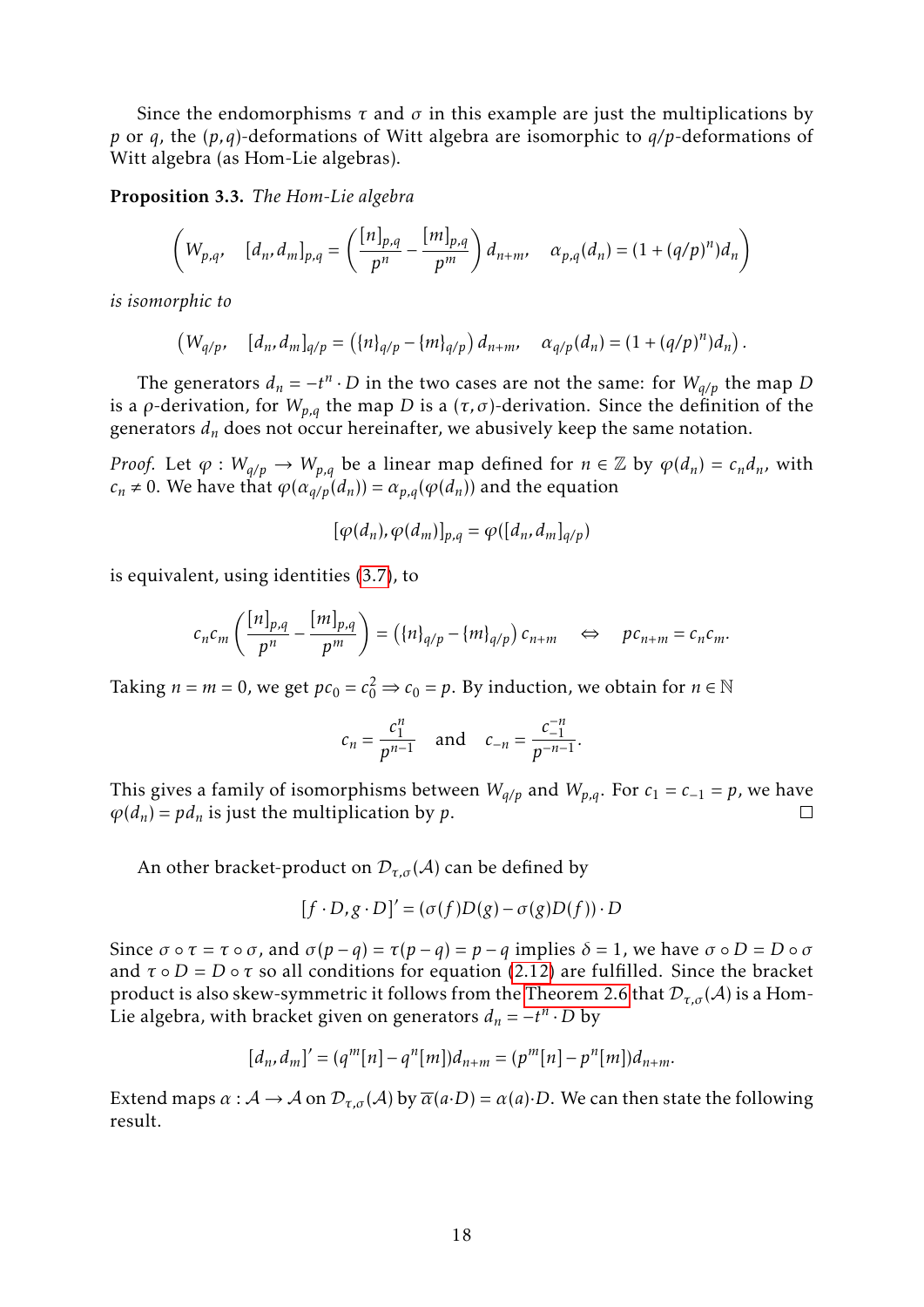**Theorem 3.4.** Let  $A = \mathbb{C}[t, t^{-1}], \tau(t) = pt, \sigma(t) = qt$  *morphisms of* A and D = *τ* − *σ*  $\frac{c}{p-q}$  *a* (*τ, σ*)*-derivation of* D*τ,σ* (A)*. Then the* C*-linear space*

$$
W_{p,q} = \bigoplus_{n \in \mathbb{Z}} \mathbb{C} \cdot d_n,
$$

*where d<sup>n</sup>* = −*t n* ·*D, can be endowed of a structure of Hom-Lie algebra with the bracket defined on generators by*

$$
[d_n, d_m]' = (q^m[n] - q^n[m])d_{n+m} = (p^m[n] - p^n[m])d_{n+m}.
$$
 (3.8)

*and with the twist morphism*  $\overline{\sigma + \tau}$  :  $W_{p,q} \to W_{p,q}$  *defined by* 

$$
\overline{\sigma + \tau}(d_n) = (p^n + q^n) d_n.
$$
\n(3.9)

*The bracket satisfies skew-symmetry*  $[d_m, d_n] = -[d_n, d_m]$  *and the Hom-Jacobi identity* 

$$
\circlearrowleft_{n,m,k} [(p^n + q^n) d_n, [d_m, d_k]']' = 0. \tag{3.10}
$$

*Remark* 3.5*.* This example is closely related to the previous one. Indeed, defining a morphism on *Wp,q* by

$$
\varphi : \bigoplus_{n \in \mathbb{Z}} \mathbb{C} \cdot d_n \to \bigoplus_{n \in \mathbb{Z}} \mathbb{C} \cdot d_n
$$

$$
d_n \mapsto p^n d_n
$$

we have that  $(W_{p,q},[ , ]' = \varphi \circ [ , ]$ ,  $\overline{\sigma + \tau} = \varphi \circ \alpha)$  is the Hom-Lie algebra obtained by twisting (as in [Theorem 1.13\)](#page-6-0) the previous (*p,q*)-Witt Hom-Lie algebra by the morphism *ϕ*.

Although these Hom-Lie algebras are twist-equivalent, they are not isomorphic just by a scale changing relation. Define

$$
\varphi : (W_{p,q}, [~,~], \alpha) \to (W_{p,q}, [~,~]', \alpha')
$$
  

$$
\varphi(d_n) = c_n d_{\nu(n)}
$$

with  $v : \mathbb{Z} \to \mathbb{Z}$  a permutation of the integers, and  $c_n \neq 0$  for  $n \in \mathbb{Z}$ . Suppose that  $\varphi$  is an isomorphism, then

$$
[\varphi(d_n), \varphi(d_m)]' = \varphi([d_n, d_m])
$$
  
\n
$$
\Leftrightarrow c_n c_m \left( p^{\nu(m)}[\nu(n)] - p^{\nu(n)}[\nu(m)] \right) d_{\nu(n)+\nu(m)} = \frac{1}{p^{n+m}} (p^m[n] - p^n[m]) c_{n+m} d_{\nu(n+m)},
$$

since these expressions are multiple of basis elements, we must have

$$
d_{\nu(n)+\nu(m)} = d_{\nu(n+m)} \Rightarrow \nu(n+m) = \nu(n) + \nu(m) \Rightarrow \nu(n) = n\nu(1)
$$

and

<span id="page-18-0"></span>
$$
c_n c_m p^{n+m} (p^{\nu(n)} q^{\nu(m)} - p^{\nu(m)} q^{\nu(n)}) = c_{n+m} (p^n q^m - p^m q^n). \tag{3.11}
$$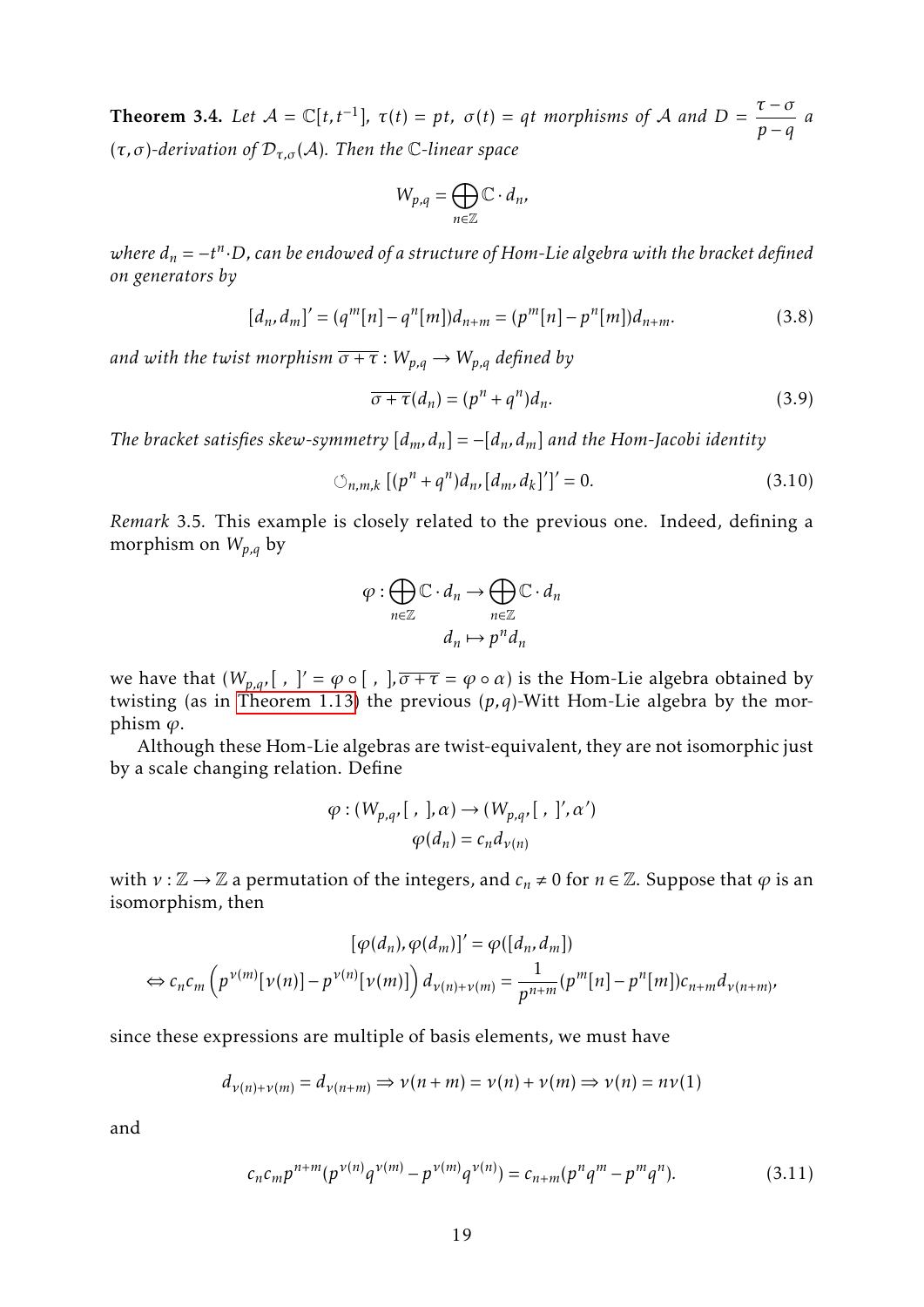The isomorphism  $\varphi$  also intertwine the twist maps which gives

$$
\alpha'(\varphi(d_n)) = \varphi(\alpha(d_n))
$$
  
\n
$$
\Leftrightarrow \varphi_n(p^{\nu}(n) + q^{\nu(n)})d_{\nu(n)} = (1 + (q/p)^n)\varphi_n d_{\nu(n)}
$$
  
\n
$$
\Leftrightarrow p^n(p^{\nu(n)} + q^{\nu(n)}) = p^n + q^n
$$
\n(3.12)

If  $v \equiv id$  ( $v(1) = 1$ ), then equation [3.11](#page-18-0) gives

<span id="page-19-0"></span>
$$
c_n c_m p^{n+m} = c_{n+m}.
$$

Since for  $n \in \mathbb{N}$ ,  $c_n \neq 0$ , for  $n = m = 0$ , we get  $c_0 = 1$ , and for  $n = 1, m = 0$ , we obtain  $c_1c_0p = c_1$  which is impossible unless  $p = 1$ . In this case, we recover for both algebras  $W_{1,q} = W_q$ , a *q*-deformation of Witt algebra. For  $p \neq 1$ , equations [\(3.11\)](#page-18-0) and [\(3.12\)](#page-19-0) show that the two Hom-Lie algebras are not isomorphic by a mere scale change relation (with  $\nu \equiv id$ ). An isomorphism which rescale and permutes the generators  $d_n$  of  $W_{n,q}$  must satisfy equations [\(3.11\)](#page-18-0) and [\(3.12\)](#page-19-0) for all  $n \in \mathbb{Z}$ .

#### 3.2  $(p,q)$ -deformations of  $\mathfrak{sl}(2)$

We consider now the same algebra  $\mathcal{A} = \mathbb{C}[t, t^{-1}]$  and morphisms  $\tau, \sigma : \mathcal{A} \to \mathcal{A}$  uniquely defined by  $\tau(t) = pt$  and  $\sigma(t) = qt$  with  $p, q \in \mathbb{C}^*$ ,  $p \neq q$ ; but this time, we choose  $\partial =$ *τ* − *σ*  $\frac{\tau - \sigma}{t(p - q)}$  as the generator of the A-module  $\mathcal{D}_{\tau, \sigma}(\mathcal{A}) = \mathcal{A} \cdot \partial$ , with  $\partial(t^n) = [n]t^{n-1}$ , and we restrict the bracket

$$
[a \cdot \partial, b \cdot \partial] := (\sigma \tau^{-1}(a) \cdot \partial) \circ \tau^{-1} \circ (b \cdot \partial) - (\sigma \tau^{-1}(b) \cdot \partial) \circ \tau^{-1} \circ (a \cdot \partial)
$$
  
= 
$$
(\sigma \tau^{-1}(a) \partial \tau^{-1}(b) - \sigma \tau^{-1}(b) \partial \tau^{-1}(a)) \cdot \partial
$$

given by [Theorem 2.1](#page-8-1) to the space *S* generated by

<span id="page-19-1"></span> $e := \partial$   $f := -t^2 \cdot \partial$   $h := -2t \cdot \partial$ 

with  $S = \text{LinSpan}(e, f, h)$ .

We have the following brackets on these elements

$$
[h, e] = [-2t \cdot \partial, \partial] = 2\partial(p^{-1}t) \cdot \partial = 2p^{-1}\partial = 2p^{-1}e
$$
\n
$$
[h, f] = [-2t \cdot \partial, -t^2 \cdot \partial] = (2qp^{-1}t\partial(p^{-2}t^2) - q^2p^{-2}t^2\partial(2p^{-1}t)) \cdot \partial = 2qp^{-2}t^2 \cdot \partial = -2qp^{-2}f
$$
\n(3.13a)\n(3.13b)

$$
[e,f] = [\partial, -t^2 \cdot \partial] = -\partial(p^{-2}t^2) \cdot \partial = -p^{-2}(p+q)t \cdot \partial = \frac{p+q}{2p^2}h.
$$
 (3.13c)

Since the gcd has changed in the choosen generator, the element  $\delta$  also changes according to the [Remark 2.5.](#page-12-0) We have in this case  $\delta = qp^{-1}$  and the Hom-Jacobi relation coming from the (*p,q*)-Witt Hom-Lie algebra writes

$$
\circlearrowleft_{e,f,h} [\overline{\sigma} \overline{\tau^{-1}}(e) + qp^{-1}e, [f,h]]
$$
\n
$$
= [e, 2qp^{-2}f] + [q^2p^{-2}f, 2p^{-1}e] + \underbrace{\left[qp^{-1}h, \frac{p+q}{2p^2}h\right]}_{=0}
$$
\n
$$
+ qp^{-1}[e, 2qp^{-2}f] + qp^{-1}[f, 2p^{-1}e] + qp^{-1}\underbrace{\left[h, \frac{p+q}{2p^2}h\right]}_{=0} = 0.
$$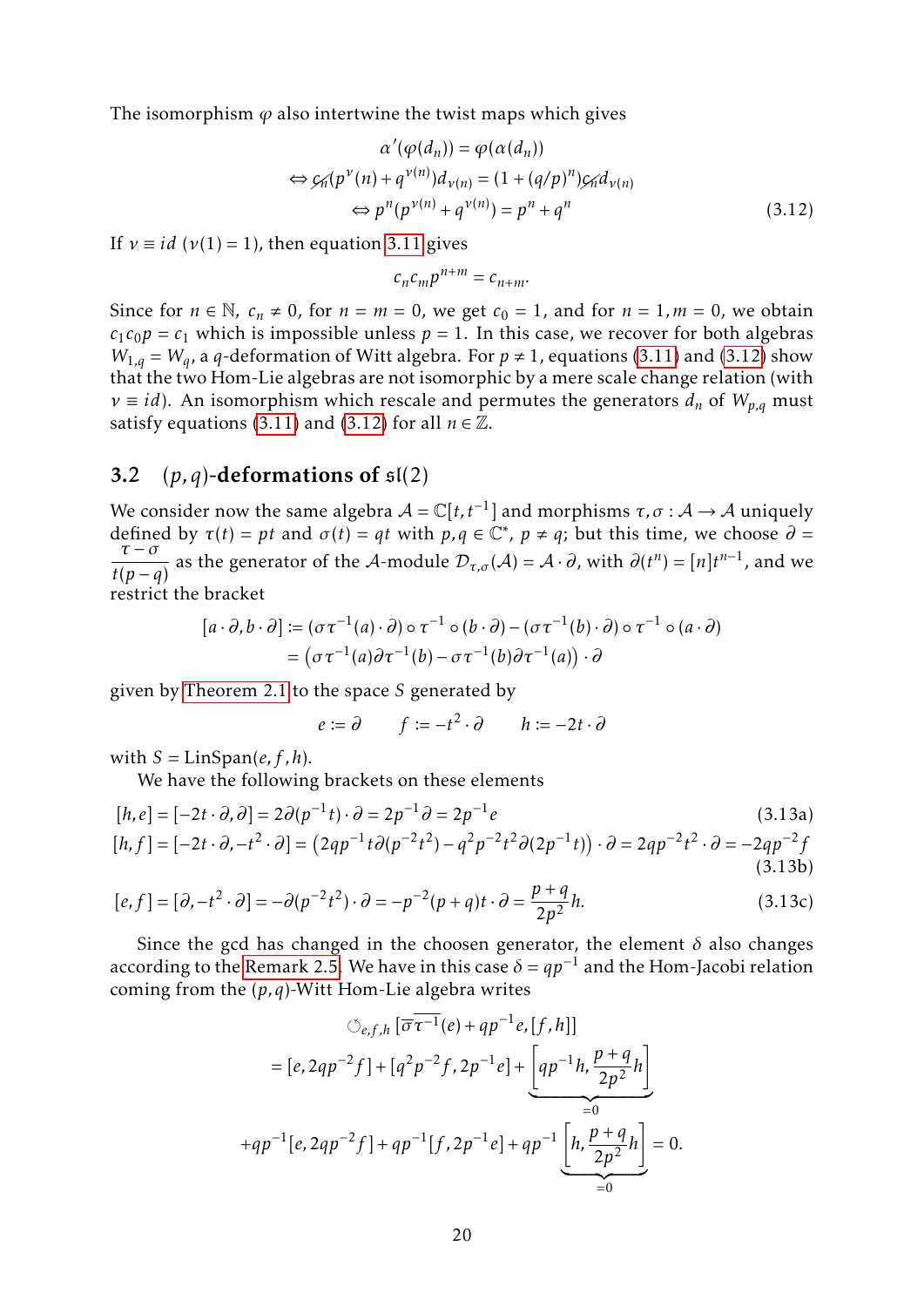<span id="page-20-2"></span><span id="page-20-0"></span>*Remark* 3.6. We can also use the generators  $d_n = -t^n \cdot \partial$  of  $W_{p,q}$ . The elements *e, f , h* can be written

$$
e = \partial = -d_0 \qquad f = -t^2 \cdot \partial = d_2 \qquad h = -2t \cdot \partial = 2d_1.
$$

Since  $\partial = \frac{1}{t}D$ , the bracket in this case is  $[d_n, d_m] = ([n] - [m])d_{n+m-1}$ , we can then recover the brackets of equations [\(3.13\)](#page-19-1).

We obtain then the following result.

<span id="page-20-1"></span>**Theorem 3.7.** Let  $A = \mathbb{C}[t, t^{-1}], \tau(t) = pt, \sigma(t) = qt$  morphisms of A and  $\partial =$ *τ* − *σ*  $\frac{c}{t(p-q)}$  *a*  $(\tau, \sigma)$ -derivation of  $\mathcal{D}_{\tau, \sigma}(\mathcal{A})$ . Then the space  $S \subset \mathcal{D}_{\tau, \sigma}(\mathcal{A})$  generated by  $e := \partial, f := -t^2 \cdot \partial,$ *h*  $:=$  −2*t* · *∂ is a Hom-Lie algebra, with brackets and twist morphism given by* 

$$
[h, e]_{p,q} = 2p^{-1}e,
$$
  
\n
$$
[h, f]_{p,q} = -2qp^{-2}f,
$$
  
\n
$$
[e, f]_{p,q} = \frac{p+q}{2p^2}h,
$$
  
\n
$$
\alpha_{p,q}(f) = qp^{-1}(1+qp^{-1})f,
$$
  
\n
$$
\alpha_{p,q}(h) = 2qp^{-1}h.
$$

*This Hom-Lie algebra will be noted* sl(2)*p,q.*

For  $p = 1$  ( $\tau = id$ ), we recover the Jackson  $\mathfrak{sl}(2)_q$  Hom-Lie algebra mentioned in [\[28\]](#page-28-5), and for  $p = q = 1$ , we obtain the usual  $\mathfrak{sl}(2)$  Lie algebra.

Taking  $p = 1$  in the preceding theorem, the Jackson  $\mathfrak{sl}(2)_q$  Hom-Lie algebra can be presented as the space  $\tilde{S} \subset \mathcal{D}_{\sigma}(\mathcal{A})$  generated by  $e \coloneqq \partial$ ,  $f \coloneqq -t^2 \cdot \partial$ ,  $h \coloneqq -2t \cdot \partial$ , where this time *∂* =  $id - \sigma$  $\frac{1}{t(1-q)}$  is a *σ*-derivation, with brackets and twist morphism given by

$$
[h, e]_q = 2e,
$$
  
\n
$$
[h, f]_q = -2qf,
$$
  
\n
$$
[e, f]_q = \frac{1+q}{2}h,
$$
  
\n
$$
\alpha_q(f) = q(1+q)f,
$$
  
\n
$$
\alpha_q(h) = 2qh.
$$

**Proposition 3.8.** *The Hom-Lie algebra*  $\mathfrak{sl}(2)_{p,q}$  *is isomorphic to*  $\mathfrak{sl}(2)_{q/p}$ *.* 

*Proof.* As in [Proposition 3.3](#page-17-0) and keeping in mind the expressions of [Remark 3.6](#page-20-0) for *e, f, h,* we search an isomorphism  $\varphi$  :  $\mathfrak{sl}(2)_r \to \mathfrak{sl}(2)_{p,q}$  of the form  $\varphi(d_n) = c_n d_n$ , with  $c<sub>n</sub> ≠ 0$ , for *n* ∈ {0, 1, 2}. We then obtain

$$
\varphi([h,e]_r) = [\varphi(h), \varphi(e)]_{p,q} \Leftrightarrow -2c_0d_0 = -2c_0c_1p^{-1}d_0 \Leftrightarrow c_1 = p
$$
  

$$
\varphi([h,f]_r) = [\varphi(h), \varphi(f)]_{p,q} \Leftrightarrow -2rc_2d_2 = -2c_1c_2qp^{-2}d_2 \Leftrightarrow r = q/p
$$
  

$$
\varphi([e,f]_r) = [\varphi(e), \varphi(f)]_{p,q} \Leftrightarrow 2c_1d_1 = c_0c_2\frac{p+q}{p^2}d_1 \Leftrightarrow c_0c_2 = \frac{2p^3}{p+q},
$$

and  $\varphi(\alpha_r(x)) = \alpha_{p,q}(\varphi(x))$  for  $x = e, f, h$  only gives  $r = q/p$ . Taking  $c_0 = p$  and  $c_2 = \frac{2p^2}{p+q}$  $\frac{2p}{p+q}$  for example, we get an isomorphism  $\varphi$  :  $\mathfrak{sl}(2)_{q/p} \to \mathfrak{sl}(2)_{p,q}$  given by

$$
\varphi(e) = pe,
$$
\n
$$
\varphi(f) = \frac{2p^2}{p+q}f,
$$
\n
$$
\varphi(h) = ph.
$$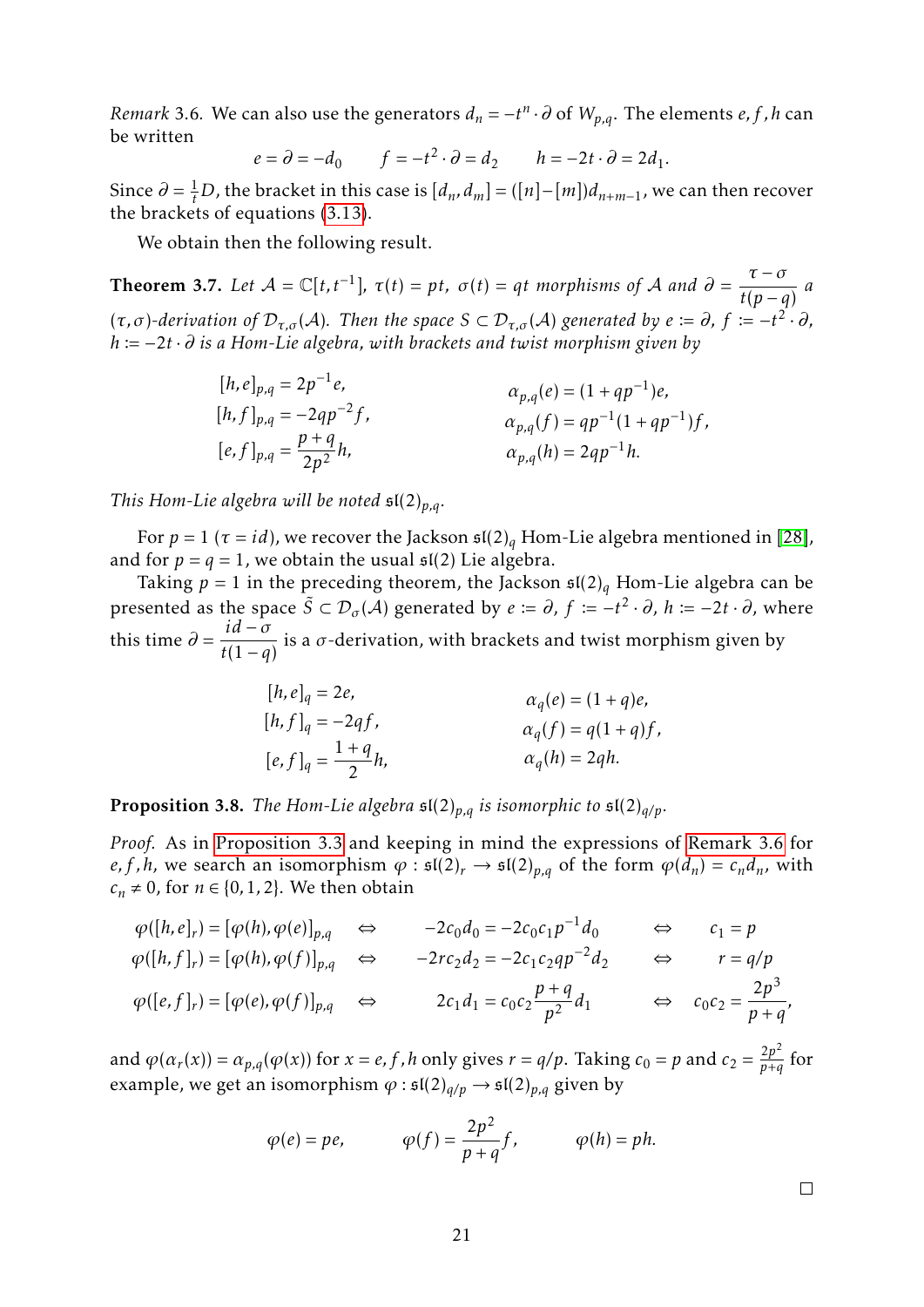#### 3.3 Case of (*σ, σ*)-derivations

We keep the algebra  $A = \mathbb{C}[t, t^{-1}]$  and morphism  $\sigma : A \to A$  uniquely defined by  $\sigma(t) =$ *pt* with  $p \in \mathbb{C}^*$ . If we take  $\tau = \sigma$ , the  $(\sigma, \sigma)$ -derivation  $\partial$  on  $\mathcal{D}_{\sigma, \sigma}(\mathcal{A})$  is well defined, given by  $\partial(t^n) = [n]t^{n-1} = n(pt)^{n-1}$ . The module  $\mathcal{D}_{\sigma,\sigma}(\mathcal{A})$  is still generated by  $\partial$ , because for any  $D \in \mathcal{D}_{\sigma,\sigma}(\mathcal{A})$  and  $n \in \mathbb{Z}$ , we have  $D(t^n) = [n]t^{n-1}D(t)$  so  $D = D(t) \cdot \partial$ .

In this case, for the bracket defined for  $f, g \in A$  by

$$
[f \cdot \partial, g \cdot \partial] \coloneqq (f \cdot \partial) \circ (\sigma^{-1}(g) \cdot \sigma^{-1} \circ \partial) - (g \cdot \partial) \circ (\sigma^{-1}(f) \cdot \sigma^{-1} \circ \partial)
$$

and for generators of  $\mathcal{D}_{\sigma,\sigma}(\mathcal{A})$  as a  $\mathbb C$  linear space

$$
d_n:=-t^n\cdot\partial,
$$

the bracket on generators writes

$$
[d_n, d_m] = d_n \circ \sigma^{-1} \circ d_m - d_m \circ \sigma^{-1} \circ d_n = \frac{n-m}{p} d_{n+m-1}
$$

and the [Theorem 2.1](#page-8-1) gives that  $(W_{p,p},[ , ])$  is a Lie algebra, isomorphic to the classical Witt algebra  $W = W_{1,1}$ .

Proposition 3.9. *The linear map*

$$
\varphi: W \to W_{p,p}
$$

$$
d_n \mapsto p^{n+1} d_{n+1}.
$$

*is a Lie algebra isomorphism.*

*Remark* 3.10. Note that if we choose  $D = t\partial$  as generator of  $\mathcal{D}_{\sigma,\sigma}(\mathcal{A})$ , the bracket writes

$$
[d_n, d_m] = \frac{n-m}{p} d_{n+m}
$$

and the isomorphism between *W* and  $W_{p,p}$  is the multiplication by *p*.

In this case, the Hom-Lie algebra given by [Theorem 2.6](#page-13-0) has bracket relation

$$
[d_n, d_m] = (n-m)p^{n+m-1}d_{n+m}
$$

and is obtained by twisting the Lie algebra  $(W_{p,p},[d_n,d_m] = \frac{n-m}{p}d_{n+m},id)$  by the morphism

$$
\varphi: W_{p,p} \to W_{p,p}
$$

$$
d_n \mapsto p^n d_n.
$$

The situation for  $\mathfrak{sl}(2)_{(p,p)}$  algebras is the same. Taking  $q = p$  in the [Theorem 3.7,](#page-20-1) we obtain that sl(2)(*p,p*) is a Lie algebra with brackets

$$
[h, e] = 2p^{-1}e, \qquad [h, f] = -2p^{-1}f, \qquad [e, f] = p^{-1}h
$$

isomorphic to the classical  $\mathfrak{sl}(2)$  algebra.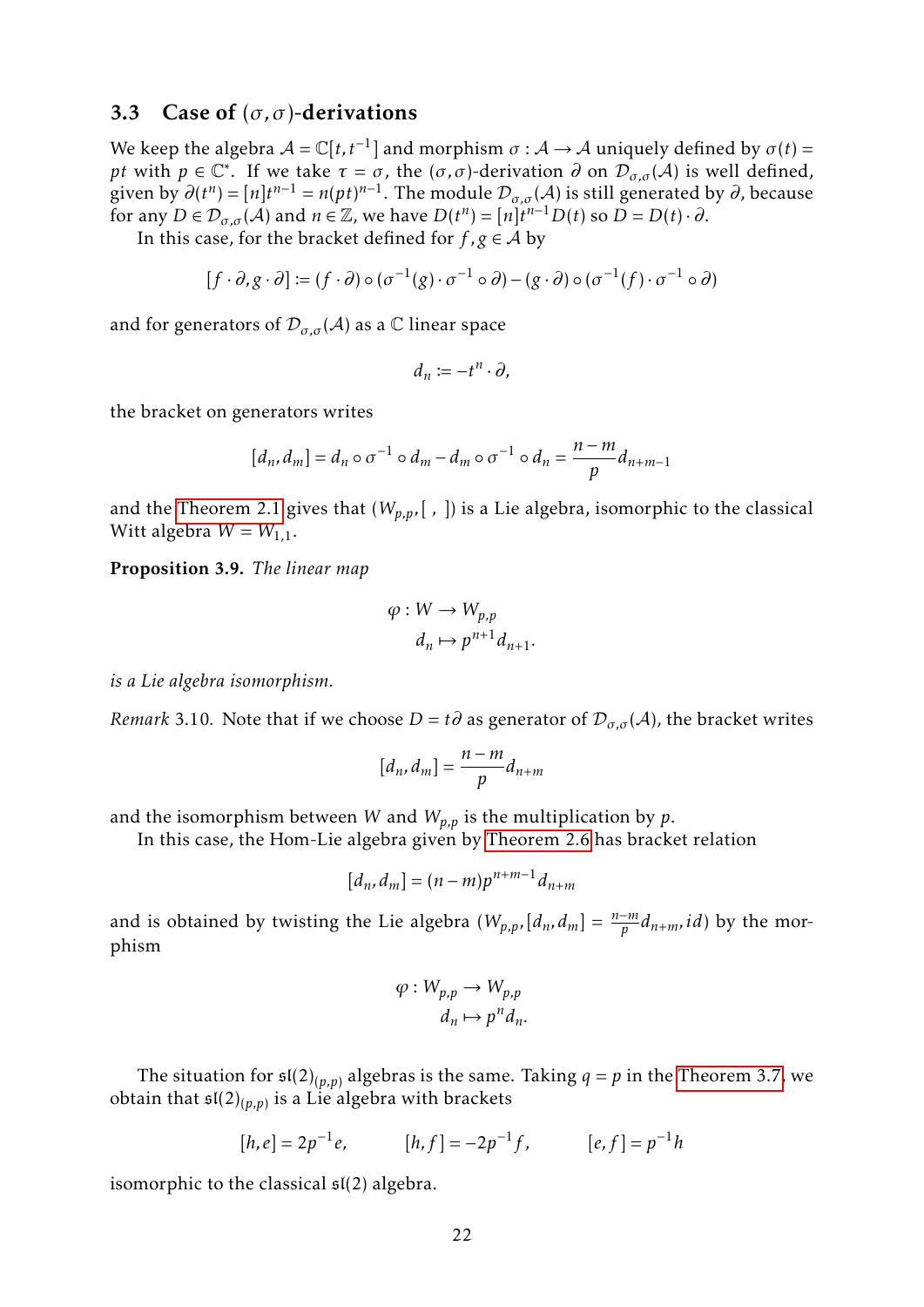Proposition 3.11. *The Lie algebra* sl(2)(*p,p*) *is isomorphic to* sl(2)*, the isomorphism is given by multiplication by p.*

We have  $\partial(\tau(t^n)) = p\tau(\partial(t^n))$  and  $\partial(\sigma(t^n)) = q\sigma(\partial(t^n))$ . In this case with  $p = q$ , condi-tions [\(2.12\)](#page-13-1) are satisfied with  $\delta = p = q$ , and the [Theorem 2.6](#page-13-0) gives a Hom-Lie algebra with brackets

$$
[h,e]' = 2e, \t[h,f]' = -2p^2f, \t[e,f]' = ph
$$

and Hom-Jacobi relation (since  $\overline{\tau} = \overline{\sigma}$ ,  $\overline{\tau + \sigma} = 2\overline{\sigma}$ )

$$
[2\overline{\sigma}(e), [f, h]']' + [2\overline{\sigma}(f), [h, e]']' + [2\overline{\sigma}(h), [e, f]']'
$$
  
= 2([e, 2p<sup>2</sup>f]' + [p<sup>2</sup>f, 2e]' + [ph, ph]') = 0.

This Hom-Lie algebra is the twist of the classical  $\mathfrak{sl}(2)$  algebra by the morphism  $\varphi$  given by

$$
\varphi(e) = e, \qquad \varphi(f) = p^2 f, \qquad \varphi(h) = p h.
$$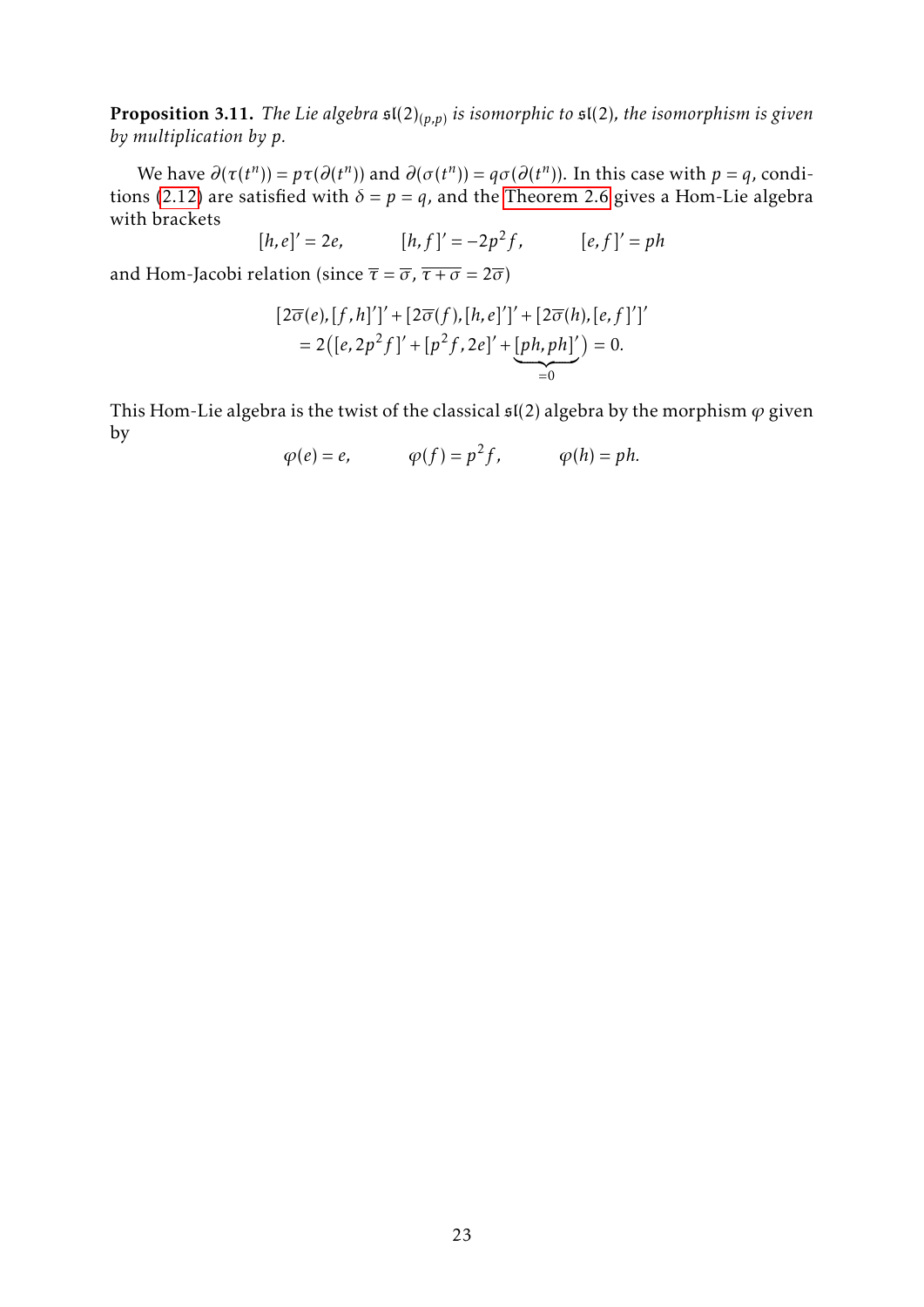### 3.4 Deformations summarized in diagrams

We can summarize the situation of the di fferent Hom-Lie algebras obtained by (*p,q*)-deformations of the Witt algebra with the following diagram.

$$
(W_{q/p}, [d_n, d_m] = (\{n\}_{q/p} - \{m\}_{q/p}) d_{n+m}, \alpha(d_n) = (1 + (q/p)^n) d_n)
$$
\n
$$
\text{Hom-Lie} \begin{cases}\n\text{H}_{q,p} = \begin{pmatrix}\n\frac{1}{2} & \text{if } n \text{ is odd, } \\
\frac{1}{2} & \text{if } n \text{ is odd, } \\
\frac{1}{2} & \text{if } n \text{ is odd, } \\
\frac{1}{2} & \text{if } n \text{ is odd, } \\
\frac{1}{2} & \text{if } n \text{ is odd, } \\
\frac{1}{2} & \text{if } n \text{ is odd, } \\
\frac{1}{2} & \text{if } n \text{ is odd, } \\
\frac{1}{2} & \text{if } n \text{ is odd, } \\
\frac{1}{2} & \text{if } n \text{ is odd, } \\
\frac{1}{2} & \text{if } n \text{ is odd, } \\
\frac{1}{2} & \text{if } n \text{ is odd, } \\
\frac{1}{2} & \text{if } n \text{ is odd, } \\
\frac{1}{2} & \text{if } n \text{ is odd, } \\
\frac{1}{2} & \text{if } n \text{ is odd, } \\
\frac{1}{2} & \text{if } n \text{ is odd, } \\
\frac{1}{2} & \text{if } n \text{ is odd, } \\
\frac{1}{2} & \text{if } n \text{ is odd, } \\
\frac{1}{2} & \text{if } n \text{ is odd, } \\
\frac{1}{2} & \text{if } n \text{ is odd, } \\
\frac{1}{2} & \text{if } n \text{ is odd, } \\
\frac{1}{2} & \text{if } n \text{ is odd, } \\
\frac{1}{2} & \text{if } n \text{ is odd, } \\
\frac{1}{2} & \text{if } n \text{ is odd, } \\
\frac{1}{2} & \text{if } n \text{ is odd, } \\
\frac{1}{2} & \text{if } n \text{ is odd, } \\
\frac{1}{2} & \text{if } n \text{ is odd, } \\
\frac{1}{2} & \text{if } n \text{ is odd, } \\
\frac{1}{2} & \text{if } n \text{ is odd
$$

24

Here the isomorphism on the upper right is <sup>a</sup> Lie algebra isomorphism between the Witt algebra (*<sup>W</sup> ,* [*d<sup>n</sup>, d<sup>m</sup>*] <sup>=</sup> ( *n*−*<sup>m</sup>*)*dn*+*<sup>m</sup>*) and $(W_{p,p}, [d_n, d_m]) =$ *n*− *m* $\frac{-m}{p}d_{n+m}$ ).

The situation for deformations of  $\mathfrak{sl}(2)$  is slightly different, since the [Theorem](#page-13-2) 2.6 can't be applied unless  $p=q.$ 

<span id="page-23-0"></span>
$$
(\mathfrak{sl}(2)_{q/p}, [ , ]_{q/p}, \alpha_{q/p}) \xrightarrow{q=p} (\mathfrak{sl}(2), [ , ]) \xrightarrow{\text{twist-equivalent}} (\mathfrak{sl}(2)_{p,p}, [ , ]_{p,p}, \tilde{\alpha})
$$
  
\n
$$
\downarrow e \mapsto pe
$$
  
\nHom-Lie all  $f \mapsto \frac{2p^2}{p+q}f$   
\n $\downarrow h \mapsto ph$   
\n
$$
(\mathfrak{sl}(2)_{p,q}, [ , ]_{p,q}, \alpha_{p,q}) \xrightarrow{q=p} (\mathfrak{sl}(2)_{p,p}, [ , ]_{p,p})
$$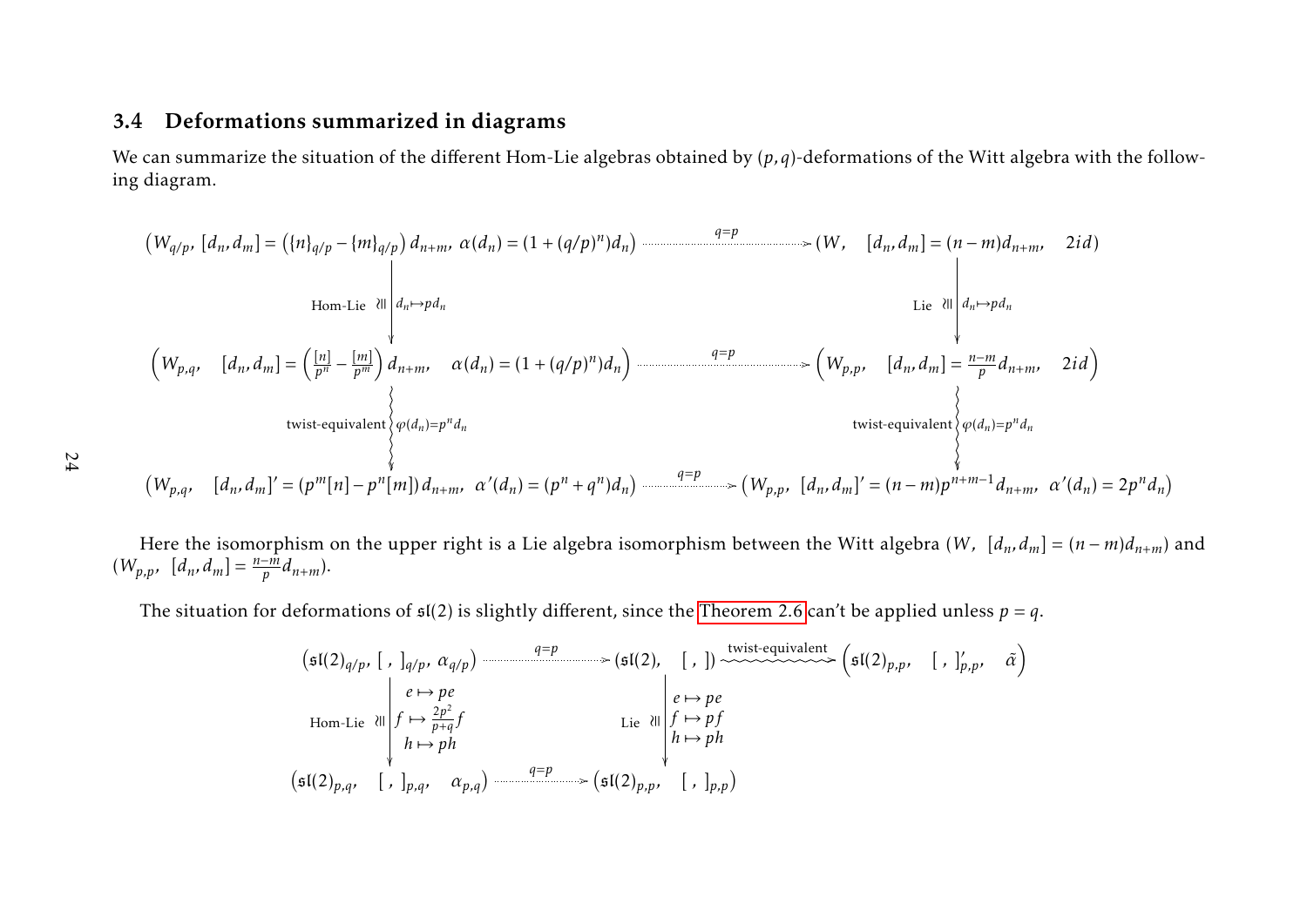### <span id="page-24-1"></span>3.5 (*p,q*)-deformations of the Virasoro algebra

Let  $A = \mathbb{C}[t, t^{-1}]$ ,  $\tau$  and  $\sigma$  be the algebra endomorphisms on  $A$  satisfying  $\tau(t) = pt$ ,  $\sigma(t) =$ *qt*, where  $p, q \in \mathbb{C}^*$ , with  $p \neq q$  and  $q/p$  not a root of unity, and set  $L = \mathcal{D}_{\tau,\sigma}(\mathcal{A}) = W_{p,q}$ . Then *L* can be given the structure of a Hom-Lie algebra (*L,α*) as described in [Section 3.1](#page-14-1) [Theorem 3.1.](#page-16-1)

As in the case of *q*-deformations of the Witt algebra extended into *q*-deformations of the Virasoro algebra exposed in [\[23\]](#page-28-3), we obtain the following results.

Theorem 3.12. *Every non-trivial one-dimensional central extension of the Hom-Lie algebra*  $(D_{τ,σ}(A), α)$ , where  $A = \mathbb{C}[t, t^{-1}]$ , is isomorphic to the Hom-Lie algebra  $\mathrm{Vir}_{p,q} = (\hat{L}, \hat{α})$ , where  $\hat{L}$  *has basis* { $L_n$ , *n* ∈  $\mathbb{Z}$ } ∪ {*c*} *and bracket relations* 

$$
[\mathbf{c}, \hat{L}]_{\hat{L}} \coloneqq 0,\tag{3.14}
$$

$$
[L_n, L_m]_{\hat{L}} := \left(\frac{[n]}{p^n} - \frac{[m]}{p^m}\right) L_{n+m} + \delta_{n+m,0} \frac{(q/p)^{-n}}{6(1 + (q/p)^n)} \frac{[n-1]}{p^{n-1}} \frac{[n]}{p^n} \frac{[n+1]}{p^{n+1}} c,\tag{3.15}
$$

*and α*ˆ : *L*ˆ → *L*ˆ *is the endomorphism of L*ˆ *defined by*

$$
\hat{\alpha}(L_n) = (1 + (q/p)^n)L_n, \qquad \hat{\alpha}(c) = c.
$$
\n(3.16)

*Moreover, there exists a non-trivial central extension of*  $(D_{\tau,\sigma}(A), \alpha)$  *by* ( $\mathbb{C}, id_{\mathbb{C}}$ ).

*Sketch of the proof.* The proof is done following the same lines that the proof of [\[23,](#page-28-3) Theorems 39 and 40 p.356]. It uses uniqueness [\(Theorem 1.18\)](#page-7-1) and existence [\(Theo](#page-7-2)[rem 1.20\)](#page-7-2) results for Hom-Lie algebras. The idea is to start from an arbitrary section *s* : *L*  $\rightarrow$  *L*̂ and modify it so that the modified corresponding '2-cocycle'  $g_{\tilde{s}} \in \bigwedge^2(L,\mathbb{C})$  has an expression as simple as possible. The generators  $L_n$  of  $Vir_{p,q}$  are then defined to be the image of the generators  $d_n$  of  $L = W_{p,q}$  by the modified section  $\tilde{s}$ , and they satisfy the given equation due to properties of  $g_{\tilde{s}}$ . The formulas obtained are similar than for *q*-deformations because of identities [\(3.7\)](#page-16-0).  $\Box$ 

#### <span id="page-24-0"></span>3.6 Another example of  $(\tau, \sigma)$ -derivation on Laurent polynomials

We consider again the complex algebra A of Laurent polynomials in one variable *t*  $A = \mathbb{C}[t, t^{-1}]$ . This time, we consider  $\tau$  and  $\sigma$  endomorphisms of A, defined by

$$
\sigma(t) = qt \quad (q \in \mathbb{C}), \qquad \tau(t) = t^{-1},
$$

or, written on an element  $f \in \mathcal{A}$ 

$$
\sigma(f(t)) = f(qt) \qquad \tau(f(t)) = f(t^{-1}).
$$

The algebra A is a unique factorization domain and by [Theorem 1.8](#page-4-1) the set of  $(\tau, \sigma)$ derivations  $\mathcal{D}_{\tau,\sigma}(\mathcal{A})$  is a free  $\mathcal{A}$ -module of rank one generated by the mapping

$$
D=\frac{\tau-\sigma}{g},
$$

where  $g = \gcd((\tau - \sigma)(\mathcal{A}))$ . Since

$$
\frac{t^{-n} - q^n t^n}{t^{-1} - qt} = t^{-n+1} (1 + qt^2 + \dots + (qt^2)^{n-1}),
$$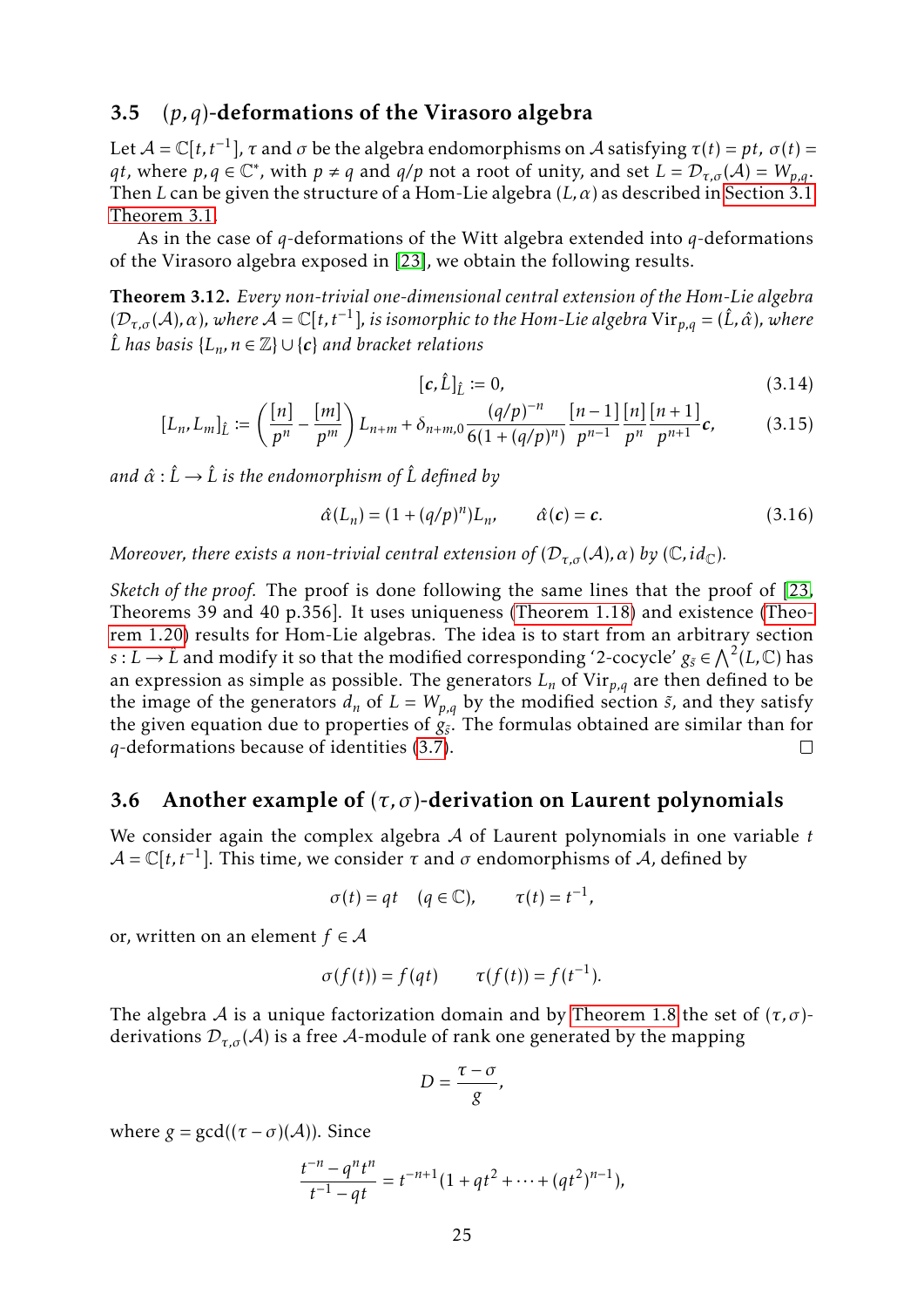we have that  $(\tau-\sigma)(t) = t^{-1} - qt \mid t^{-n} - q^n t^n = (\tau-\sigma)(t^n)$ . Hence  $t^{-1} - qt \mid (\tau-\sigma)(f(t))$  for all *f* ∈ *A*, and since gcd(( $(\tau - \sigma)(\mathcal{A})$ ) | ( $\tau - \sigma$ )( $t$ ),  $t^{-1} - qt$  is associated to gcd(( $\tau - \sigma$ )( $\mathcal{A}$ ), so we can choose it as  $gcd: g := t^{-1} - qt = gcd((\tau - \sigma)(\mathcal{A}))$ . Note that here, the gcd  $g = t^{-1} - qt$ is not an unit of A.

The  $(\tau, \sigma)$ -derivation *D* acts then on a monomial  $f(t) = t^n$  by the following formula:

$$
D(f(t)) = \left(\frac{\tau - \sigma}{g}\right)(f(t)) = \frac{f(t^{-1}) - f(qt)}{g} = \frac{t^{-n} - q^n t^n}{t^{-1} - qt}.
$$

The element  $\delta$  of [Proposition 2.4](#page-11-0) is computed as

$$
\delta = \frac{\sigma \tau^{-1}(g)}{g} = \frac{\sigma(t - qt^{-1})}{t^{-1} - qt} = \frac{qt - t^{-1}}{t^{-1} - qt} = -1.
$$

The bracket of [Theorem 2.1](#page-8-1)

$$
[a \cdot \Delta, b \cdot \Delta]_{\tau, \sigma} = ((\sigma \circ \tau^{-1})(a)(\Delta \circ \tau^{-1})(b) - (\sigma \circ \tau^{-1})(b)(\Delta \circ \tau^{-1})(a)) \cdot \Delta
$$

gives on monomials

$$
[-t^n \cdot \Delta, -t^m \cdot \Delta]_{\tau,\sigma} = \left(q^{-n}t^{-n}\frac{t^m - q^{-m}t^{-m}}{t^{-1} - qt} - q^{-m}t^{-m}\frac{t^n - q^{-n}t^{-n}}{t^{-1} - qt}\right) \cdot \Delta
$$
  
= 
$$
\frac{1}{t^{-1} - qt} \left(q^{-n}t^{m-n} - q^{-n-m}t^{-n-m} - q^{-m}t^{n-m} + q^{-m-n}t^{-m-n}\right)
$$
  
= 
$$
\frac{q^{-m}}{t^{-1} - qt}(-t^{n-m} \cdot \Delta) - \frac{q^{-n}}{t^{-1} - qt}(-t^{m-n} \cdot \Delta).
$$

Setting  $d_n := -t^n \cdot \Delta$  as before as generators of  $\mathcal{D}_{\tau,\sigma}(\mathcal{A})$ , we obtain a Hom-Lie algebra  $(D_{\tau,\sigma}(\mathcal{A}),$ [, ],  $\alpha)$  with bracket defined as

$$
[d_n, d_m] = \frac{q^{-m}}{t^{-1} - qt} d_{n-m} - \frac{q^{-n}}{t^{-1} - qt} d_{m-n}
$$

and twisting map  $\alpha = \overline{\sigma} \overline{\tau^{-1}} - id$  defined on generators by

$$
\alpha(d_n) = q^{-n} d_{-n} - d_n.
$$

The Hom-Jacobi identity writes

$$
\circlearrowleft_{n,m,k} [q^{-n} d_{-n} - d_n, [d_m, d_k]] = 0.
$$

*Remark* 3.13*.* To define the bracket of the [Theorem 2.1](#page-8-1) on (*τ, σ*)-derivations, the map *τ* was needed to be invertible. We can define brackets on  $A \cdot \Delta$  without that assumption, but we obtain then restrictive conditions to get the properties wanted.

The following brackets are all obtained by inserting the map *τ* at various places in the original definition of the bracket for *σ*-derivations

$$
[a \cdot \Delta, b \cdot \Delta]_{\sigma} \coloneqq (\sigma(a) \cdot \Delta) \circ (b \cdot \Delta) - (\sigma(b) \cdot \Delta) \circ (a \cdot \Delta)
$$

in order to recover this case when  $\tau = id$ .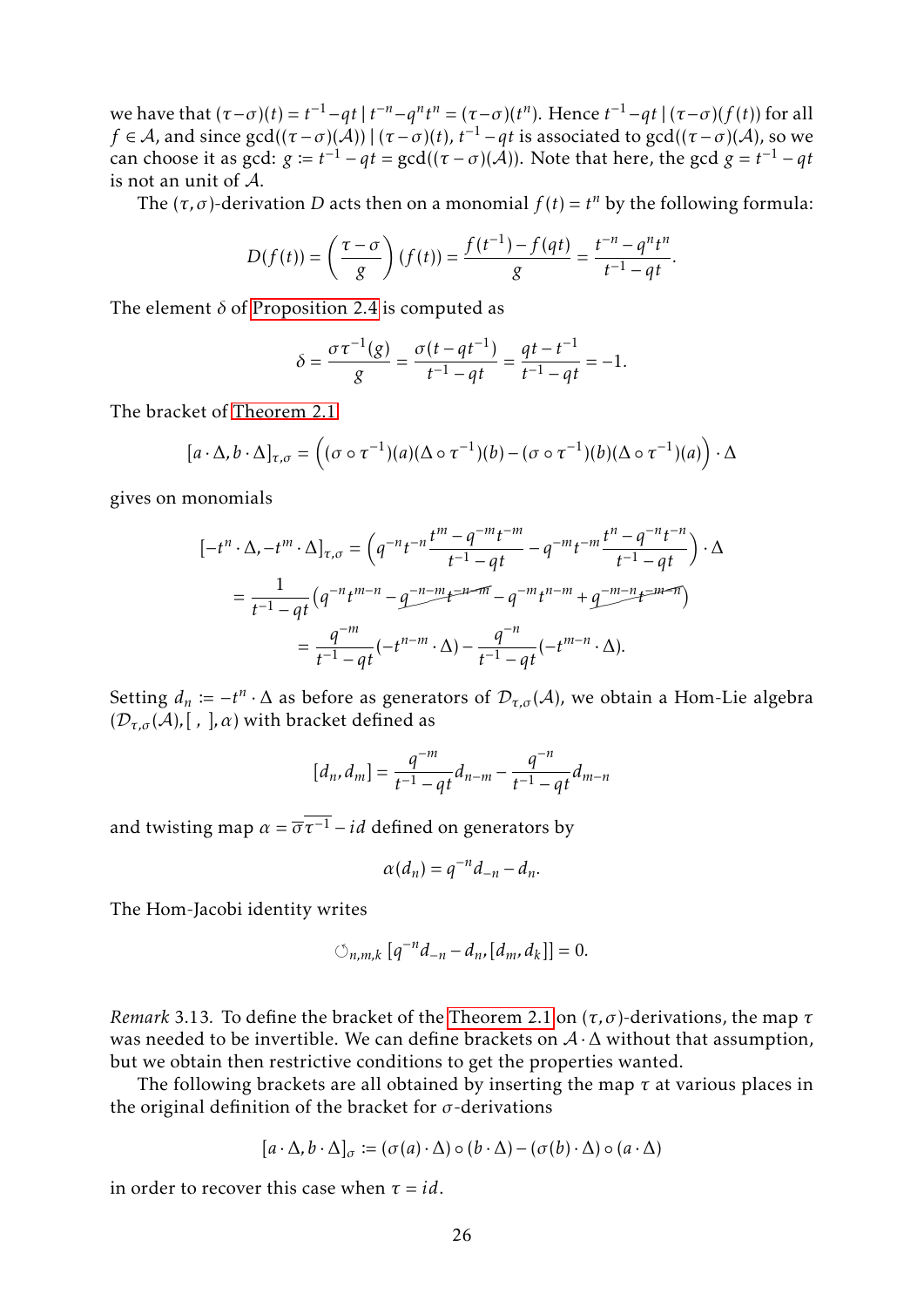- $[a \cdot \Delta, b \cdot \Delta]_{\tau,\sigma}^{(0)} := (\sigma(a) \cdot \Delta) \circ (b \cdot \Delta) (\sigma(b) \cdot \Delta).$ It is a well-defined bracket if  $\sigma(\text{Ann}(\Delta)) \subset \text{Ann}(\Delta)$ .
- $[a \cdot \Delta, b \cdot \Delta]_{\tau,\sigma}^{(s)} := (\sigma(a) \cdot \Delta) \circ (\tau(b) \cdot \Delta) (\sigma(b) \cdot \Delta) \circ (\tau(a) \cdot \Delta).$ It is a well-defined bracket if *σ*(Ann(∆)) ⊂ Ann(∆) and *τ*(Ann(∆)) ⊂ Ann(∆).
- $[a \cdot \Delta, b \cdot \Delta]_{\tau,\sigma}^{(1)} := (\sigma(a) \cdot \tau \circ \Delta) \circ (b \cdot \Delta) (\sigma(b) \cdot \tau \circ \Delta) \circ (a \cdot \Delta).$ It is a well-defined bracket if *σ*(Ann(∆)) ⊂ Ann(∆).
- $[a \cdot \Delta, b \cdot \Delta]_{\tau,\sigma}^{(2)} := (\sigma(a) \cdot \Delta \circ \tau) \circ (b \cdot \Delta) (\sigma(b) \cdot \Delta \circ \tau) \circ (a \cdot \Delta).$ It is a well-defined bracket if *σ*(Ann(∆)) ⊂ Ann(∆).
- $[a \cdot \Delta, b \cdot \Delta]_{\tau,\sigma}^{(3)} := (\sigma(a) \cdot \Delta) \circ (b \cdot \tau \circ \Delta) (\sigma(b) \cdot \Delta) \circ (a \cdot \tau \circ \Delta).$ It is a well-defined bracket if  $\sigma(\text{Ann}(\Delta)) \subset \text{Ann}(\Delta)$ .
- $[a \cdot \Delta, b \cdot \Delta]_{\tau,\sigma}^{(4)} := (\sigma(a) \cdot \Delta) \circ (b \cdot \Delta \circ \tau) (\sigma(b) \cdot \Delta) \circ (a \cdot \Delta \circ \tau).$ It is a well-defined bracket if  $\sigma(\text{Ann}(\Delta)) \subset \text{Ann}(\Delta)$ .

For the bracket labelled (0) to be an internal law of composition on  $A \cdot \Delta$ , the morphisms  $\tau$  and  $\sigma$  must satisfy

|  | $\tau^2 = \tau$ and $\tau \circ \sigma = \sigma$      |
|--|-------------------------------------------------------|
|  | or $\tau^2 = \sigma$ and $\tau \circ \sigma = \tau$ . |

In the case of the bracket labelled (*s*) we need the previous condition and the following one :

<span id="page-26-4"></span>
$$
\forall a, b \in \mathcal{A}, \qquad \sigma(a)\sigma(\tau(b)) - \sigma(b)\sigma(\tau(a)) = 0. \tag{3.17}
$$

In the cases (1) and (2), we need condition [\(3.17\)](#page-26-4) and also that  $\tau^2 = id$ .

The bracket labelled (3) only needs that  $\tau^2 = id$  to be an internal law of composition, whereas the bracket labelled (4) needs that  $\tau^3 = \tau$  and  $\tau \circ \sigma \circ \tau = \sigma$ , or  $\tau \circ \sigma \circ \tau = \tau$ and  $\tau^3 = \sigma$ .

# References

- <span id="page-26-2"></span>[1] K. Abdaoui, F. Ammar, and A. Makhlouf. Hom-Alternative, Hom-Malcev and Hom-Jordan superalgebras. *to appear in Communications in Algebra*, 2014. (Cited page [2.](#page-1-0))
- <span id="page-26-1"></span>[2] N. Aizawa and H. Sato. q-deformation of the Virasoro algebra with central extension. *Physics Letters B*, 256(2):185–190, 1991. (Cited page [2.](#page-1-0))
- <span id="page-26-0"></span>[3] L. Alvarez-Gaumé, C. Gomez, and G. Sierra. Quantum group interpretation of some conformal field theories. *Physics Letters B*, 220(1-2):142–152, 1989. (Cited page [2.](#page-1-0))
- <span id="page-26-3"></span>[4] F. Ammar, Z. Ejbehi, and A. Makhlouf. Cohomology and Deformations of Homalgebras. *Journal of Lie Theory*, 21(4):813–836, 2011. [arXiv : 1005.0456v1](http://arxiv.org/pdf/1005.0456.pdf) [\[math.RA\].](http://arxiv.org/pdf/1005.0456.pdf) (Cited page [6.](#page-5-1))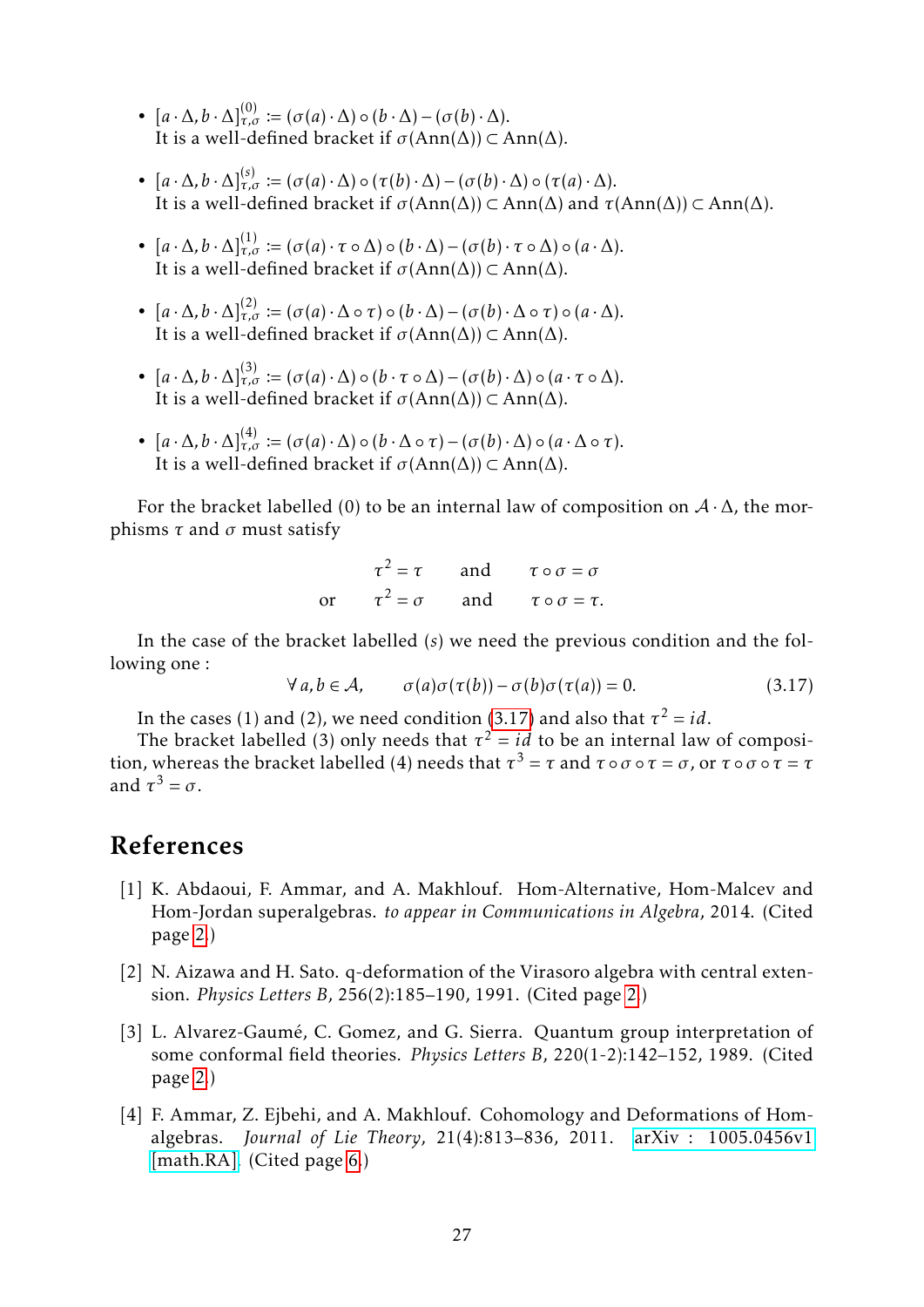- <span id="page-27-12"></span>[5] F. Ammar, S. Mabrouk, and A. Makhlouf. Representations and cohomology of *n*-ary multiplicative Hom-Nambu-Lie algebras. *Journal of Geometry and Physics*, 61(10):1898–1913, 2011. (Cited page [2.](#page-1-0))
- <span id="page-27-7"></span>[6] F. Ammar and A. Makhlouf. Hom-Lie superalgebras and Hom-Lie admissible superalgebras. *Journal of Algebra*, 324:1513–1528, 2010. (Cited pages [2](#page-1-0) et [7.](#page-6-1))
- <span id="page-27-11"></span>[7] F. Ammar, A. Makhlouf, and N. Saadaoui. Cohomology of Hom-Lie superalgebras and *q*-deformed Witt superalgebra. *Czechoslovak Mathematical Journal*, 63:721– 761, 2013. (Cited page [2.](#page-1-0))
- <span id="page-27-13"></span>[8] F. Ammar, A. Makhlouf, and S. Silvestrov. Ternary *q*-Virasoro-Witt Hom-Nambu-Lie algebras. *Journal of Physics A: Mathematical and Theoretical*, 43:265204, 2010. (Cited page [2.](#page-1-0))
- <span id="page-27-8"></span>[9] S. Benayadi and A. Makhlouf. Hom-lie algebras with symmetric invariant nondegenerate bilinear form. *to appear in J. Geom. Phys.*, 76:38–60, 2014. (Cited page [2.](#page-1-0))
- <span id="page-27-14"></span>[10] M. Bordemann, O. Elchinger, and A. Makhlouf. [Twisting Poisson algebras, coPois](http://wwwfr.uni.lu/content/download/56007/661490/file/bem.pdf)[son algebras and Quantization.](http://wwwfr.uni.lu/content/download/56007/661490/file/bem.pdf) *Travaux Mathématiques*, XX:83–120, 2012. Special Issue based on the Commemorative Colloquium dedicated to Nikolai Neumaier, Mulhouse, France, Juin 2011. (Cited pages [6](#page-5-1) et [7.](#page-6-1))
- <span id="page-27-9"></span>[11] S. Caenepeel and I. Goyvaerts. Monoidal Hom-Hopf Algebras. *Communications in Algebra*, 39(6):2216–2240, 2011. (Cited page [2.](#page-1-0))
- <span id="page-27-0"></span>[12] M. Chaichian, D. Ellinas, and Z. Popowicz. Quantum conformal algebra with central extension. *Physics Letters B*, 248(1-2):95–99, 1990. (Cited page [2.](#page-1-0))
- <span id="page-27-1"></span>[13] M. Chaichian, A. Isaev, J. Lukierski, Z. Popowicz, and P. Prešnajder. qdeformations of Virasoro algebra and conformal dimensions. *Physics Letters B*, 262(1):32–38, 1991. (Cited page [2.](#page-1-0))
- <span id="page-27-2"></span>[14] M. Chaichian, P. Kulish, and J. Lukierski. q-deformed Jacobi identity, q-oscillators and q-deformed infinite-dimensional algebras. *Physics Letters B*, 237(3-4):401– 406, 1990. (Cited page [2.](#page-1-0))
- <span id="page-27-3"></span>[15] M. Chaichian, Z. Popowicz, and P. Prešnajder. q-Virasoro algebra and its relation to the q-deformed KdV system. *Physics Letters B*, 249(1):63–65, 1990. (Cited page [2.](#page-1-0))
- <span id="page-27-4"></span>[16] T. Curtright and C. Zachos. Deforming maps for quantum algebras. *Physics Letters B*, 243(3):237–244, 1990. (Cited page [2.](#page-1-0))
- <span id="page-27-5"></span>[17] E. V. Damaskinsky and P. P. Kulish. *Deformed oscillators and their applications*, volume 189, pages 37–74. Nauka, St. Petersburg, 1991. Zap. Nauchn. Sem. LOMI, translated in J. Soviet Math., 1992, vol. 62 (5), pp.2963–2986. (Cited page [2.](#page-1-0))
- <span id="page-27-6"></span>[18] C. Daskaloyannis. Generalized deformed Virasoro algebras. *Modern Physics Letters A*, 07(09):809–816, 1992. (Cited page [2.](#page-1-0))
- <span id="page-27-10"></span>[19] M. Elhamdadi and A. Makhlouf. Hom-quasi-bialgebras. In *Hopf algebras and tensor categories*, volume 585 of *Contemp. Math.*, pages 227–245. Amer. Math. Soc., Providence, RI, 2013. (Cited page [2.](#page-1-0))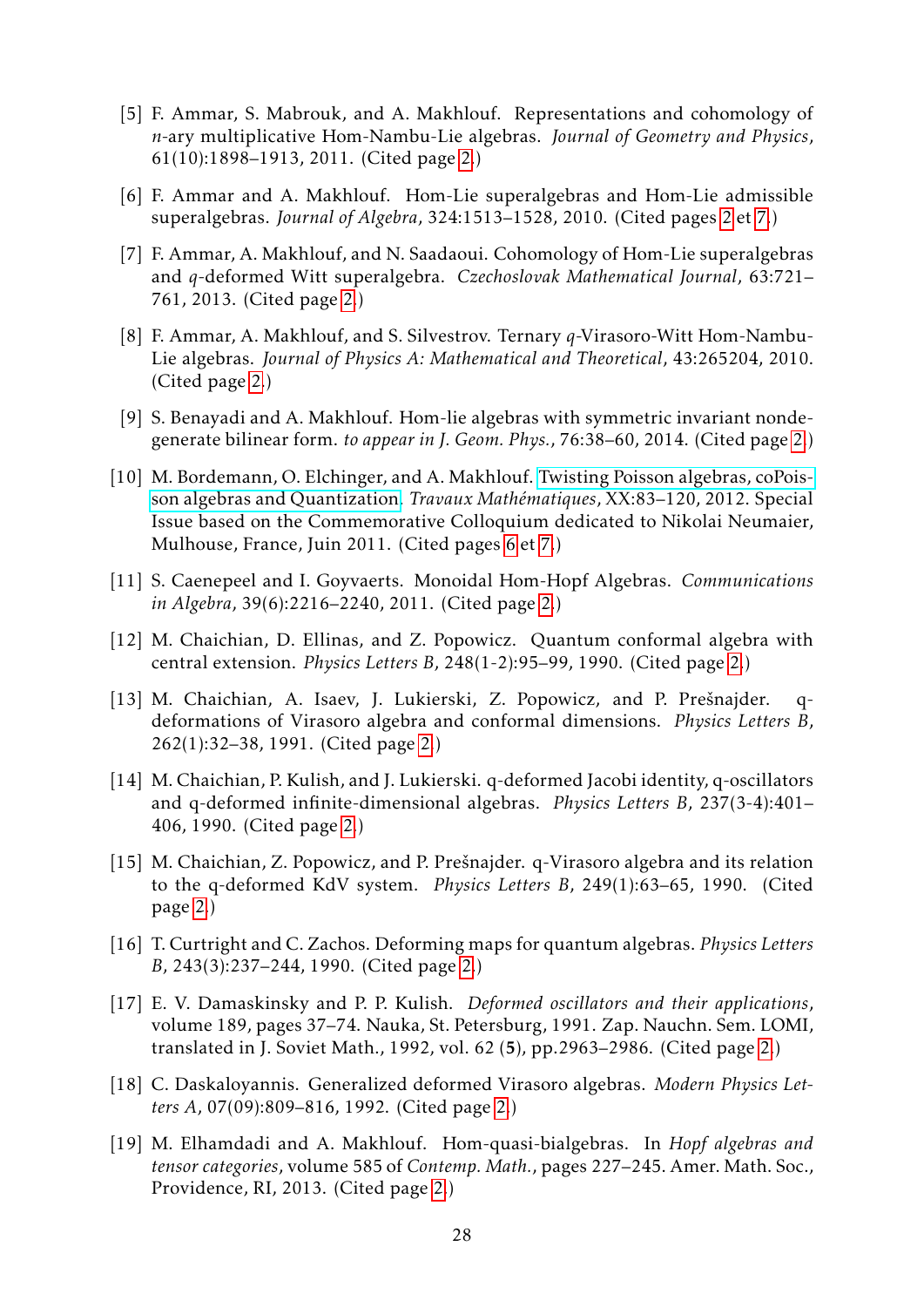- <span id="page-28-7"></span>[20] Y. Frégier, A. Gohr, and S. Silvestrov. Unital algebras of Hom-associative type and surjective or injective twistings. *Journal of Generalized Lie Theory and Applications*, 3(4):285–295, 12 2009. (Cited page [2.](#page-1-0))
- <span id="page-28-8"></span>[21] A. Gohr. On hom-algebras with surjective twisting. *Journal of Algebra*, 324(7):1483–1491, 2010. (Cited page [2.](#page-1-0))
- <span id="page-28-11"></span>[22] J. T. Hartwig. [Generalized Derivations on Algebras and Highest Weight Repre](https://sites.google.com/site/jonashartwig/xjobb1.pdf?attredirects=0)[sentations of the Virasoro Algebra.](https://sites.google.com/site/jonashartwig/xjobb1.pdf?attredirects=0) Master thesis, Lund University, 2002. (Cited page [5.](#page-4-3))
- <span id="page-28-3"></span>[23] J. T. Hartwig, D. Larsson, and S. D. Silvestrov. [Deformations of Lie algebras using](http://www.sciencedirect.com/science/article/pii/S0021869305005466) *σ*[-derivations.](http://www.sciencedirect.com/science/article/pii/S0021869305005466) *Journal of Algebra*, 295(2):314–361, January 2006. (Cited pages [2,](#page-1-0) [5,](#page-4-3) [6,](#page-5-1) [8,](#page-7-3) [9,](#page-8-8) [10,](#page-9-0) [17](#page-16-2) et [25.](#page-24-1))
- <span id="page-28-0"></span>[24] N. Hu. *q*-Witt Algebras, *q*-Virasoro algebra, *q*-Lie Algebras, *q*-Holomorph Structure and Representations. *Algebra Colloquium*, 6:51–70, 1999. (Cited page [2.](#page-1-0))
- <span id="page-28-1"></span>[25] C. Kassel. Cyclic homology of differential operators, the virasoro algebra and a *q*analogue. *Communications in Mathematical Physics*, 146(2):343–356, 1992. (Cited page [2.](#page-1-0))
- <span id="page-28-6"></span>[26] D. Larsson and S. D. Silvestrov. Quasi-hom-lie algebras, central extensions and 2-cocycle-like identities. *Journal of Algebra*, 288:321–344, 2005. (Cited page [2.](#page-1-0))
- <span id="page-28-4"></span>[27] D. Larsson and S. D. Silvestrov. Quasi-Lie algebras. In J. Fuchs, editor, *Noncommutative Geometry and Representation Theory in Mathematical Physics*, volume 391 of *Contemporary Mathematics*, pages 241–248. American Mathematical Society, 2005. (Cited pages [2](#page-1-0) et [6.](#page-5-1))
- <span id="page-28-5"></span>[28] D. Larsson and S. D. Silvestrov. Quasi-Deformations of  $\mathfrak{sl}_2(\mathbb{F})$  using twisted derivations. *Communications in Algebra*, 35:4303–4318, 2007. (Cited pages [2](#page-1-0) et [21.](#page-20-2))
- <span id="page-28-2"></span>[29] K.-Q. Liu. Characterizations of the quantum Witt algebra. *Letters in Mathematical Physics*, 24(4):257–265, 1992. (Cited page [2.](#page-1-0))
- <span id="page-28-10"></span>[30] A. Makhlouf and F. Panaite. Yetter-drinfeld modules for hom-bialgebras. *to appear in J. Math. Phys.*, 55, 2014. (Cited page [2.](#page-1-0))
- <span id="page-28-12"></span>[31] A. Makhlouf and S. D. Silvestrov. [Hom-algebra structures.](http://www.ashdin.com/journals/jglta/2008/2/v2_n2_1.pdf) *Journal of Generalized Lie Theory and Applications*, 2(2):51–64, May 2008. (Cited page [6.](#page-5-1))
- <span id="page-28-9"></span>[32] A. Makhlouf and S. D. Silvestrov. *Hom-Lie admissible Hom-coalgebras and Hom-Hopf algebras*, chapter 17, pages 189–206. Generalized Lie theory in Mathematics, Physics and Beyond. Springer-Verlag, Berlin, 2010. (Cited page [2.](#page-1-0))
- <span id="page-28-13"></span>[33] A. Makhlouf and S. D. Silvestrov. [Hom-Algebras and Hom-Coalgebras.](http://www.worldscientific.com/doi/pdf/10.1142/S0219498810004117) *Journal of Algebra and its Applications*, 9(4):553–589, August 2010. (Cited page [6.](#page-5-1))
- <span id="page-28-14"></span>[34] A. Makhlouf and S. D. Silvestrov. Notes on Formal deformations of Homassociative and Hom-Lie algebras. *Forum Mathematicum*, 22(4):715–739, February 2010. [arXiv:0712.3130v1 \[math.RA\].](http://arxiv.org/pdf/0712.3130.pdf) (Cited page [6.](#page-5-1))